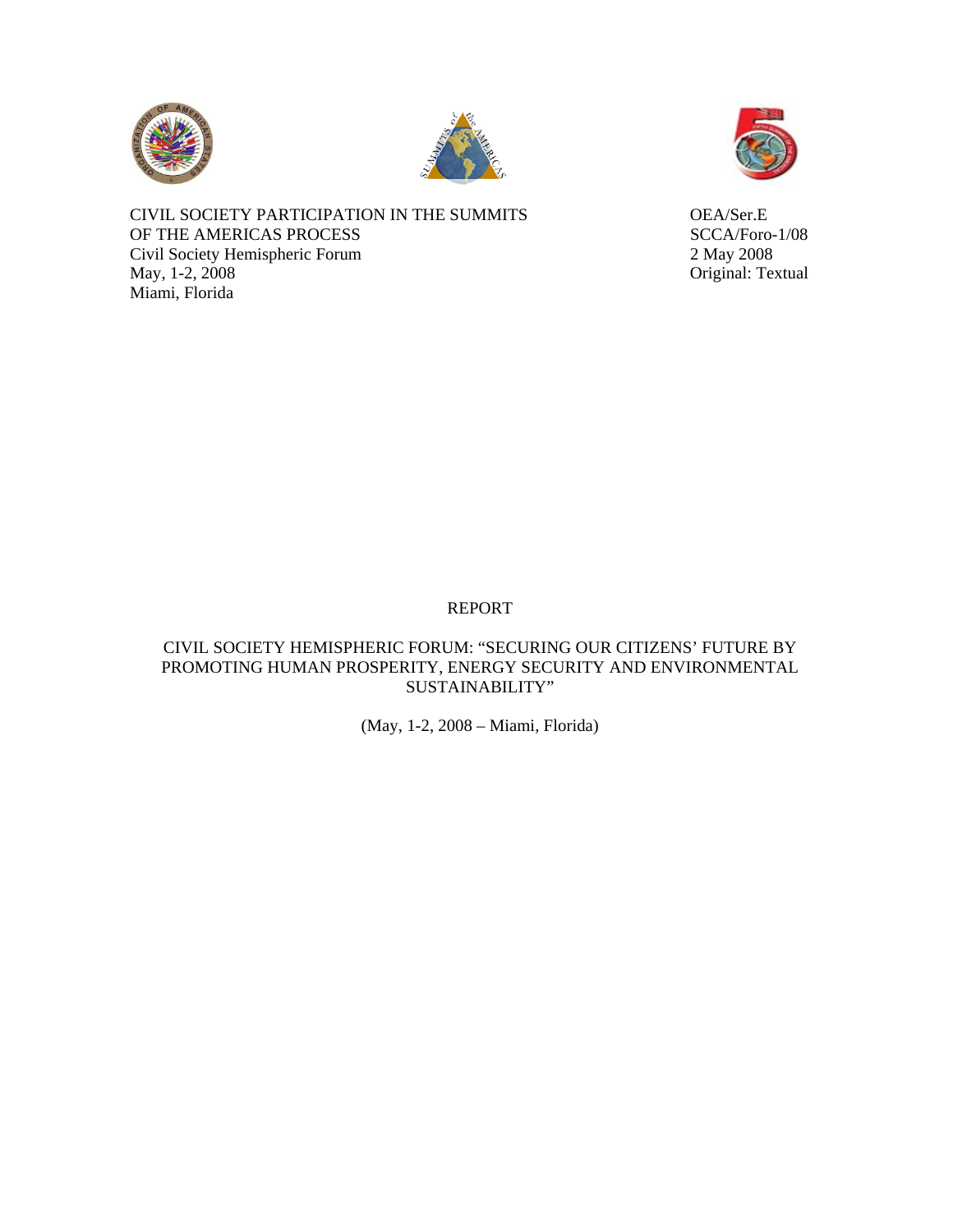# TABLE OF CONTENTS

| SUMMARY OF THE CIVIL SOCIETY HEMISPHERIC FORUM: "SECURING OUR<br>CITIZENS' FUTURE BY PROMOTING HUMAN PROSPERITY, ENERGY |  |
|-------------------------------------------------------------------------------------------------------------------------|--|
|                                                                                                                         |  |
|                                                                                                                         |  |
|                                                                                                                         |  |
|                                                                                                                         |  |
|                                                                                                                         |  |
|                                                                                                                         |  |
|                                                                                                                         |  |
|                                                                                                                         |  |
|                                                                                                                         |  |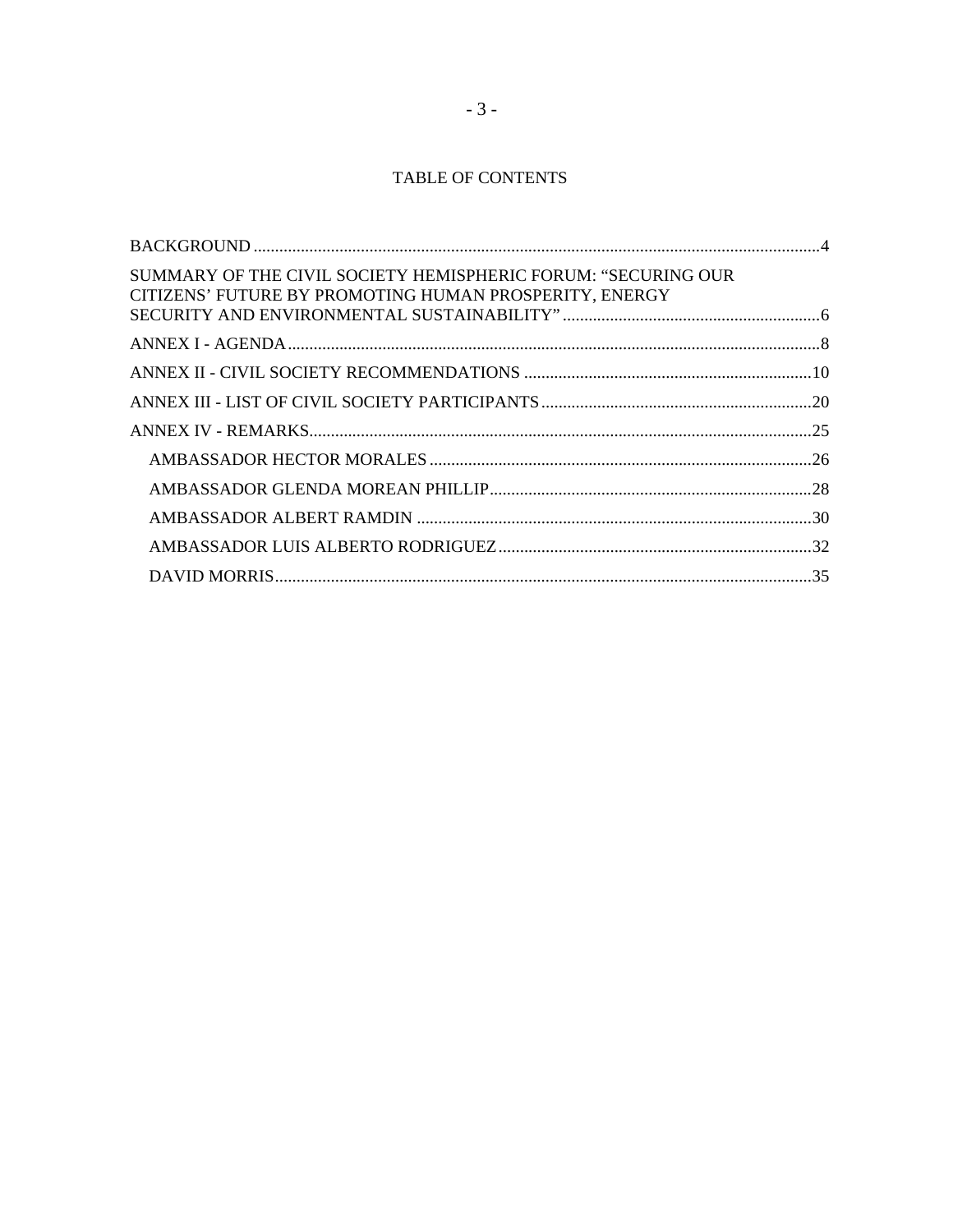### <span id="page-2-0"></span>CIVIL SOCIETY HEMISPHERIC FORUM: "SECURING OUR CITIZENS' FUTURE BY PROMOTING HUMAN PROSPERITY, ENERGY SECURITY AND ENVIRONMENTAL SUSTAINABILITY"

(May, 1-2, 2008 – Miami, Florida)

### **BACKGROUND**

 $\overline{a}$ 

In April 2009, the Government of the Republic of Trinidad and Tobago will host the Fifth Summit of the Americas in Port of Spain. The Summits provide an effective mechanism for regional dialogue as they bring together the Heads of State and Government of the Western Hemisphere to discuss common concerns, seek solutions and develop a shared vision for the region's future socioeconomic and political development. Four Summits of the Americas have been held to date; in Miami, Florida (1994); Santiago, Chile (1998); Quebec City, Canada (2001); and Mar del Plata, Argentina (2005). There have also been two Special Summits: Santa Cruz, Bolivia (1996) and Monterrey, Mexico (2004).

In the framework of the forthcoming Fifth Summit of the Americas, the Secretariat for the Fifth Summit of the Americas of the Government of the Republic of Trinidad and Tobago and the Summits of the Americas Secretariat of the Organization of the American States (OAS) held the *Civil Society Hemispheric Forum: "Securing Our Citizens' Future by Promoting Human Prosperity, Energy Security and Environmental Sustainability,"* at the Miami Marriott Biscayne Bay on May 1-2, 2008 in Miami, Florida, USA.

The Secretariat for the Fifth Summit and the OAS Summits Secretariat recognize the importance of fostering a positive and productive relationship with civil society in preparation for the Fifth Summit of the Americas. Civil society contributions are valuable to the inter-American agenda in that civil society organizations (CSOs) possess expertise in many areas relevant to the objectives of the Heads of State and Government.

To this end, the purpose of this Civil Society Forum was to encourage discussions and the exchange of ideas among civil society organizations that are interested in the follow up and implementation of Summits of the Americas mandates and work in the areas of the inter-American agenda. This Forum provided civil society representatives an opportunity to formalize and compile their recommendations and suggestions on the themes of the Fifth Summit of the Americas as set forth by the Government of the Republic of Trinidad and Tobago in its Concept Paper.<sup>[1](#page-2-1)</sup>

The format of the Civil Society Hemispheric Forum consisted of plenary sessions and four moderated thematic roundtables all related to the theme of the Fifth Summit:

- Human development and poverty reduction, including health, nutrition, education and violent crime;
- Economic growth and competitiveness;
- Energy security and sustainable development, including climate change and natural disasters;
- Democracy, good governance and the promotion of human rights.

<span id="page-2-1"></span><sup>&</sup>lt;sup>1</sup> The principle document of reference was the *Concept Paper for the Fifth Summit of the Americas* prepared by the Government of the Republic of Trinidad and Tobago and contained in document [CP/INF.5672/08](http://www.summit-americas.org/V_Summit/CP19993E04.doc).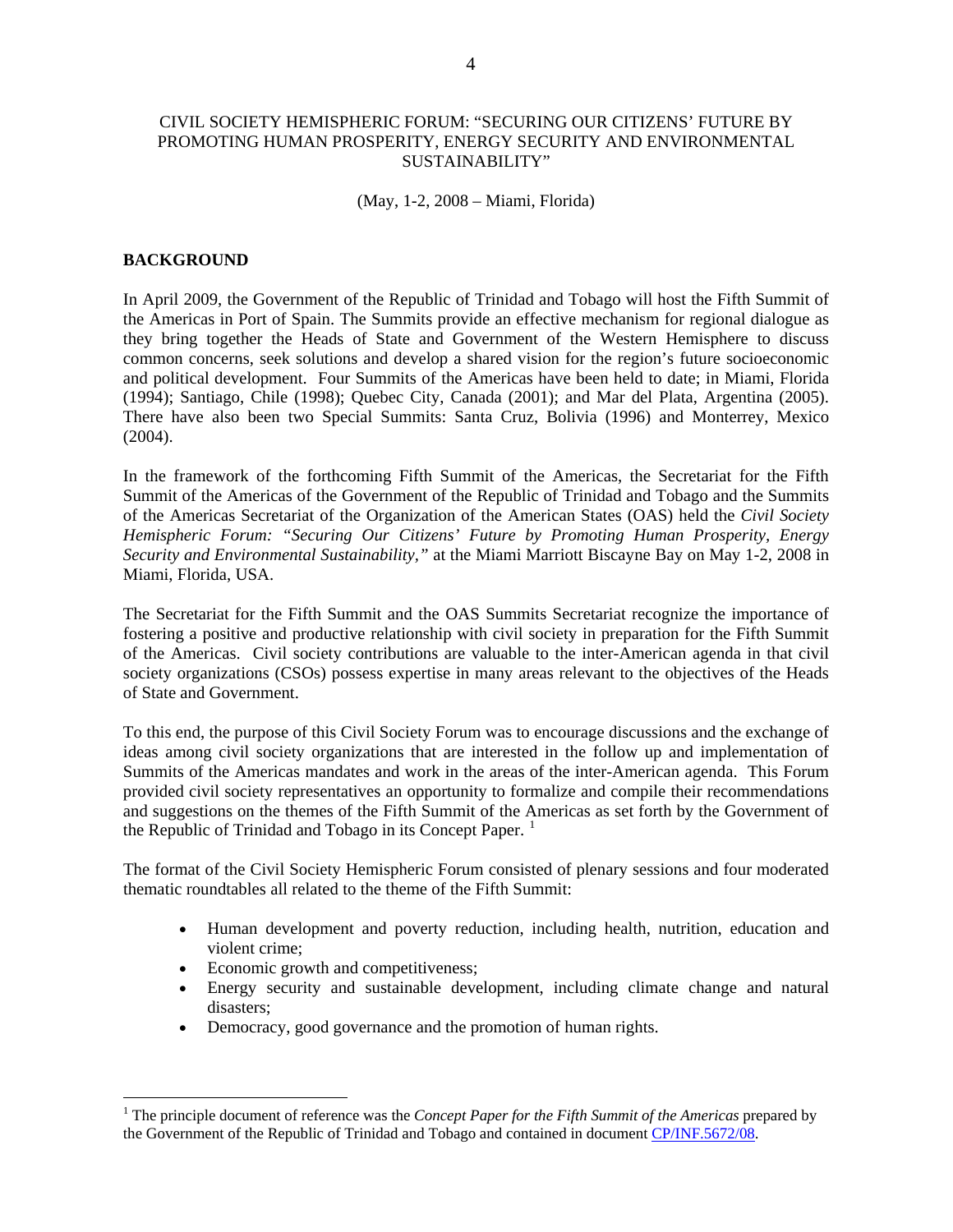During each roundtable, participants discussed the issues among themselves, contributing their points of view as well as reconciling their differences of opinion, and developed recommendations on how to address the theme of the Fifth Summit "Securing Our Citizens' Future by Promoting Human Prosperity, Energy Security and Environmental Sustainability" most effectively in the draft of the Declaration of Commitments of Port of Spain.

The OAS Summits Secretariat, with the support of the United States Agency of International Development (USAID), the Inter-American Foundation (IAF), the United States Department of State, the Canadian International Development Agency (CIDA), and the Open Society Institute, covered participation costs of a determined number of civil society representatives to participate in the Forum*.*  As selection criteria, requests for participation from interested organizations were considered based on ensuring equitable gender and geographic representation, relevant experience and background in the subject areas in question; and the organization's association and affiliation with other resources and organizations in the hemisphere.

Participants of the Forum included representatives of civil society organizations and networks, the National Coordinator and Personnel of the Secretariat for the Fifth Summit of the Americas of the Republic of Trinidad and Tobago, representatives of various OAS member states, representatives of institutions of the Joint Summit Working Group, and personnel of the OAS General Secretariat.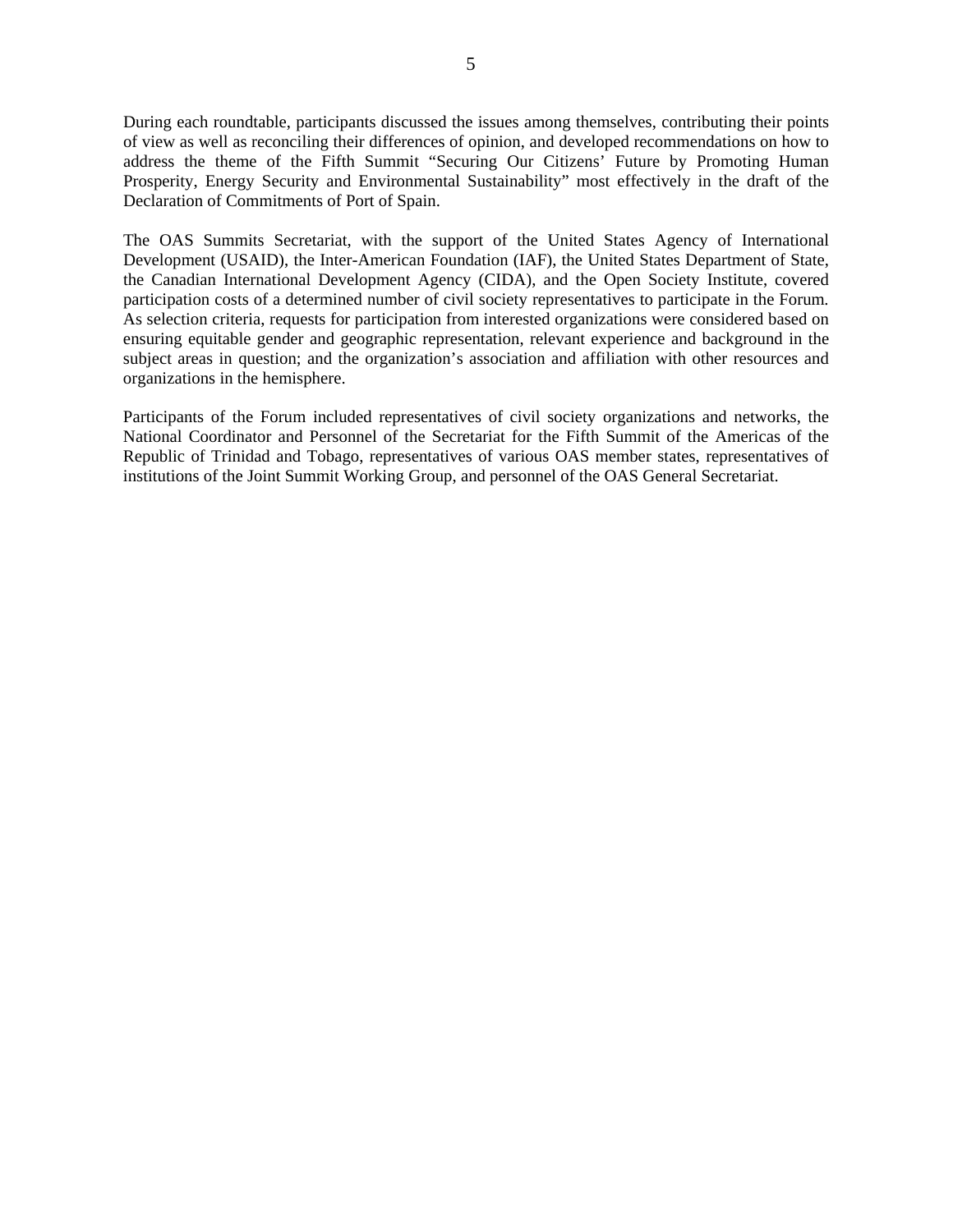# <span id="page-4-0"></span>**SUMMARY OF THE CIVIL SOCIETY HEMISPHERIC FORUM: "SECURING OUR CITIZENS' FUTURE BY PROMOTING HUMAN PROSPERITY, ENERGY SECURITY AND ENVIRONMENTAL SUSTAINABILITY"[2](#page-4-1)**

### **May 1, 2008**

### *Inaugural Session[3](#page-4-2)*

Counselor Frances Seignoret, Alternate Representative of the Permanent Mission of the Republic of Trinidad and Tobago to the Organization of American States (OAS), fulfilled the role of master of ceremonies.

Welcoming remarks were offered by Ambassador Hector Morales, National Summit Coordinator of the United States and Permanent Representative of the United States to the OAS, Ambassador Glenda Morean-Phillip, Permanent Representative of Trinidad and Tobago to the OAS and Chair of the Inter-American Committee on Summits Management and Civil Society Participation in OAS Activities (CISC) of the OAS Permanent Council Committee on Juridical and Political Affairs, and OAS Assistant Secretary General, Ambassador Albert Ramdin.

Ambassador Luis Alberto Rodríguez, National Coordinator and Special Envoy to the Americas of the Secretariat for the Fifth Summit of the Americas from the Government of the Republic of Trinidad and Tobago delivered the keynote address.

Mr. David Morris, Director of the OAS Summits of the Americas Secretariat, introduced the program and methodology of the Forum. Finally, Professor Anthony Clayton made a presentation on the theme for the Fifth Summit of the Americas "Securing Our Citizens' Future by Promoting Human Prosperity, Energy Security and Environmental Sustainability" on behalf of the National Secretariat for the Fifth Summit of the Republic of Trinidad and Tobago.<sup>[4](#page-4-3)</sup>

### *Thematic Roundtables to discuss the topics of the Hemispheric Agenda*

Participants then broke into thematic roundtables:

- Human development and poverty reduction, including health, nutrition, education and violent crime;
- Economic growth and competitiveness;
- Energy security and sustainable development, including climate change and natural disasters; and
- Democracy, good governance and the promotion of human rights.

Each roundtable was introduced by a presentation by the guest expert(s) and facilitated by a civil society moderator. Roundtable participants elected at least one civil society representative to serve as a rapporteur. For the remainder of the afternoon, participants engaged in discussion on the roundtable themes as they relate to the Concept Paper for the Fifth Summit of the Americas and prepared recommendations, suggestions, and proposals.

 $\overline{a}$ 

<span id="page-4-1"></span> $2^2$  The Agenda of this meeting is included in Annex I

<span id="page-4-2"></span><sup>&</sup>lt;sup>3</sup> Full text of all remarks are included as Annex IV

<span id="page-4-3"></span><sup>&</sup>lt;sup>4</sup> This presentation is available as an electronic document at via the OAS Civil Society Website at [www.civil](http://www.civil-society.oas.org/)[society.oas.org](http://www.civil-society.oas.org/) and by clicking on the weblink [English](http://www.civil-society.oas.org/English/Hem_Forum/Clayton_Hem_Forum.pdf).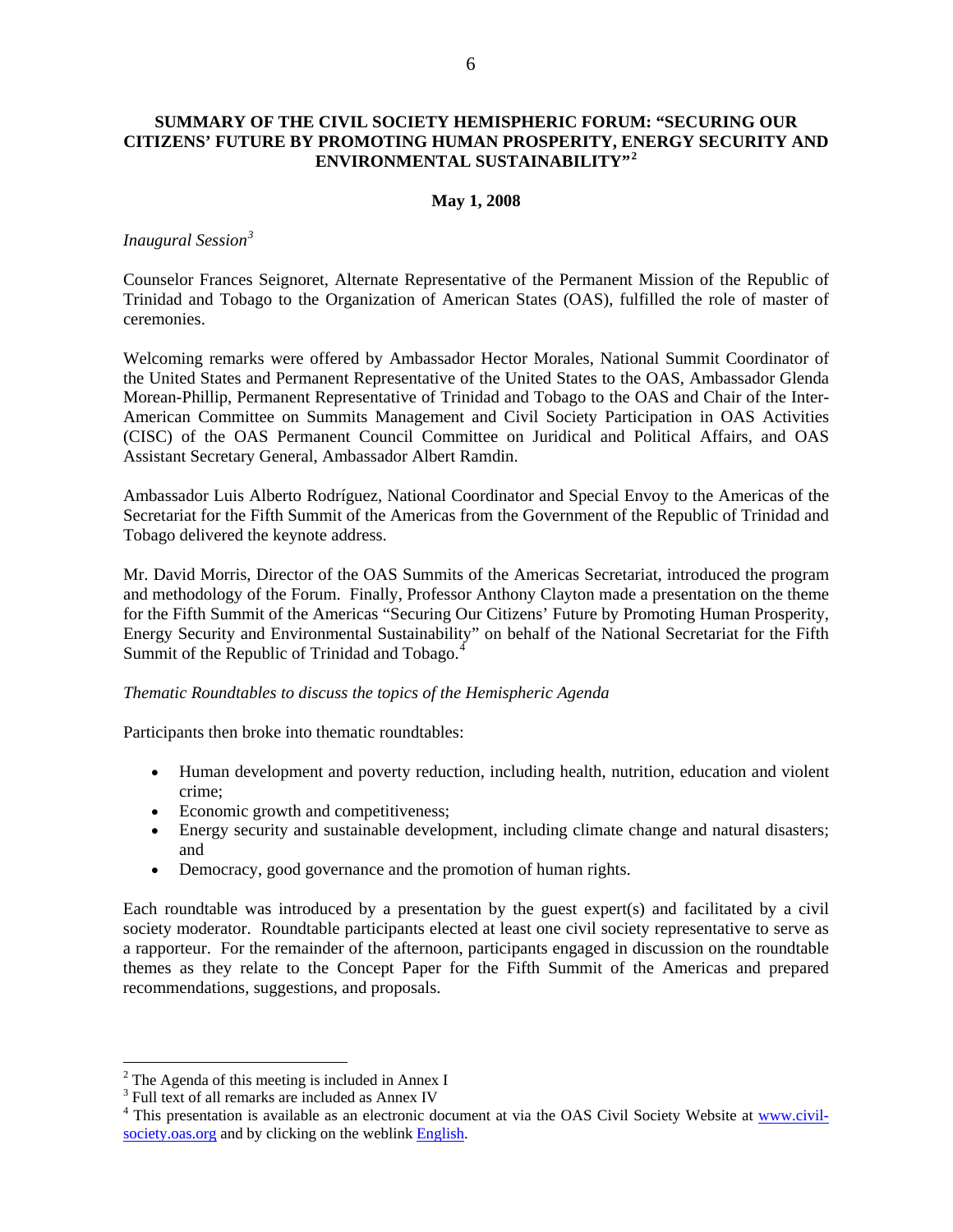#### **May 2, 2008**

On the morning of May 2, 2008, civil society representatives from each of the four thematic roundtables met to review and further elaborate the recommendations that were the results of the roundtable discussions. The objective of this time was to finalize each group's recommendations for further discussion in plenary.

### *Presentation of recommendations from roundtables and discussion*

Mr. David Morris, Director of the Summits of the Americas Secretariat, moderated the session, welcoming all participants to the final day of the Hemispheric Forum and opening the floor for each thematic working group to present the results of their discussions. Following the presentations, the floor was opened for comments by other civil society representatives.

Mr. Morris reminded participants that the Civil Society Hemispheric Forum was an opportunity to strengthen civil society participation and to contribute ideas and recommendations regarding the theme of the Fifth Summit of the Americas for consideration in the negotiation of the Summit outcome document.

# *Presentation of the recommendations to the National Secretariat for the Fifth Summit of the Americas, Trinidad and Tobago*

Mr. Morris moderated the session and expressed his satisfaction with the commitment demonstrated by civil society during the rich discussions that took place in each of the four thematic roundtables. He reiterated his appreciation for the presence of the National Secretariat for the Fifth Summit of the Republic of Trinidad and Tobago and the Assistant Secretary General and expressed his thanks to the Summits Secretariat team for the organization and preparation of this Hemispheric Forum.

The moderator then offered the floor to the rapporteur of each thematic roundtable to present the recommendations to the National Secretariat for the Fifth Summit of the Americas of the Republic of Trinidad and Tobago.<sup>[5](#page-5-0)</sup>

Following the presentations, Ambassador Luis Alberto Rodríguez, National Coordinator and Special Envoy to the Americas of the Secretariat for the Fifth Summit of the Americas from the Government of the Republic of Trinidad and Tobago expressed his deep appreciation to the civil society representatives for their efforts to develop thoughtful and high quality recommendations that would doubtlessly enrich the negotiations among the OAS Member States as they negotiated the draft Declaration of Commitment of Port of Spain.

The moderator thanked all civil society representatives, noted that recommendations would be published, translated, and circulated, and again stressed the importance of the dialogue that had taken place. The Forum was adjourned.

 $\overline{a}$ 

<span id="page-5-0"></span> $<sup>5</sup>$  Please see Annex II for the full text of the recommendations presented by the thematic roundtables.</sup>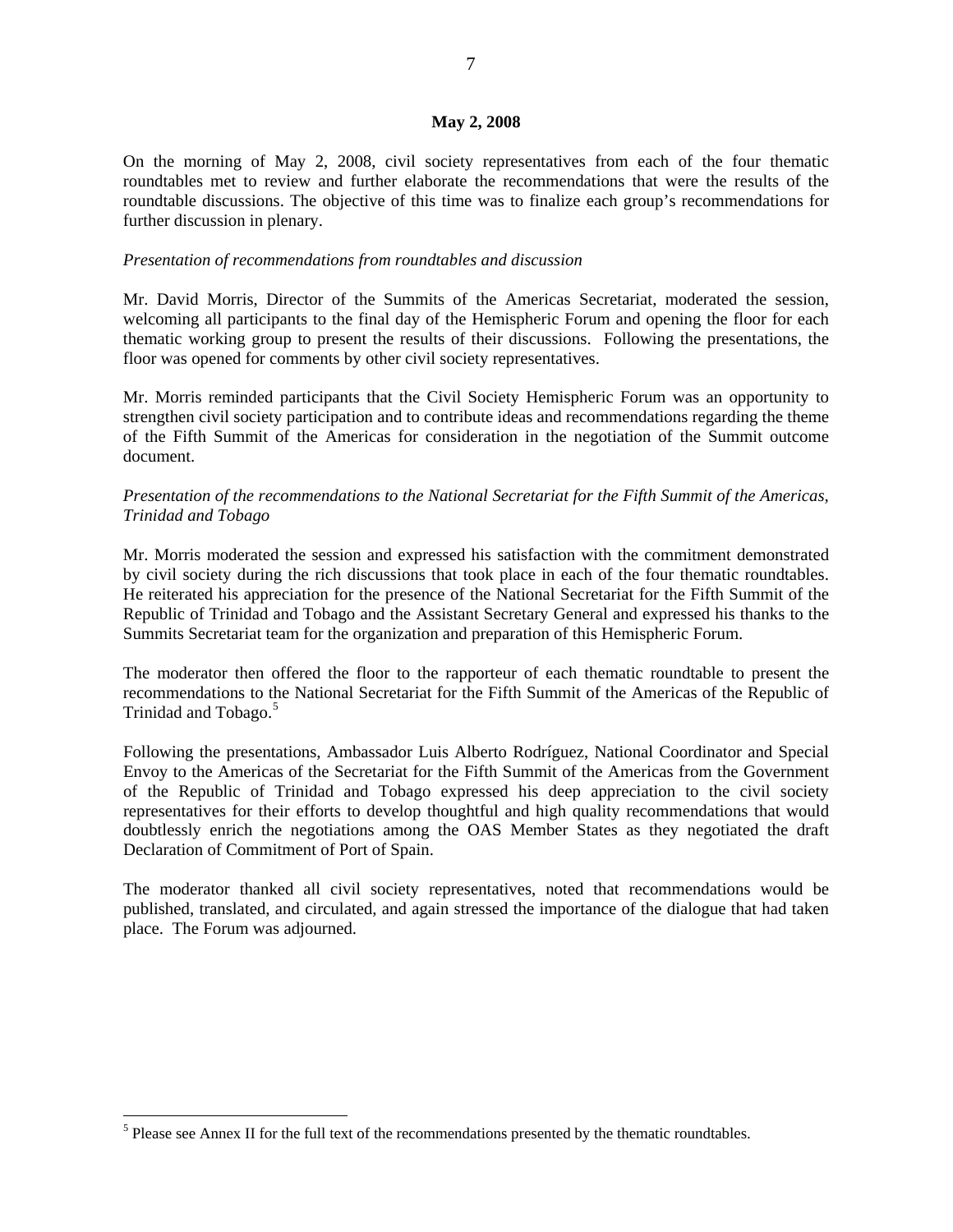# <span id="page-6-0"></span>**ANNEX I - AGENDA**

# CIVIL SOCIETY HEMISPHERIC FORUM:

"Securing Our Citizens' Future by Promoting Human Prosperity, Energy Security and Environmental Sustainability"

# Agenda

| 1.2008<br>May |  |  |
|---------------|--|--|
|---------------|--|--|

| $9:00 - 9:45$ a.m.   | <b>Opening Session</b>                                                                                                                                                                                                                                                                                                                                                                                                                              |
|----------------------|-----------------------------------------------------------------------------------------------------------------------------------------------------------------------------------------------------------------------------------------------------------------------------------------------------------------------------------------------------------------------------------------------------------------------------------------------------|
|                      | <b>Welcoming Remarks:</b><br>Ambassador Hector Morales, National Summit Coordinator of the United<br><b>States</b>                                                                                                                                                                                                                                                                                                                                  |
|                      | Ambassador Glenda Morean Phillip, Permanent Representative of Trinidad<br>and Tobago to the OAS                                                                                                                                                                                                                                                                                                                                                     |
|                      | Ambassador Albert Ramdin, Assistant Secretary General, OAS                                                                                                                                                                                                                                                                                                                                                                                          |
|                      | Keynote Address<br>Ambassador Luis Alberto Rodríguez, National Coordinator and Special<br>Envoy to the Americas, Secretariat for the Fifth Summit of the Americas,<br>Government of the Republic of Trinidad and Tobago                                                                                                                                                                                                                             |
| 9:45 -10:00 a.m.     | <b>Introduction and Methodology</b><br>David Morris, Director, Summits of the Americas Secretariat, Organization of<br><b>American States</b>                                                                                                                                                                                                                                                                                                       |
|                      |                                                                                                                                                                                                                                                                                                                                                                                                                                                     |
| $10:00 - 10:30$ a.m. | Presentation on the Theme for the Fifth Summit of the Americas<br>"Securing Our Citizens' Future by Promoting Human Prosperity,<br><b>Energy Security and Environmental Sustainability"</b><br>Professor Anthony Clayton, Secretariat for the Fifth Summit of the Americas                                                                                                                                                                          |
| 10:30 - 10:45a.m.    | Coffee Break                                                                                                                                                                                                                                                                                                                                                                                                                                        |
| 11:00 - 1:30 p.m.    | Thematic Roundtables to discuss the Issues and make Recommendations<br>for the Fifth Summit<br>Human development and poverty reduction, including health, nutrition,<br>$\bullet$<br>education and violent crime<br>Economic growth and competitiveness<br>$\bullet$<br>Energy security and sustainable development, including climate change<br>and natural disasters<br>Democracy, good governance and the promotion of human rights<br>$\bullet$ |
| $1:30 - 2:30$ p.m.   | Lunch break                                                                                                                                                                                                                                                                                                                                                                                                                                         |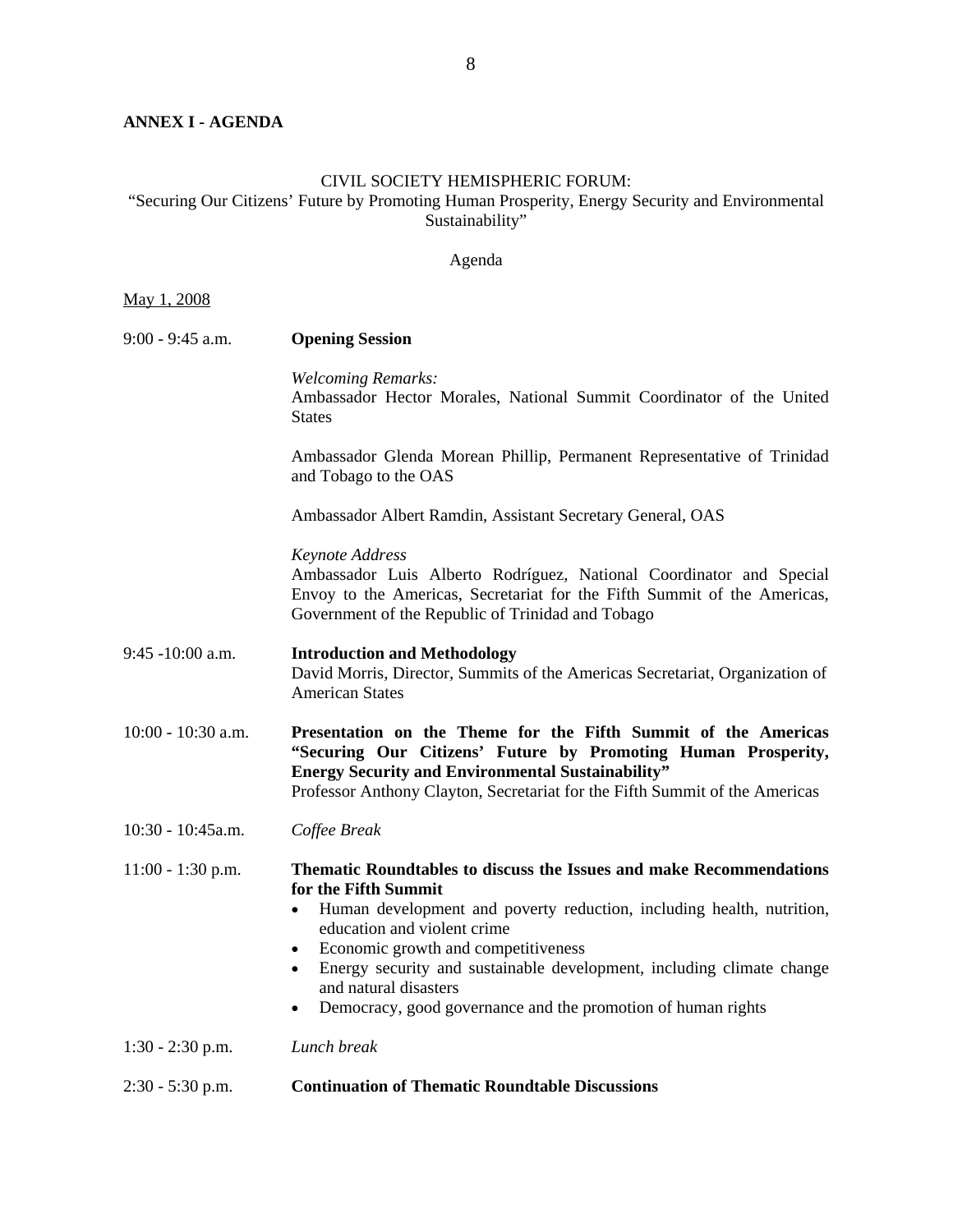May 2, 2008

| $9:30 - 12:30$ p.m.                  | Continuation of Thematic Roundtable discussions and finalization of |  |  |  |  |  |
|--------------------------------------|---------------------------------------------------------------------|--|--|--|--|--|
| <b>Civil Society recommendations</b> |                                                                     |  |  |  |  |  |

- 12:30-1:30 p.m. *Lunch Break*
- 1:30 3:00 p.m. **Plenary Session: Presentation of recommendations from Roundtables and Discussion**

Moderator: David Morris, Director, Summits of the Americas Secretariat, OAS

3:00 - 3:15 p.m.*Coffee Break*

# 3:15 - 5:00 p.m. **Presentation of the recommendations to the National Secretariat for the Fifth Summit of the Americas, Trinidad and Tobago**

Moderator: David Morris, Director, Summits of the Americas Secretariat, OAS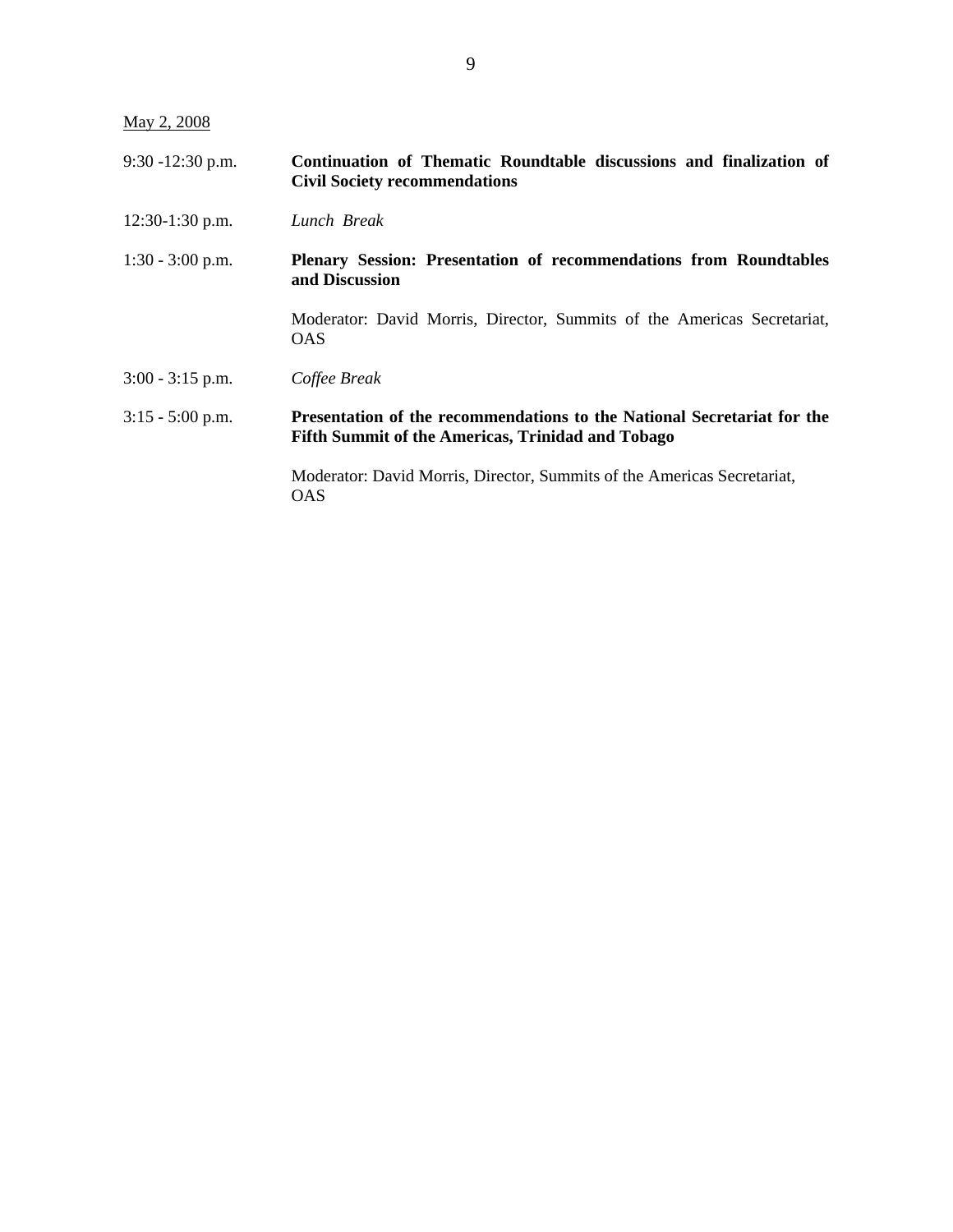# <span id="page-8-0"></span>**ANNEX II - CIVIL SOCIETY RECOMMENDATIONS**

# ROUNDTABLE ON HUMAN DEVELOPMENT AND POVERTY REDUCTION INCLUDING HEALTH, NUTRITION, EDUCATION, AND CRIME

### *Cross-Cutting Elements*

- 1. Human development and poverty reduction should be tackled from a multi-sectoral approach (with the participation of sectors that have been historically marginalized by the system and that these policies are meant to target), and from a multidisciplinary approach, that includes the design, development, monitoring, and evaluation of public policies in each of the member states, whose commitment and political will are expressed in terms of resources, plans, and programs. These policies should have the following objectives:
	- a) To change social attitudes and prejudices that become stigmas, discrimination, and failure to act on the part of the government in power, and that lead to violence for reasons of race, national or ethnic origin, nationality, age, sex, sexual orientation or gender identity, language, religion, social origin, socio-economic or political position, level of education, status as a migrant, refugee, or repatriated, stateless, or internally displaced person, or any other stigmatized condition, genetic characteristics, disabilities, mentally impaired condition, incarceration due to criminal behavior or confinement for reasons of insanity, or any other social condition. Promote integration and development of these sectors of the population.
	- b) To begin a structured transition to technology for clean, secure, and more efficient energy from renewable sources, using clean development models.
	- c) To promote the development of the rural, agrarian, and small farm sectors, with innovative proposals such as integral farms with appropriate technology, land titles, organization of communities and financing, and development of local production based on cooperativist values using entrepreneurial strategies. To promote programs to encourage professionals to work in rural areas and poor urban neighborhoods.
	- d) To promote the integration and development of persons who have paid their social debts by serving penal sentences, and foster prison programs that have been recognized as "good penitentiary and prison practices." (Inter-American Commission on Human Rights - [http://br.uol.com.ar/noticias/policiales/2007/11/09/ult3150u14321.htm,](http://br.uol.com.ar/noticias/policiales/2007/11/09/ult3150u14321.htm) <http://www.cidh.org/Comunicados/Spanish/2007/56.07sp.htm> ).
	- e) To consider and include HIV-AIDS as a public health problem.
	- f) To promote respect for diversity and celebrate it, as our countries have an unequalled wealth of diversity of all kinds, and we should celebrate it and legislate respect for it; we suggest that the need for the countries of our region to be secular should be suggested, so as to avoid conflicts in this area in future.
- 2. Foster a culture of peace in the region, by implementing nonrepressive, nonbellicose, and noninterventionist national and international policies and sanction states, groups, or persons that exhibit such behavior.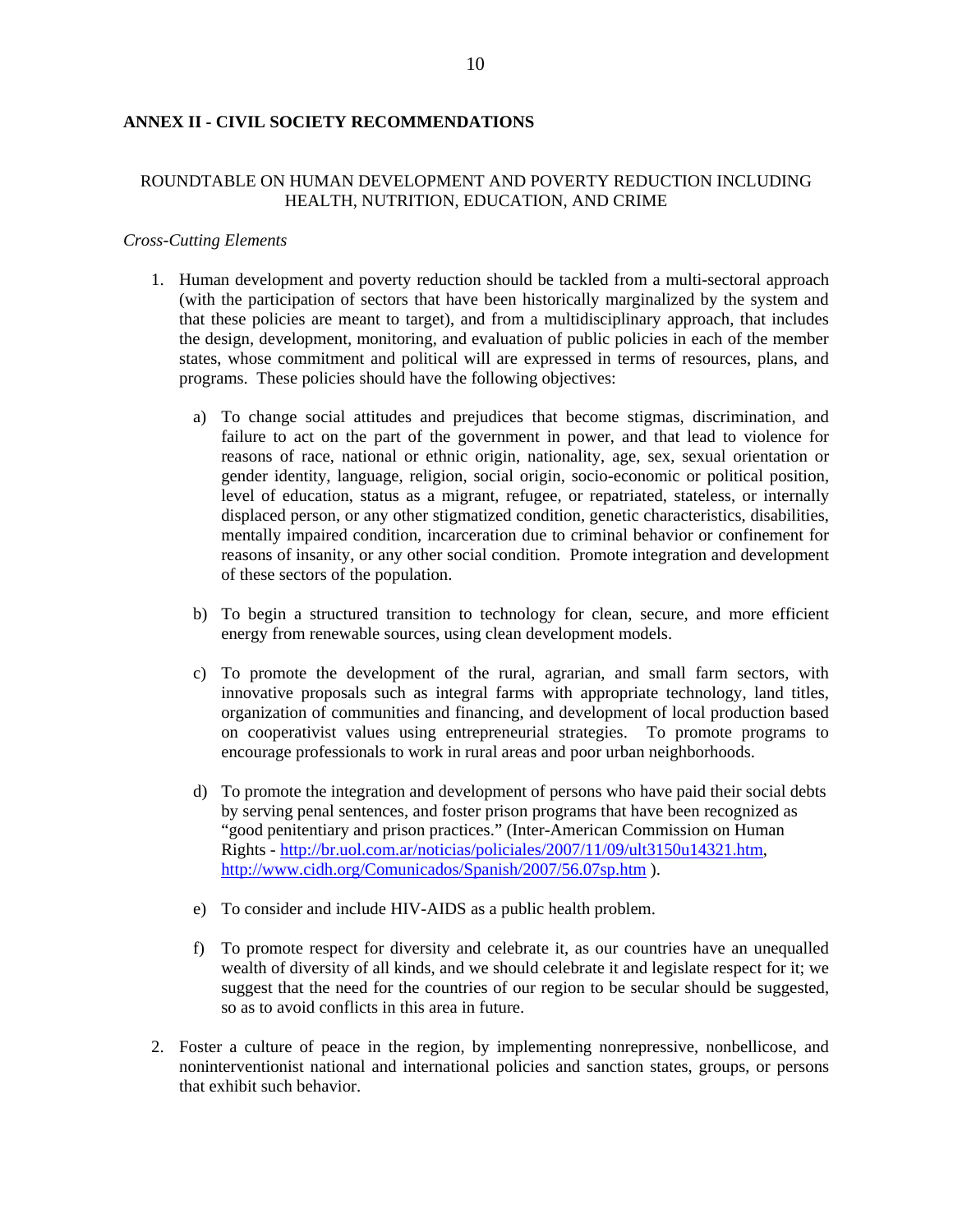- 3. Create, foster, disseminate, and revitalize the entity in each country responsible for monitoring compliance with international agreements ratified by each state to date.
- 4. Encourage the participation of civil society in OAS national and regional processes, and to that end, the civil society office should promote thematic networks with groups from civil society, the private sector, and governments.
- 5. Introduce and include equitable, parity policies in the OAS that recognize women and marginalized sectors in our Hemisphere; it is recommended that the OAS ensure that all documents it produces are nonsexist and inclusive.

### *Social Development*

- 6. Create public policies and, as in item one in the section on cross-cutting elements, ensure that governments show a political will to implement them by allocating resources, drawing up specific plans and implementation programs, with real time periods, in order to:
	- a) Approach migration from the standpoint of human rights, and seek ways to ensure social inclusion of migrants, refugees, and undocumented workers in every country;
	- b) Eliminate violence, including social, domestic, and gender violence, armed conflicts, sexual abuse and exploitation, against security systems, etc.
	- c) Promote innovative concepts in programs for the care and redistribution of resources, giving priority to rural communities to prevent uprooting and internal migration to the large urban centers or other countries, for example through community tourism, development of indigenous handicraft markets, and encouraging native cultural practices.
	- d) Create policies for the inclusion rather than the criminalization of poverty and youth, by initiating educational programs at all levels and in officially recognized technical and trade schools.
- 7. Create of a Civil Society Council comprising diverse sectors, without marginalizing or excluding any group, for the following purposes:

a)To design, plan, follow-up on, and monitor public policies;

- b) To monitor compliance with international agreements.
- 8. Implement corporate responsibility programs through which the private sector would make real contributions to human development in countries. These contributions would be directed to:

a)Integral care for poor and/or marginalized urban and rural segments of the population;

- b) Promotion of equitable access to micro-credits;
- c)Social integration with economic and psycho-social support for socially excluded persons, such as former gang members, juvenile offenders, and displaced persons.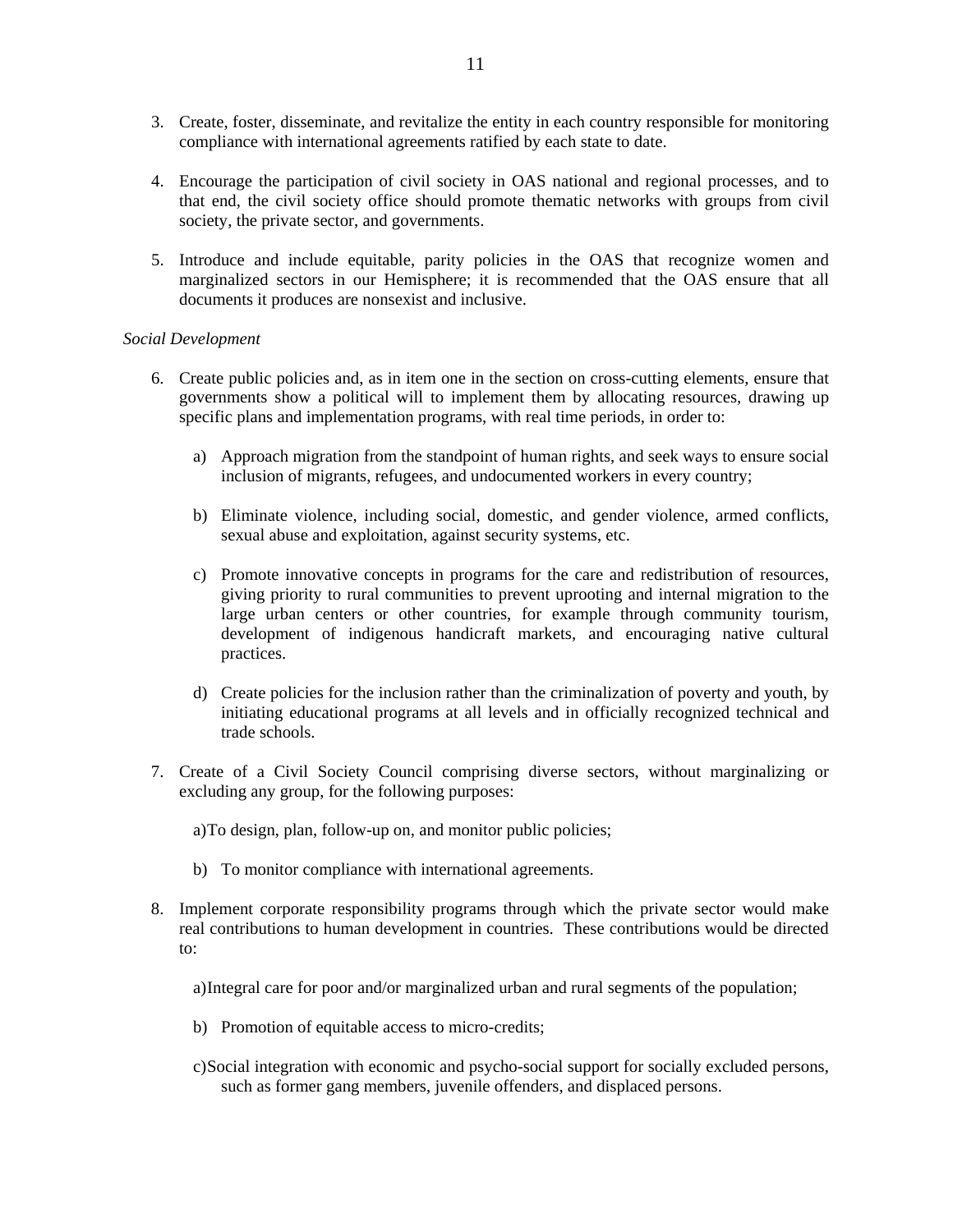#### *Health and Nutrition*

- 9. Create policies and promote programs directed to reducing and/or eliminating infant morbidity and mortality in our countries, whether for reasons of malnutrition, hunger, or lack of access to medicines and hospital services in urban areas, with an emphasis on rural areas.
- 10. Devise and promote policies to develop programs guaranteeing consumption of local products as a priority over imports or products of less nutritional value. In addition, go back to the practice of breast-feeding as a food security strategy.
- 11. Promote cooperation among civil associations, universities, and the government in agricultural production that meets the requirements of food codes in the member states.
- 12. Ensure that indigenous peoples have access to basic health services, and access to basic food coverage through specific assistance (such as social dining halls).
- 13. Create real policies providing full access to universal, quality health services, including access to medicines, in all health programs.
- 14. Create policies in preventive health programs, especially for exposed population groups that do not have access to information and formal education.
- 15. Legislate to promote agricultural development policies that maximize the use of natural resources and encourage caution in using nonrenewable resources.
- 16. Ensure income distribution through community development programs that do not entail dependency on aid or clientelism.
- 17. Devise a regional structure for prevention in the area of health.
- 18. Develop preventive health and breast-feeding programs.
- 19. Promote a review of school curricula in the area of HIV/AIDS and sexual reproductive health, as a way of including preventive health programs and thus responding to the HIV/AIDS epidemic and undesired pregnancies, among other things.
- 20. Promote in different ministries the creation of ongoing education and refresher courses for health professionals who work with various population groups in different areas, thereby reducing stigmas and discrimination in their different forms and expressions.
- 21. Work constantly to reduce the cost of basic medicines and promote the development of local or regional manufacturing of these medicines.
- 22. Promote comprehensive special health programs especially for children and adolescents.
- 23. Avoid the use of resources for political purposes, and especially subsidies that go to cover unmet basic needs.
- 24. Promote implementation of mental health policies throughout the country, emphasizing treatment of persons who are confined in facilities other than prisons, including neuropsychiatric establishments, therapeutic communities, rehabilitation centers, geriatric care facilities, etc.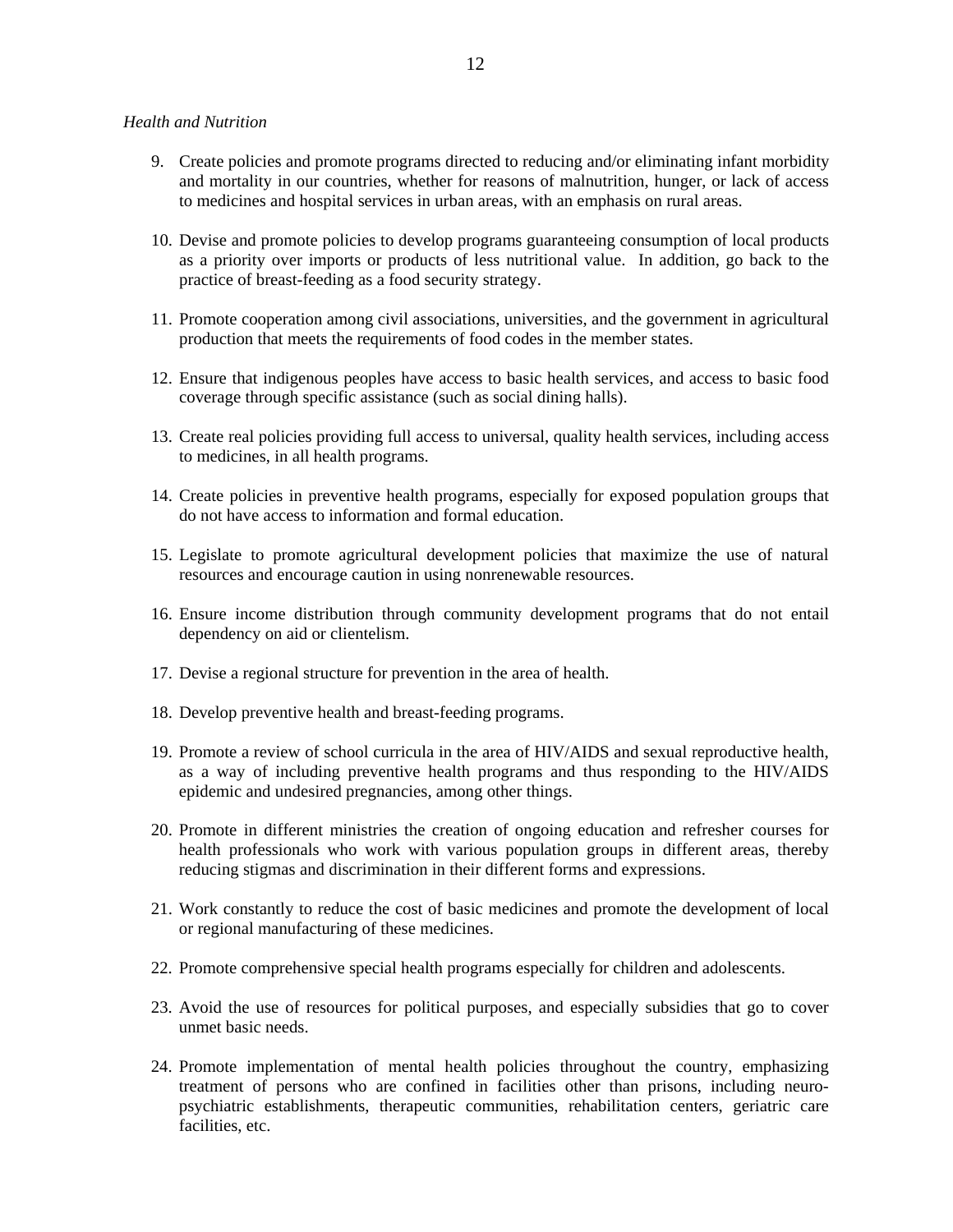25. Work on HIV/AIDS as a public health problem, and include this topic in different forums and agendas as a responsible government response to the impact of the epidemic in our countries.

### *Education*

- 26. Define policies that guarantee the expansion of coverage and quality of school education, by promoting inclusion and deterring school drop-out.
- 27. Create sustainable youth education policies that favor a civic culture and participation in voluntary organizations and initiatives and vocational guidance, stressing the strengthening of democracy, social solidarity, cultural exchange, and adoption of growth models with high sustainability indices. Institutionalize the declaration of human rights in the school curricula.
- 28. In educational programs at different levels, define strategies based on norms for peaceful coexistence to disseminate values, thereby preventing violence both in schools and in families and communities.
- 29. Conduct educational campaigns on human rights and community exchange practices as well as against drug addiction and drug dependence while proposing other options.
- 30. Guarantee that education contributes to community development by forming social councils for community participation, with the participation of students, family members, teachers, and professionals, to prevent youth from being uprooted and leaving their communities because of a lack of opportunities and work.
- 31. Promote bilingual intercultural education so that indigenous peoples can keep their language and customs while at the same time they can integrate effectively into mixed societies. The laws of countries should be available in the relevant indigenous languages.

### *Criminality and Crime*

- 32. Generate dynamic policies to deal with crime and prevent recidivism. Adopt unified criteria throughout the hemisphere for treatment and rehabilitation of prisoners, by promoting reform of the criminal and procedural codes of the member states.
- 33. Create successful rehabilitation programs for criminals in prisons, as well as for drug rehabilitation programs, and demilitarize prison systems.
- 34. Promote programs for insertion into the private sector, so that persons with judicial or mental problems, or persons with HIV/AIDS can be socially integrated and enjoy equal treatment and opportunities.
- 35. Generate preventive policies to combat sales of narcotics and drugs, and local and international drug trafficking.
- 36. Provide for a transparent system of justice in every country, speed up judicial proceedings, and monitor the situation of prisoners who have health problems or are terminally ill.
- 37. Streamline the processing for all types of crimes, and humanize confinement time, according to the standards determined in international agreements and conventions binding on member states.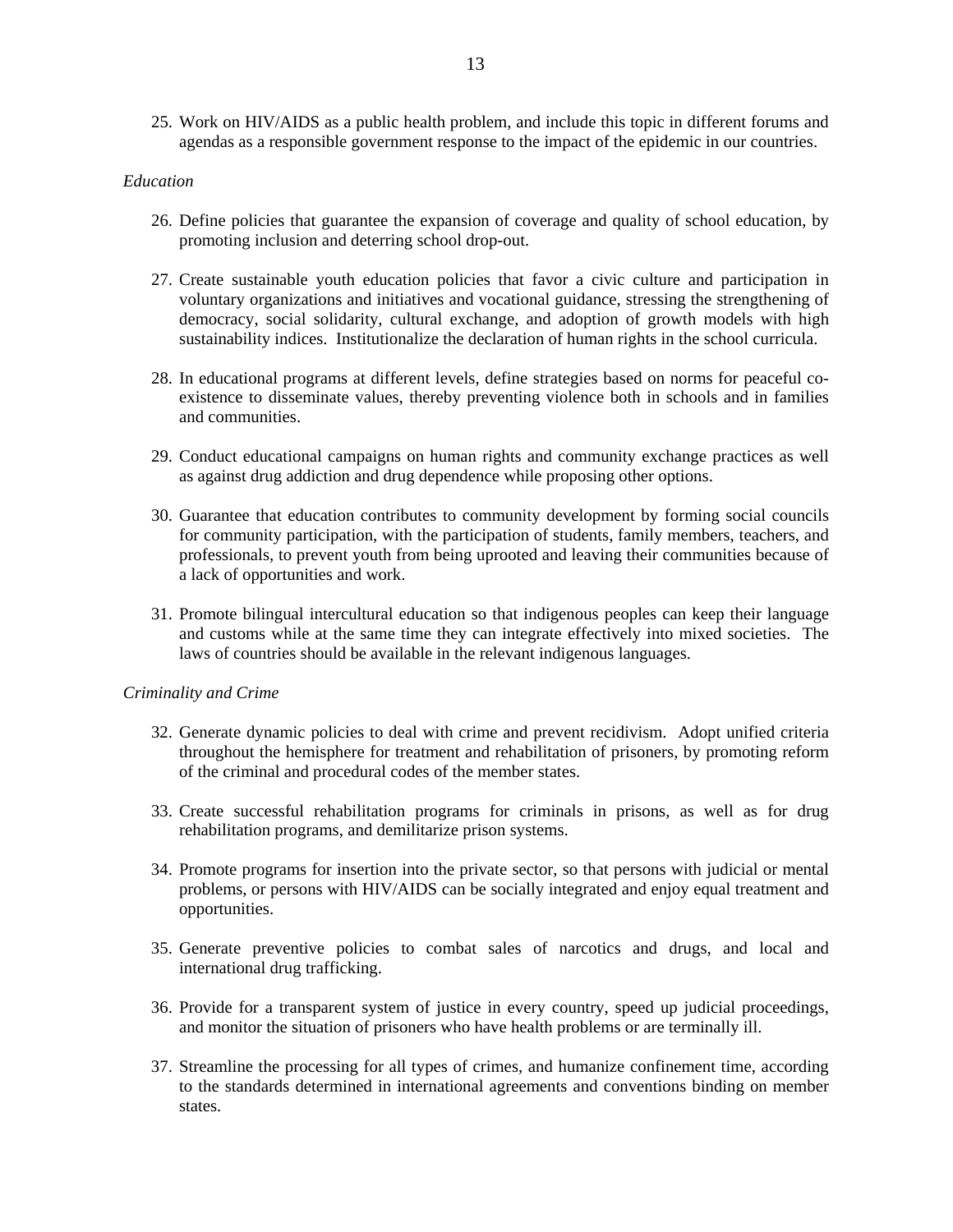- 38. Improve prison conditions in general, and provide for cells or confinement spaces differentiated on the basis of the crime, to avoid internal violence.
- 39. Fight trafficking in persons, both domestically and internationally, in its different forms, including commercial sexual exploitation, labor exploitation, and others.
- 40. Immediately adopt a common position on the minimum age for being charged with a crime, to prevent the unnecessary conviction of minors (cases of life sentences for minors).
- 41. Change the prison system for women, youth, pregnant women, or women heads of household with children, by providing for alternatives to prison sentences (probation, special provisions for good behavior, etc.).

#### *Strengthening Civil Society*

- 42. Create a virtual interactive civil society network from the pertinent office of the Organization of American States (OAS), to serve as a link among citizen initiatives in the Hemisphere, disseminate information on good practices, provide information on Summit agreements, and other relevant data.
- 43. Encourage OAS regional offices to promote meeting spaces on specific themes for governments, civil society, and the private sector, so as to foster mutual understanding, possible coordination of activities, creation of coalitions, political agendas, and other types of exchange initiatives that will facilitate coordinated action. These regional initiatives could also help disseminate institutional information of interest to governments and citizens, and implement consultative activities.
- 44. Create in the OAS a permanent civil society forum, to ensure repeated, dynamic, broad, and diverse consultations.

### ROUNDTABLE ON ECONOMIC GROWTH AND COMPETITIVENESS

#### *Overall Objectives*

- 1. Promote the development of new policies to increase competitiveness and therefore the GDP, reducing inequality, involving low-income groups and opportunities in each country, according to market requirements.
- 2. Guarantee economic and social policies for sustained growth with equity and social justice, taking into consideration environmental sustainability, as well as energy and food security.
- 3. Recognize civil society in its entirety, taking into account the productive and labor sectors, community leaders, professionals, women's organizations, young people, cooperative enterprises, SMEs, and every type of association.

### *Economic policy*

- 4. Improve their tax collection mechanisms, strengthening laws to fight tax evasion.
- 5. Carry out public spending in an efficient and transparent manner, reporting on how it is administered.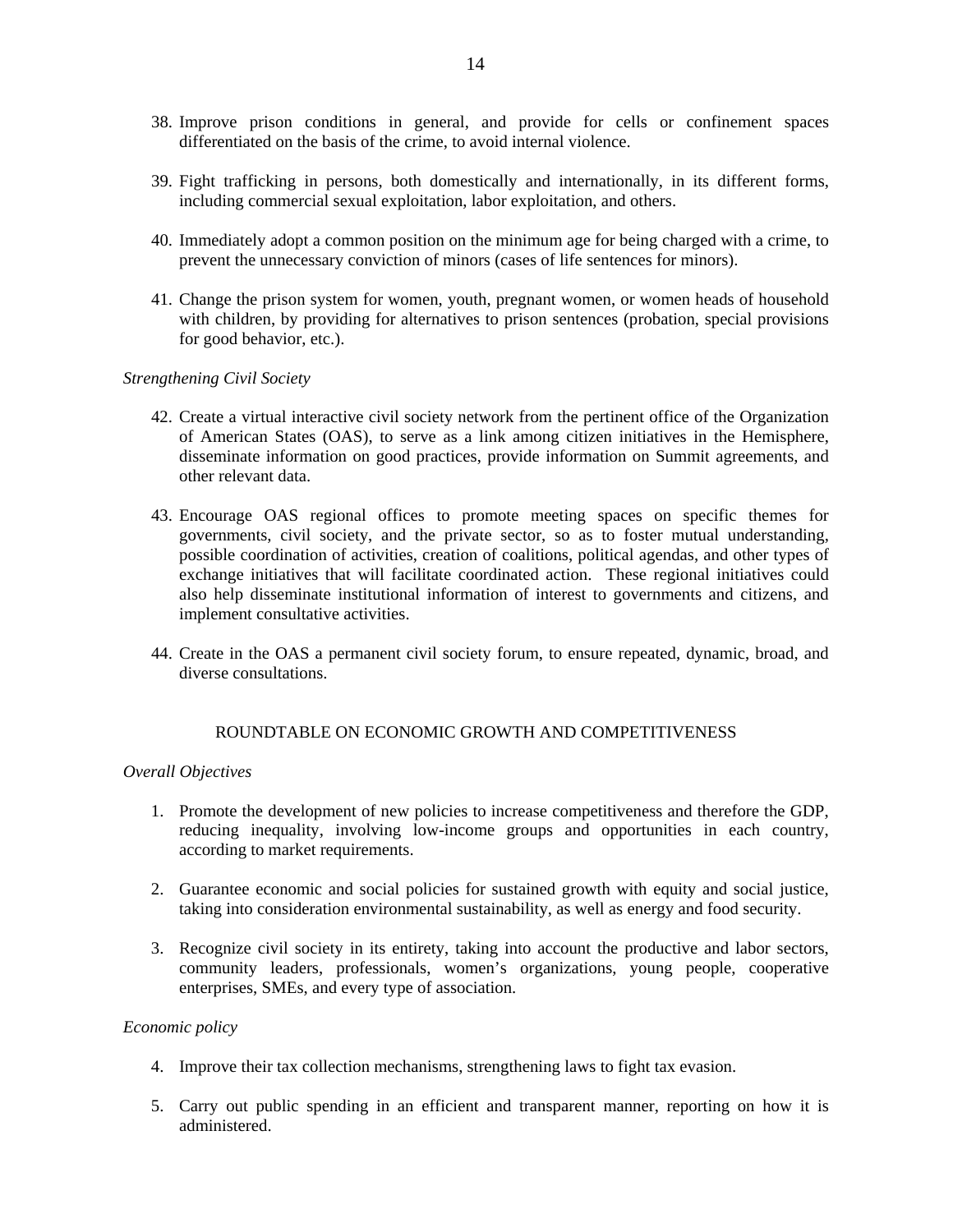- 6. Establish a transparent legal and regulatory framework, guaranteeing citizens' access to government information.
- 7. Stimulate investment from within and without by establishing effective means of preventing capital flight as a way to encourage domestic investors and motivate foreign investors.
- 8. Commit to increasing the efficient, transparent execution of public spending geared toward sanitary infrastructure (drinking water, sewage, and solid waste systems) and basic infrastructure in the areas of port and airport roads, telecommunications, health, education, and electricity.
- 9. Establish policies to guarantee credit access conditions that promote microfinance lending by international organizations, mostly to vulnerable and at-risk groups.
- 10. Promote the development and strengthening of the social economy, specifically cooperative enterprises and SMEs, as provided in ILO recommendation 193, as a way to generate decent jobs and sustainable enterprises, and facilitate their operation through a legal framework that allows them to be competitive in all economic sectors.
- 11. Promote self-employment opportunities for youth and women, designing training programs for new entrepreneurs, coordinating the public, private, and academic sectors, and implementing government policies on education, business skills training, technical training, and programs that facilitate access to financing.
- 12. Establish a transparent legal framework that generates confidence and stability through economic, administrative, and legal measures to reduce country risk as much as possible, geared toward sustainable economic development.
- 13. Promote the incorporation of the fight against corruption into corporate social responsibility initiatives.
- 14. Commit to promoting a culture of national consultation on matters of national importance, through means that ensure civil society participation in decision-making.
- 15. Promote regulatory mechanisms to govern business competition, geared toward promoting transparency and ethics in business and preventing monopolies and unfair competition.
- 16. Promote means of evaluating government administration and local government, to be administered by civil society, in its social oversight role, on the basis of specific indicators, such as degrees of access to information, cases of corruption, percentage of social investment in public spending law, degrees of efficacy of social policy, levels of current expenditures earmarked in public spending law, and reporting of accounts.
- 17. Promote efficient science and technology suited to each country's circumstances.

### *Social policy*

18. Promote inclusion of young people and women from vulnerable and at-risk groups in formal primary and secondary education, ensuring a legal framework consistent with market demand to improve national competitiveness.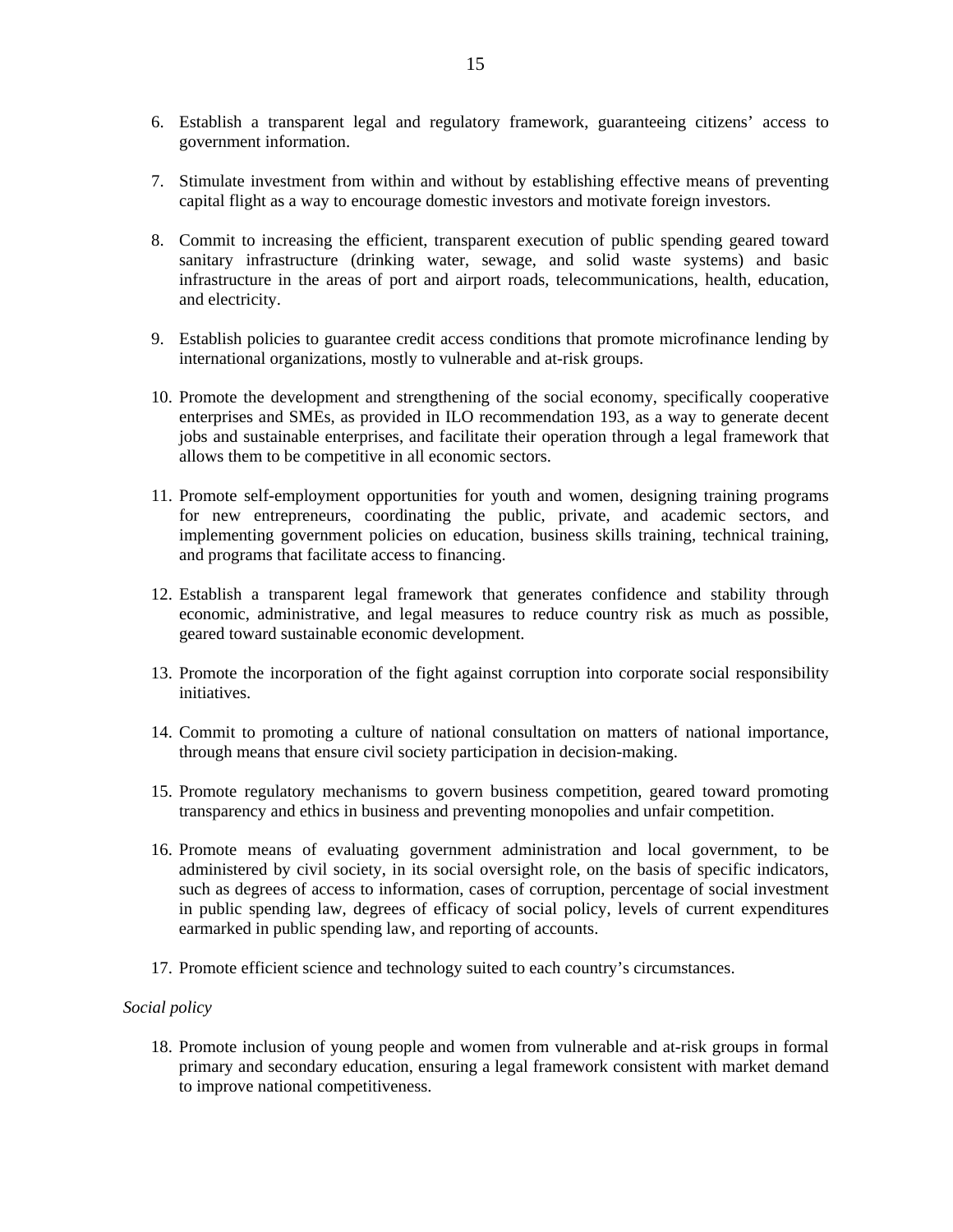- 19. Promote specific policies, programs, and measures to ensure the inclusion of vulnerable population groups (afro-descendants, women, youth, indigenous peoples, persons with disabilities, immigrants), taking into account ethnic and gender diversity.
- 20. Include civil society organizations in the negotiation of international trade agreements and treaties.
- 21. Include policies geared toward the elder years and retirement of workers and non-workers, as well as high-quality health services, to guarantee healthy human resources for national development.

# ROUNDTABLE ON ENERGY SECURITY AND SUSTAINABLE DEVELOPMENT INCLUDING CLIMATE CHANGE AND NATURAL DISASTERS

- 1. Increase the investment in science and technology to a minimum of 1% of GDP by 2012. The public element should be allocated according to clear priorities for national development. The private element should be generated by stimulating investment in research and development, and technological dissemination by providing incentives and removing barriers for both domestic and foreign investment.
- 2. Encourage the development and universal access to modern and efficient low carbon energy generation and distribution systems, including intelligent grids and smart metering to encourage the development of new local sources, the development of more efficient energy markets.
- 3. Make planning, zoning and regulatory frameworks simpler, more coherent, transparent and effective by 2012. Harmonize requirements for energy and environmental developments and base these on international codes of best practice for the energy and extractive industries in compliance with extractive industries' transparency initiative and for the new biofuel industries. Provide appropriate transition periods and training programs for local firms to assist them to modernize their business models and technologies in order to meet international standards.
- 4. Provide by 2012 universal access to accurate, reliable and impartial technical information on energy, environmental and climate change issues through the more effective networking of existing institutions within Latin America and the Caribbean region and by the creation of a new central website through which people can find information in an accessible form on environmental indicators, new proposals and case studies on cleaner technologies, early warning systems and natural disaster preparedness.
- 5. Increase public awareness on energy and environmental issues, primarily through education, including the creation of a youth constituency in the Hemisphere, with an emphasis on practical solutions in areas such as energy, water, waste and sustainable land management, energy saving, good environmental practice, how to prepare for disasters and how to respond to climate change.
- 6. Promote the involvement of indigenous peoples, afro-descendants, and women in policies and programs on energy and environmental sustainability.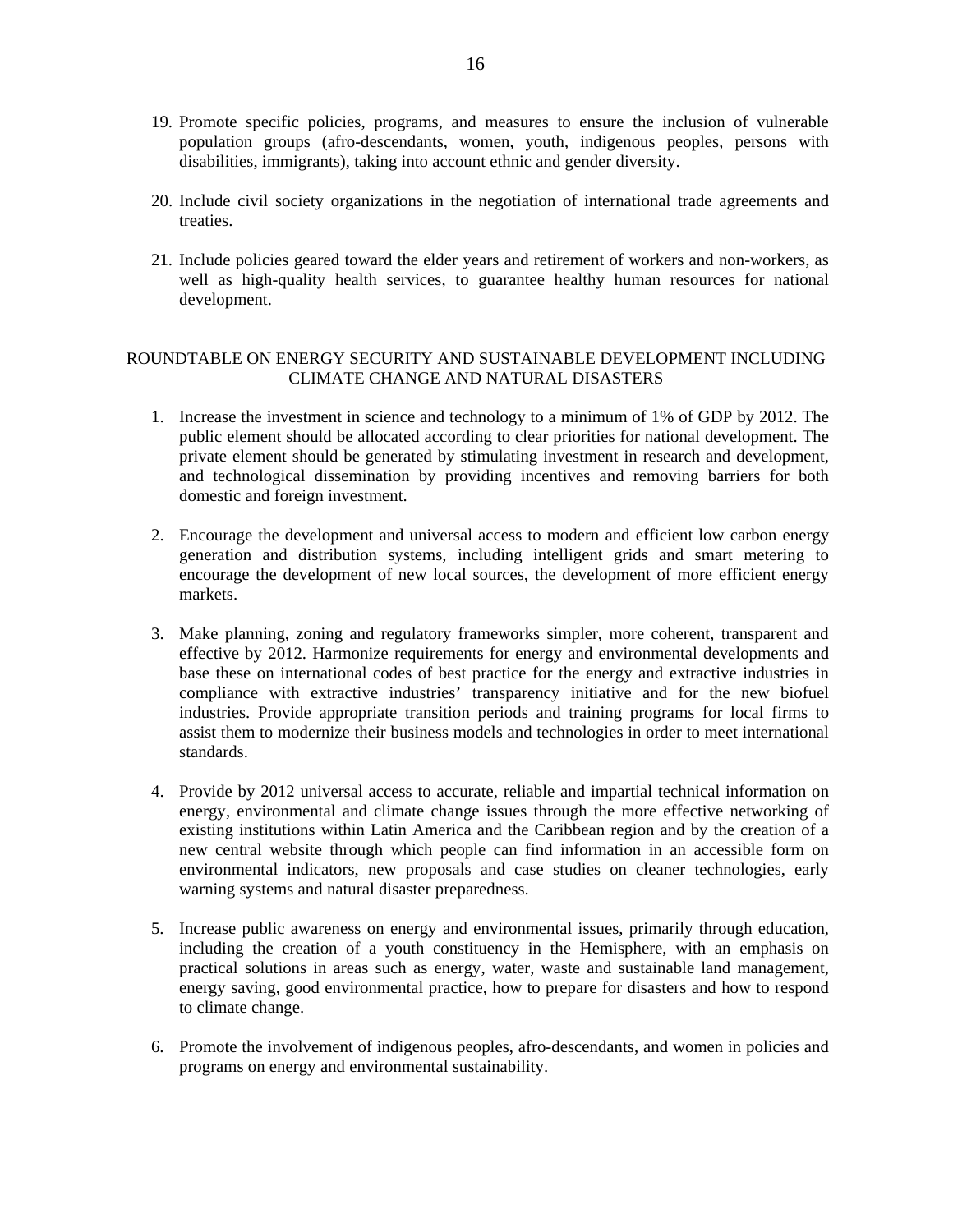### ROUND TABLE ON DEMOCRACY, GOOD GOVERNANCE AND THE PROMOTION OF HUMAN RIGHTS

#### *Introductory Statement*

- 1. We agree on the need to bring to the attention of the government authorities of Trinidad and Tobago, the host country of the upcoming Fifth Summit of the Americas, and through them all the governments of the OAS, our concerns about the urgency of strengthening democratic institutions as an essential means for achieving development and human prosperity, with equity and in harmony with nature, a fundamental concern of our organizations.
- 2. This strengthening must involve the intimately related spheres of representative democracy, participatory democracy, and the inter-American system.
- 3. In the sphere of representative democracy, the representatives of the organizations present declare their concern with respect to:
	- a) The excessively "presidential" approach to government, which obstructs the exercise of democracy as it relates to the separation of powers.
	- b) Concern as well over the weak exercise of legitimate competition between political parties, and the limits on the peaceful change of government.
	- c) Concern at political cronyism and the lack of transparency and accountability in the financing of political campaigns and the parties themselves, which end up in thrall to particular interests.
	- d) This situation results in the weakening of parliamentary or legislative systems and the loss of legitimacy and credibility for the political parties themselves.
	- e) The low level of independence and effectiveness of the judicial system, in its relations to the other branches of government, as well as in containing the alarming growth of organized crime, which has permeated not only government structures but social structures as well.
	- f) The lack of progress in decentralization and the strengthening of local governments, particularly with respect to their levels of autonomy, the effective transfer of responsibilities by the central government, strengthening legislation to guarantee decentralization, and strengthening communities' capacities and their effective participation.
- 4. These weaknesses of representative democracy are compounded by phenomena and practices that are deeply entrenched and very alarming:
	- a) First, through corruption and impunity.
	- b) Second, by the fact that there is little or no transparency in government affairs.
	- c) There is little in the way of a "public ethic" in the exercise of government.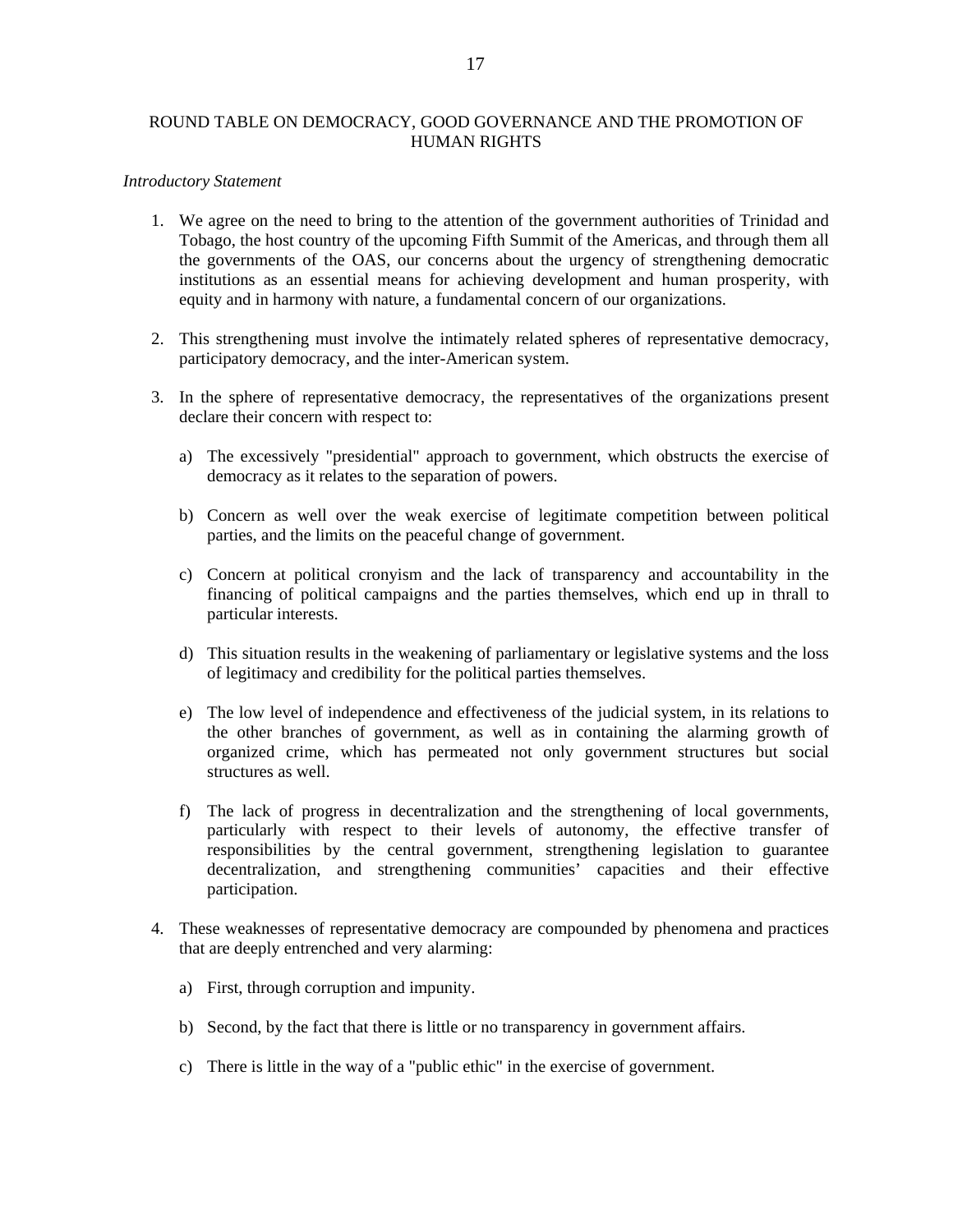- d) When it comes to the citizens and their organizations, there is no culture of consultation, of consensus building, and in particular of accountability, nor is there any effective oversight of public policies, and their results and efficiency.
- 5. With respect to participatory democracy, we start from the principle that assuring a better future for the peoples of the hemisphere is a shared task of governments and civil society, which means that its future is compromised in the absence of joint political commitments and an appropriate institutional structure.
- 6. Consequently, with respect to participatory democracy we are concerned at the discrepancy between public statements and actual practice. In this respect, we identify:
	- a) Lack of recognition, encouragement, effective development and strengthening of a culture of social dialogue, of consultation processes, and of concrete instances of citizen participation in the entire policy-making process, i.e. in identifying, executing, monitoring and assessing those policies.
	- b) The need to strengthen citizenship, and in particular to provide education through formal and informal channels, for the understanding and exercise of human rights and of democracy, and in particular for the real and effective practice of rights and the responsibilities of participation.
	- c) The lack of properly instituted and regulated forums with clearly identified procedures for citizen participation.
	- d) The urgency of having clear policies for strengthening and protecting networks of social organizations, intended not to co-opt them in support of the governing parties or politicians of the day, but rather to allow them to respond to the legitimate aspirations of population groups, productive sectors, organizations that promote and defend human rights, labor and environmental organizations, or segments of the community and their umbrella civil society organizations.
	- e) The need for effective development and institutionalization of the instruments of citizen participation, such as free association, access to information, freedom of expression, instruments for social oversight and monitoring, and access to justice.
- 7. All these resources rely on the principle of and aspiration for social dialogue and inclusion, as substantive strengths for democratic governance and consequently for strengthening modern and solid political institutions, supported by respect for human rights in all their dimensions.
- 8. The meaning and purpose of democracy is to achieve prosperity and human development, peaceful coexistence and justice, and the eradication of all forms of exploitation.
- 9. Democracy must be supported through recognition of diversity and nondiscrimination on grounds of ethnic group, sex, sexual orientation, or disability.
- 10. We also point out that, when we speak of the quality of democracy, we are referring to the quality of life, the freedom and dignity of the individual, and each person's right to a life free of violence.
- 11. With respect to the inter-American system, participants in this roundtable stress the urgency of the following: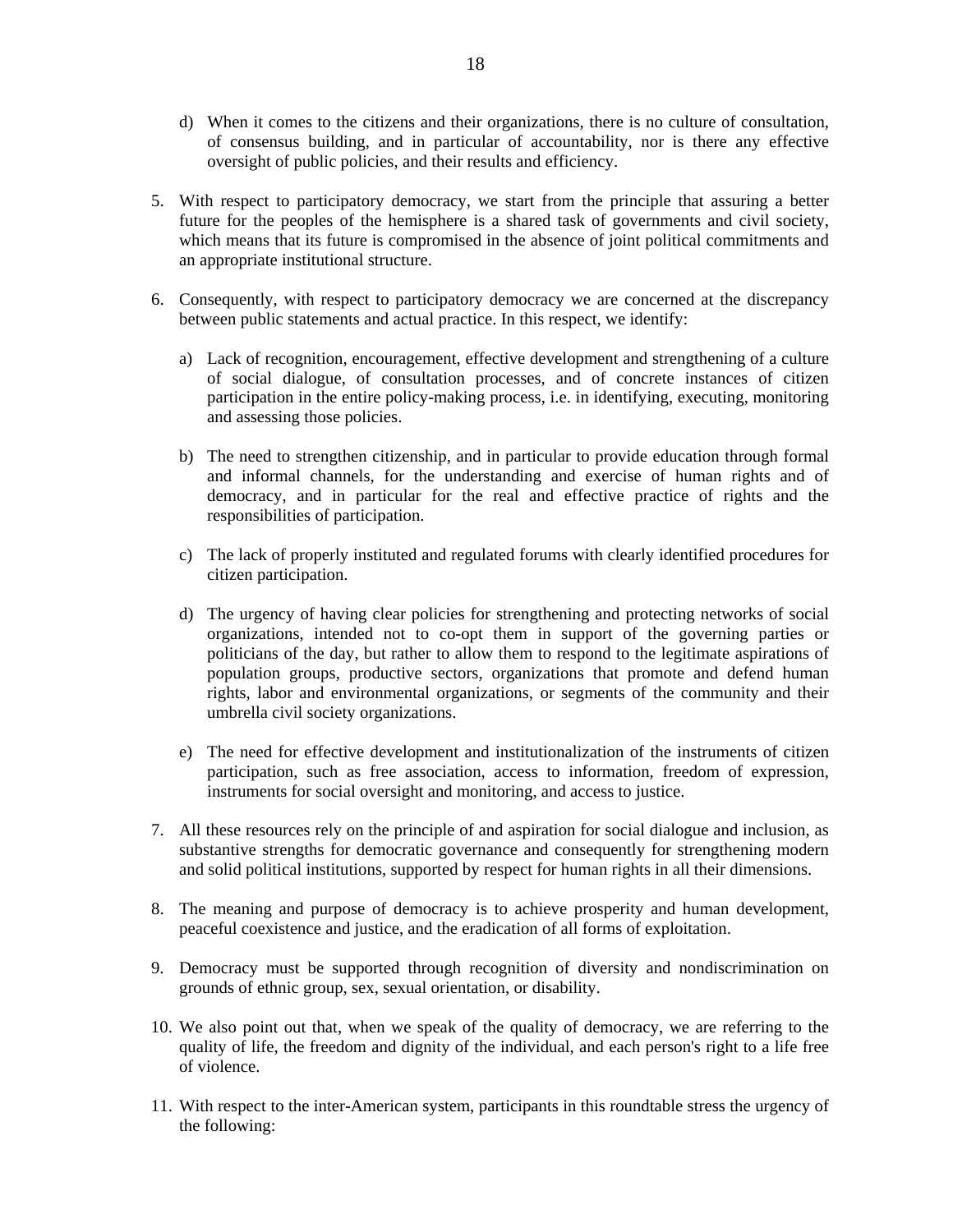- a) Not wasting efforts on identifying new mandates, but rather channeling efforts into assessing achievements and shortcomings with respect to the mandates from the four regular Summits and two special Summits that have been held to date, and which in fact have been targeted at the purpose for which the Fifth Summit has been convened.
- b) Adopt measures and resources for assessment and follow-up of Summit agreements, enlisting in support the monitoring efforts of civil society organizations of the Americas, for the purpose of presenting this assessment of results to the Fifth Summit in Trinidad and Tobago.
- c) Revise and reinforce the conventions against discrimination, particularly for reasons of race, gender and sexual orientation, as well as the oversight mechanisms of the Inter-American system.
- d) Create a joint commission of civil society organizations concerned with the hemispheric system and the Summits office, to identify the best way of consulting civil society and giving it effective participation, both in the Summits and in the inter-American system as a whole, and especially the OAS.

### *Recognizing*

- 1. That the spaces for consultation with civil society that the OAS has created both for the General Assemblies and for the Summits of the Americas, covering all the countries in the region with the sole exception of Cuba, are laudable and unique, but insufficient, and they must therefore be improved and expanded.
- 2. That one of the most notable achievements of these consultations and shared working procedures was the approval of the Inter-American Democratic Charter on September 11, 2001, which establishes and recognizes democracy as a fundamental human right which governments must promote and defend. It also declares that the participatory nature of democracy in different aspects of public life contributes to consolidating democratic values and to freedom and solidarity in the hemisphere.
- 3. That official corruption is a most damaging practice, which generates cynicism and disrespect for democracy and its institutions and undermines the elementary basic rights of access to health, education, housing and work.
- 4. The importance of processes for overseeing the systems for the protection and defense of human rights and for fostering freedom.
- 5. That it is essential to combat and prevent the erosion (and the yielding) of freedom in the name of security: "He who yields part of his freedom in exchange for a little security deserves neither".
- 6. That the four previous Summits (Miami 1994, Santiago 1998, Quebec City 2001, Mar del Plata 2005) and the two special Summits of Santa Cruz de the Sierra 1996 and Monterrey 2004 have produced dozens of mandates or statements, and then there is no monitoring system for evaluating their results and assuring society that they will be fulfilled.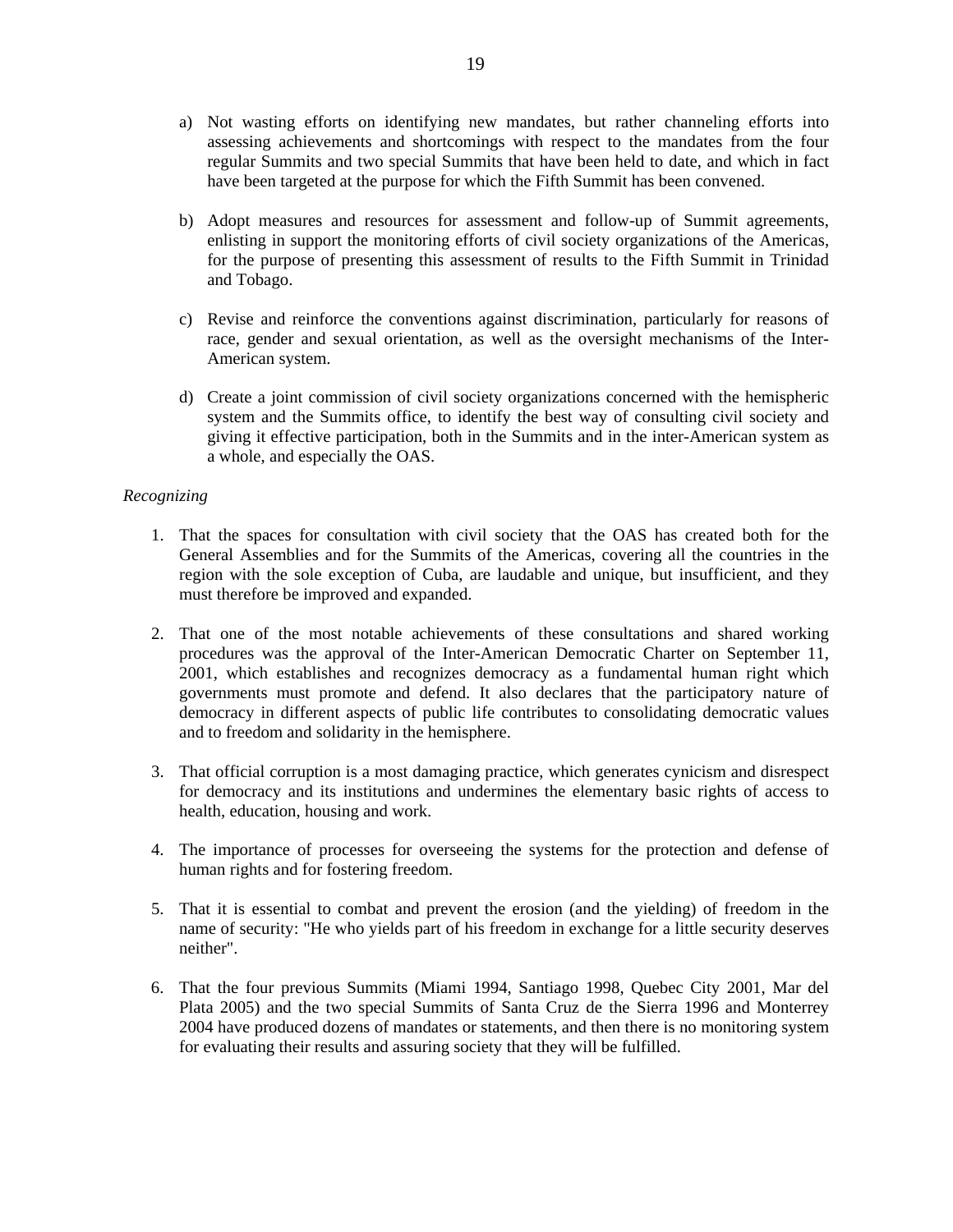### *Assessment*

The organizations that have been monitoring compliance with the Summit commitments recall that, in principle, the agreements and mandates from the Summits of the Americas are more binding than resolutions of the OAS General Assembly. In their monitoring work, they have identified the following weaknesses, among others:

- 1. There is very little governmental monitoring of the commitments issued from the Summits.
- 2. There are few officials in the foreign offices who understand the process and its implementation.
- 3. Changes of government affect the continuity and implementation of mandates.
- 4. States in general do not submit reports on how they are complying with the mandates, and when they do so the reports are imprecise and have not been validated or put to consultation with their respective societies.
- 5. Few mandates are measurable, and for those that are no mechanisms have been established for measuring them.
- 6. There does not seem to be any real and effective interest of the part of states to address the structural problems of the Americas.

### *We Propose*

- 1. Translate the Summit mandates into specific obligations, administrative measures or realistic, measurable and enforceable policies, and that they should share these with civil society.
- 2. That governments should assume their responsibility and adopt administrative, legal or policy measures to give affect to all the provisions of the American Convention against Corruption, approved in 1996 and ratified to date by 33 countries.
- 3. That the Secretariat of the Fifth Summit should take the necessary measures to ensure that this forum is not distorted and used to debate political disputes and issues not related to those for which it was convened.
- 4. To conduct prior consultations by state representatives with the civil society of their respective countries on the proposals they bring to the Summits, and on the Summits process. Establish a regular practice of formal, prior consultations by state representatives with the civil society of their respective countries on the proposals they bring to the Summits, and on the Summits process.
- 5. To establish a scorecard mechanism for the hemisphere, with the effective participation of civil society, on fulfillment of the mandates from the four regular Summits and two special Summits held since 1994.
- 6. To keep civil society informed about the mandates and the commitments acquired at each Summit, and submit them to public discussion.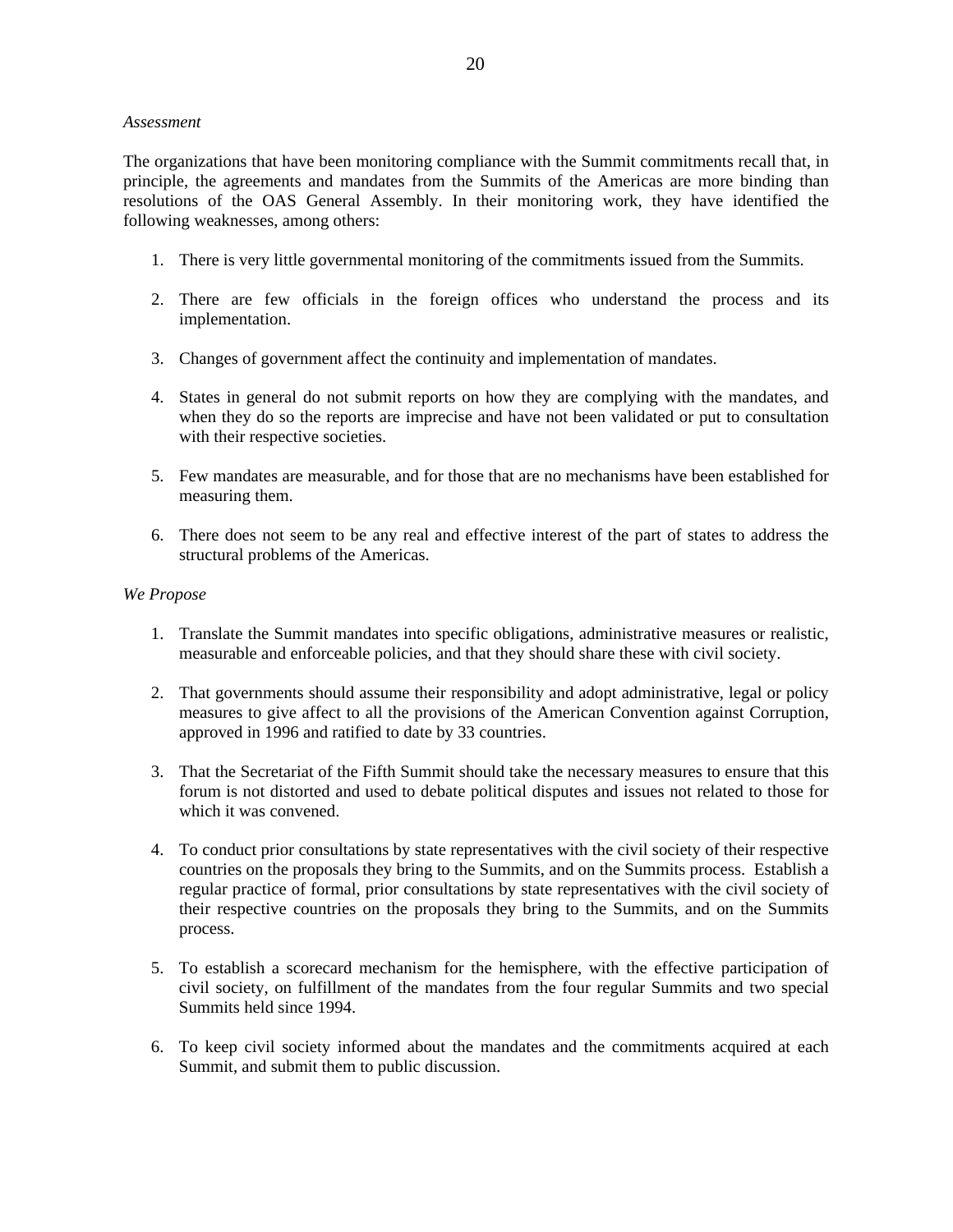- 7. To organize and formalize a forum that allows the representatives of civil society to present and analyze their proposals with government representatives immediately prior to the Summits.
- 8. To request states to report to the Summits on how they have fulfilled and are fulfilling the previous mandates.
- 9. To use, as a model for monitoring compliance with the Summit mandates, the methodology developed by the inter-American network of civil society organizations.
- 10. Not to view social problems and challenges as merely the result of the energy crisis, but to take into consideration other political, economic and social variables.
- 11. In order to reinforce citizenship, encourage participation and strengthen democracy, education in democratic values and practices should be built into the formal education systems, including study and analysis of the inter-American system and the Summits process.
- 12. The agenda for the Fifth Summit should include express reiteration of the commitment of all states to the Inter-American Democratic Charter and to the mandates of the previous Summits.
- 13. States should commit themselves to institutionalize national forums between governments and civil society for the effective oversight of compliance with the commitments acquired at each Summit.
- 14. To recognize expressly, as a fundamental feature of representative democracy, the inclusion of all peoples and nations that make up the population of our countries. The OAS General Assembly should adopt and give effect to the forum of indigenous peoples and aboriginal nations in the OAS, proposed at the 2005 Mar del Plata Summit.
- 15. To issue a call for the real and effective commitment of states to make it a priority task of governments to strengthen freedom of expression and access to information, pursuant to the Inter-American Convention on Human Rights, the jurisprudence created by the advisory opinions and judgments of the Inter-American Court of Human Rights, and the resolutions, actions and declarations of the Inter-American Commission on Human Rights.
- 16. To promote the adoption by states of the Atlanta Declaration and its Plan of Action for advancing the right of access to information, recognizing its importance for democratic governance and for combating corruption.
- 17. To commit states to adopt, expressly and without delay, measures and actions as appropriate to secure signature, accession or ratification of the various international instruments against corruption, including the Inter-American Convention against Corruption, the mechanism for monitoring the Inter-American Convention against Corruption (MESICIC), and the United Nations Convention against Corruption.
- 18. States of the hemisphere should commit themselves to enforcing the Inter-American Convention against Corruption, to observing and complying with the recommendations of the MESICIC, and to allowing civil society to participate fully in this monitoring and in the Committee of Experts.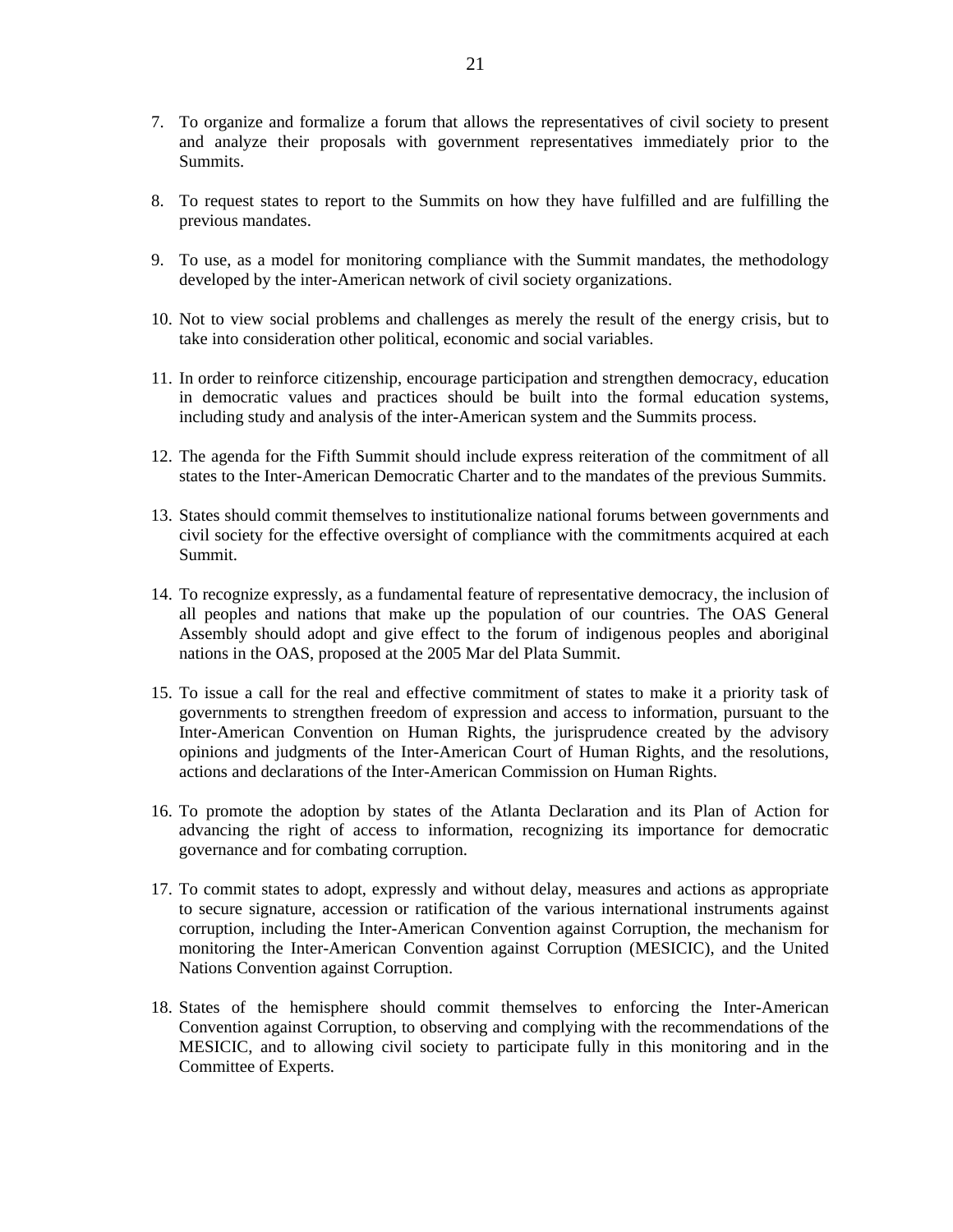- 19. To urge member states taking part in the next conference of states parties to be held in Qatar in 2009 to adopt an evaluation mechanism to ensure enforcement of the United Nations Convention against Corruption.
- 20. To ask states to review the rules and provisions regulating political parties, their funding, and the financing of electoral campaigns, and that they consider adopting the necessary reforms to make political parties more democratic, taking into account women's participation, in the election of party leadership and of candidates for elected positions.
- 21. To promote ratification of the International Convention on the Rights of Migrant Workers and Their Families.
- 22. To promote compliance by Central American countries with the Guatemala Declaration for a Corruption-Free Region, signed in November 2006, which proposes and promises effective and decisive action to achieve concrete results in combating corruption by the year 2009, and to urge other states of the hemisphere to conform to that declaration.
- 23. To urge the United States and Canada to ratify the American Convention on Human Rights, so that the hemispheric system for the protection of Human Rights will be effectively inter-American, and not essentially Latin American.
- 24. For the comprehensive reinforcement of the inter-American system, to request the host government of Trinidad and Tobago to rejoin the inter-American system for the protection of human rights, from which it withdrew in 1998.
- 25. To call upon states to give effective enforcement to the judgments of the Inter-American Court of Human Rights. According to the Inter-American Commission on Human Rights, only 6% of judgments have been enforced fully and 24% partially.

### *Specific Recommendations*

Recognizing that adequate citizen participation and political representation constitute the bases of democracy and that local governments have a daily direct impact on the life of their citizens, we propose:

- 1. To promote mechanisms to facilitate citizen participation in political life, especially at the local level, and in municipal governments.
- 2. To promote the development, autonomy and institutional strengthening of local governments to foster conditions favorable to the sustainable economic and social development of their communities. The measurable aspects of these proposals are:
	- a) The degree of autonomy of local governments.
	- b) General legal amendments to encourage the decentralization process.
	- c) Citizen participation in local government.
- 3. With respect to the Fifth Summit theme, establish the relationship between discrimination based on gender identity and expression, sexual orientation, race, ethnic origin, disabilities, indigenous populations, migrant status, vis-à-vis situations of poverty, difficulties of access to justice, to information, and to other human rights for the affected groups.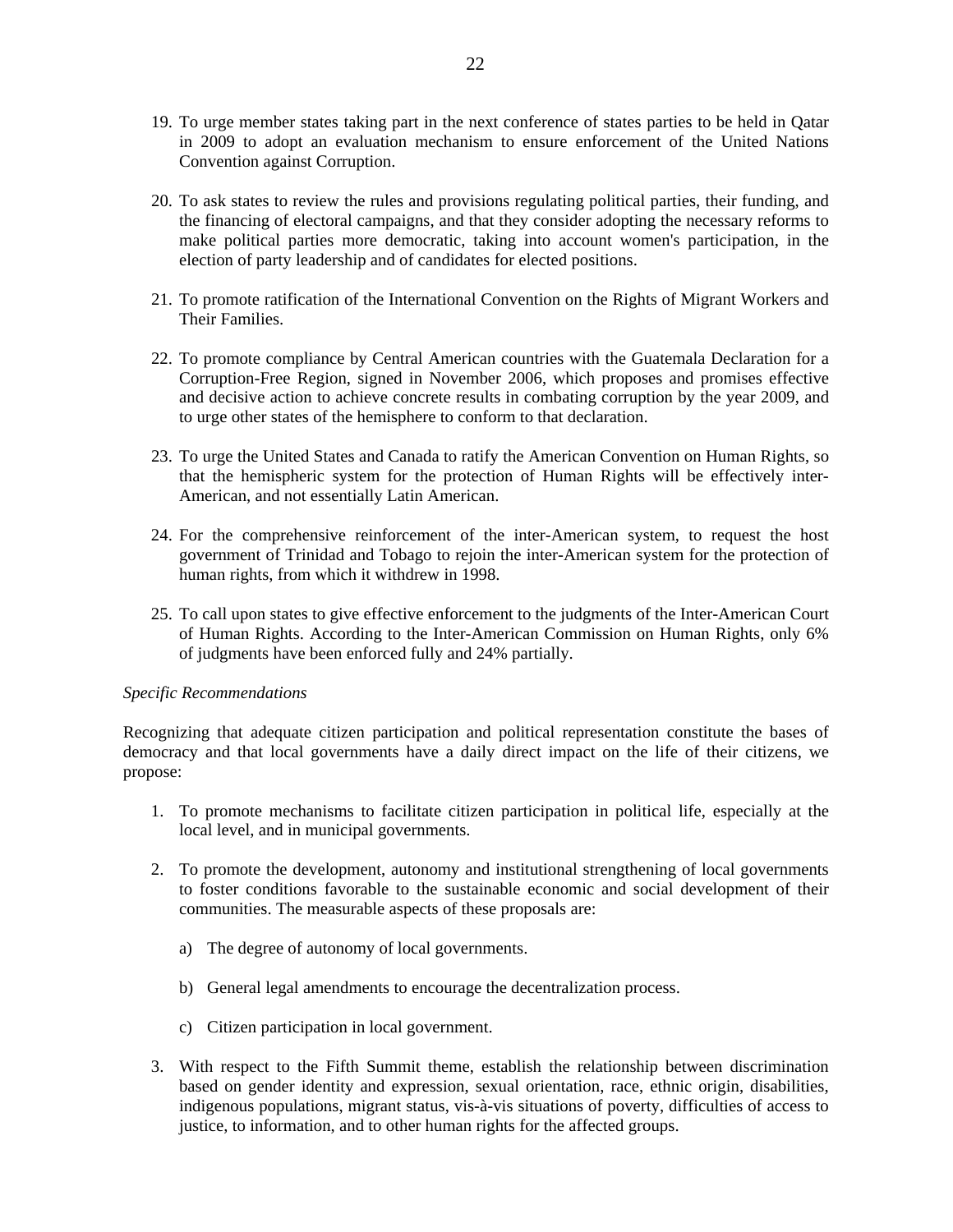- 4. At the express request of the Latin American Federation of Rural Women, Cuba Chapter, to urge compliance with article 4 of the Inter-American Democratic Charter.
- 5. To reaffirm the commitment of states to facilitate and enhance women's participation in publicly elected office, with a view to achieving a 50-50 share by the year 2015.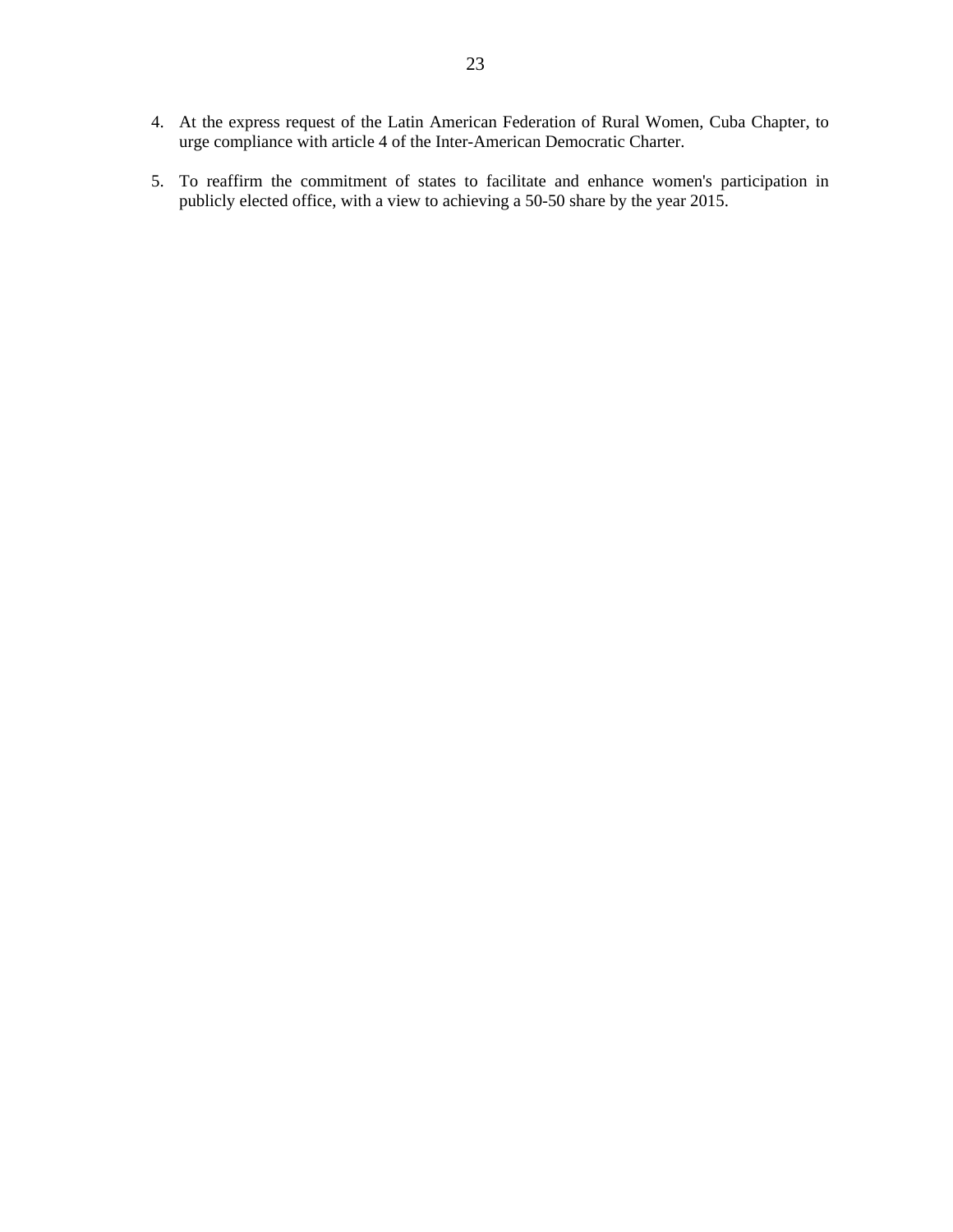#### <span id="page-22-0"></span>**ANNEX III** - **LIST OF CIVIL SOCIETY PARTICIPANTS**

#### **Argentina**

Romina Giselle Kasman\* *Asociación Conciencia* 

Ana Bourse\* *Coordinadora Regional de Investigaciones Económicas y Sociales* 

Martha Inés Miravete Cicero\* *Grupo de Mujeres de la Argentina - Foro de VIH Mujeres y Familia* 

#### **Barbados**

Cardell Wendy Ann Fergusson\* *Barbados Youth Business Trust* 

Rodney Grant\* *Barbados Association of Non Governmental Organizations* 

#### **Belize**

Caleb Ephrame Orozco\* + *United Belize Advocacy Movement* 

Dennis Nathaniel Jones\* *Belize Enterprise for Sustainable Technology* 

Celia Velma Mahung\* *The Toledo Institute for Development and Environment* 

### **Bolivia**

Lourdes Maldonado de Duchen\* *Educadores para la Democracia* 

Jaime Álvarez Fortún\* *Red de Participación y Justicia* 

### **Brazil**

Rodnei Jericó da Silva\* *Geledés - Instituto da Mulher Negra* 

Clarissa Carvalho\*

*Gestos - Soropositividade, Comunicação e Gênero* 

Vera Lúcia Fermiano\* + *Associaçao Casa da Mulher Catarina* 

Liza Minelli\* *Grupo Esperança* 

#### **Canada**

Racquel Gretchen Smith\* Vladimir Torres *Canadian Foundation for the Americas* 

Clément Chartier\* *Métis National Council* 

Irina Koulatchenko\* *The Parliamentary Centre* 

## **Chile**

Enzo Marcelo Cerna Gómez\* *Chile Transparente, Capítulo Chileno de Transparencia Internacional* 

#### **Colombia**

Rosalba Castillo\* Elvia Duque *Afroamérica XXI* 

Geiler Gustavo Romaña Cuesta\* *Asociación de Afrocolombianos Desplazados* 

Miguel Antonio Valbuena Guauriyu\*+ *Akuaipa Waimakat - Asociación para la Divulgación, Promoción y Defensa de los Derechos Humanos e Indígenas* 

Gloria Astrid Zapata Hoyos\* *Asociación Escuela Psicoanalítica de Colombia* 

Alicia Sofia Donado de Romero\* Alicia Romero Donado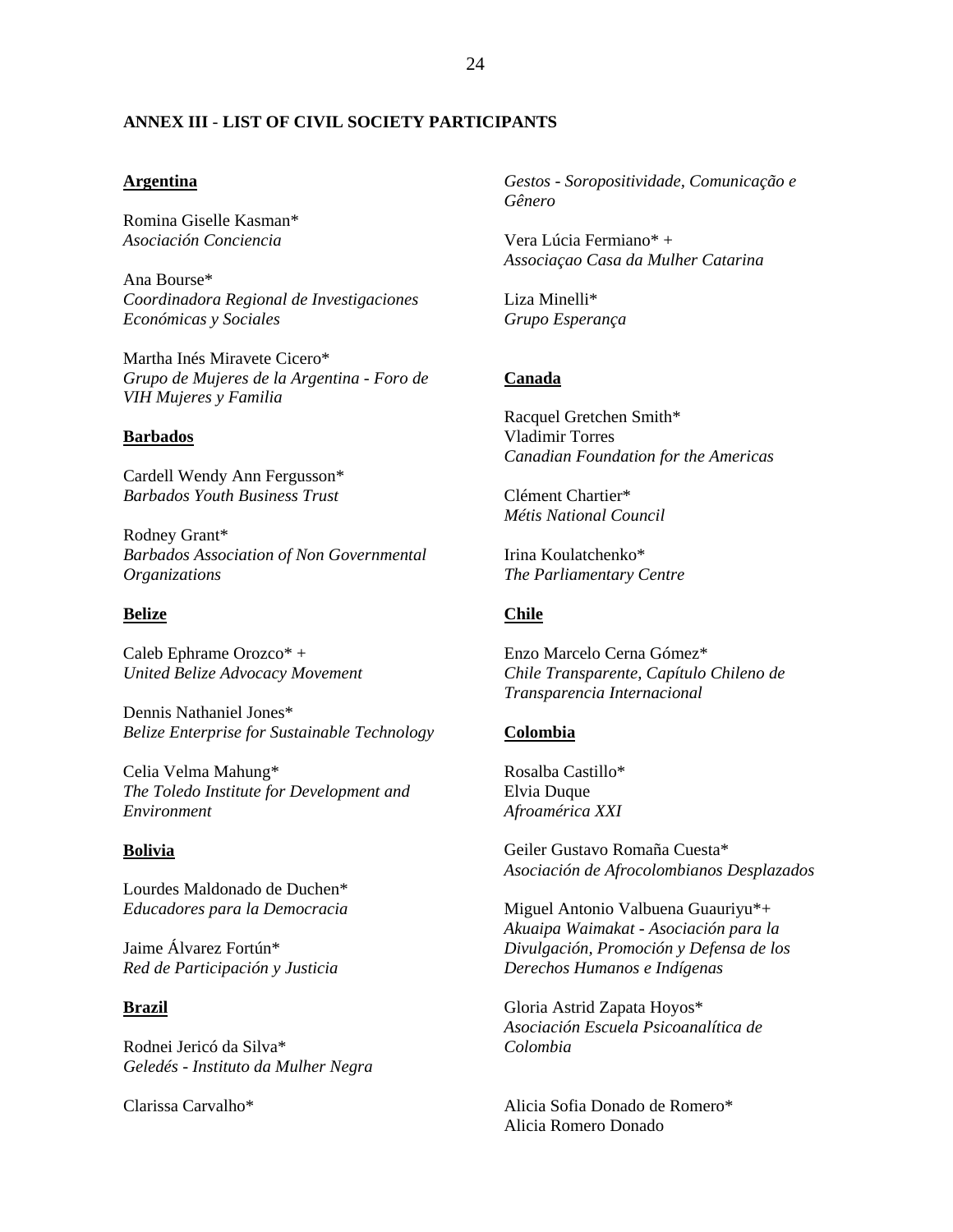Yadira Mejía Leticia Aristizabal Ocampo Astrid María Del Castillo Charris *Fundación Eduvida por el Derecho a la Salud y a la Vida* 

Jorge Antonio Lozada Alvarado\* + *Fundación para la Promoción de la Cultura y la Educación Popular* 

Mary Luz García González\* *HOPE Worldwide – Colombia* 

Diego Felipe Puentes Sánchez\* *Unión Colombiana de Jóvenes Demócratas* 

### **Costa Rica**

Alberto Mora Portuguez\* *Alianza Cooperativa Internacional para las Américas* 

Ricardo Sol Arriaza\* *Fundación para la Paz y la Democracia* 

Alejandro Delgado Faith\* *Instituto de Prensa y Libertad de Expresión* 

#### **Dominican Republic**

Addys Then Marte\* *Alianza ONG* 

Lorena Espinoza\* *Colectiva Mujer y Salud* 

Rommel Santos Díaz\* *Fundación Federalista* 

Vielka María Polanco\* *Instituto de Derechos Humanos Santo Domingo* 

Ramón A. Guzmán Rojas\* *Instituto Nacional de Desarrollo e Investigación de los Servicios Sociales* 

Joseph Cherubin\* *Movimiento Socio Cultural para los Trabajadores Haitianos (MOSCTHA)* 

#### **Ecuador**

Marcelo Merlo\* *Corporación de Estudios Económicos, Analíticos y Sociales* 

John Gálvez Maza\*+ *Fundación Ecológica Misión Verde* 

Luis Miguel Centeno\* *Fundación Humanistas por la Paz* 

Luis Francisco Medina Lozano\* *Fundación Q´ellkaj* 

Ana Agustina Masaquiza Masaquiza *Fundación de Desarrollo Social Rhumy Wara* 

#### **El Salvador**

Raúl Ernesto Torres Paz\* *Fundación Nacional para el Desarrollo* 

Javier Castro De León\* *Fundación Salvadoreña para el Desarrollo Económico y Social* 

### **Germany**

Ximena Salazar *Transparency International* 

#### **Guatemala**

Henry Giovanni Escalante Mayorga\* *Asociación Gente Nueva* 

Saira Carina Ortega Chub\* *Asociación Salud Integral* 

Isabel Aguilar Umaña\* *Fundación Propaz* 

Alejandra Vásquez Morales\* *Movimiento Social por los Derechos de la Niñez, Adolescencia y Juventud en Guatemala* 

#### **Guyana**

Roshelle Yearwood *Guyana Volunteer Consultancy Inc.* 

Bevon Currie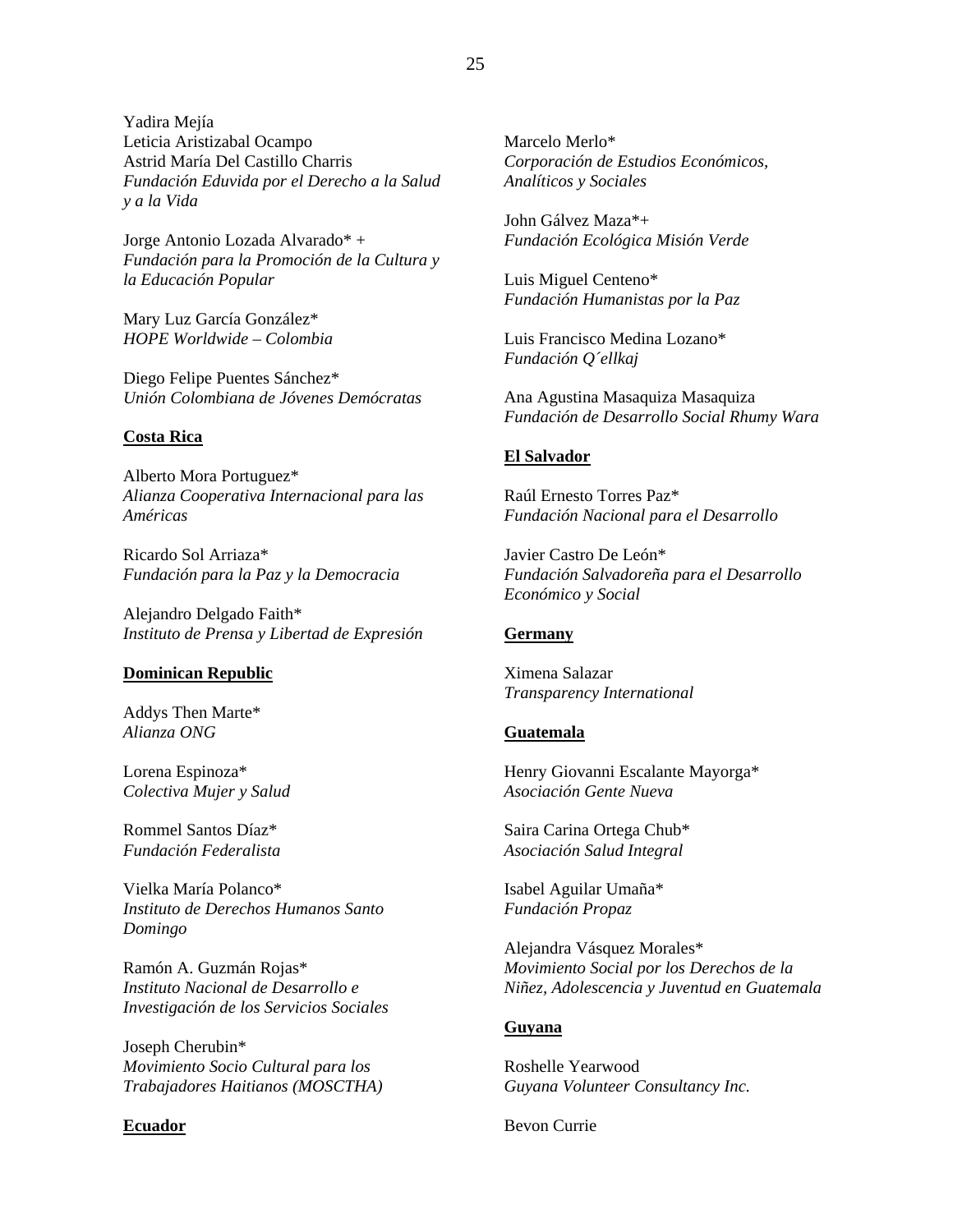*National Youth Development Network* 

Jermaine Andrew Grant\* *Society Against Sexual Orientation Discrimination* 

Shawn Anthony Benn\* *Young Americas Business Trust Guyana Inc.* 

### **Haiti**

Jean-Paul Edmond\* *Association Femmes Soleil D'Haiti* 

### **Honduras**

Sandra Antonia Zambrano Munguia\* *Asociación para una vida mejor de personas infectadas/afectadas por el Vih-Sida en Honduras* 

Julio César Cabrera Hernández\* *Foro Permanente de Organizaciones de Sociedad Civil* 

### **Mexico**

Juan Contreras Nieves\* *Federación Mexicana de Calidad de Vida y Deporte, A.C.* 

Maria Alicia Hernández Zamora\* + *Fundación Aztahuacán para el Desarrollo Comunitario A. C.* 

Francisco Alejandro Blanco Calderón\* *Fundación Veracruzana para el Desarrollo A.C.* 

Rodolfo Sosa García\* *Galilei Consulting SA* 

Teresa Ulloa Ziáurriz\* *Regional Coalition Against Trafficking in Women and Girls in Latin America and the Caribbean* 

Armando Robles Cervantes *Fundación Bioética Yaxche A.C.* 

Miguel Angel Álvarez Torres

*Halach Vinic A.C.* 

### **Nicaragua**

César Augusto Martínez Jarquín\* *Fundación Grupo Cívico Ética y Transparencia* 

Dorotea Wilson Tatthum\* *Red de Mujeres Afrolatinoamericanas, Afrocaribe y de la Diáspora* 

#### **Panama**

Mahabir Prashad Gupta\* *Asociación Interciencia* 

Cecilia Moreno Rojas\* *Centro de la Mujer Panameña* 

Elvira Muñoz de Hom Jorge Luis Jairo Hom *Fundación Libertad y Desarrollo Social* 

#### **Paraguay**

Maria Ofelia Yegros López\* *Centro de Estudios Ambientales y Sociales* 

Marta Ferrara\* *Semillas para la Democracia* 

Maria del Pilar Callizo\* *Transparencia Paraguay* 

Mirian Natividad Núñez Maidana\* *Unión de Profesionales y Empresarios Jóvenes del Paraguay* 

### **Peru**

Edinson Espíritu Espíritu\* *Asociación Indígena del Perú (AMA)* 

Diego Asunción Palomino Cotrina\* *Centro Latinoamericano de Estudios y Cooperación para el Desarrollo (CENLAT)* 

Ana Cecilia Cosme Méndez\* *Instituto de Desarrollo Local* 

Gina Perfecta Yañez de la Borda\*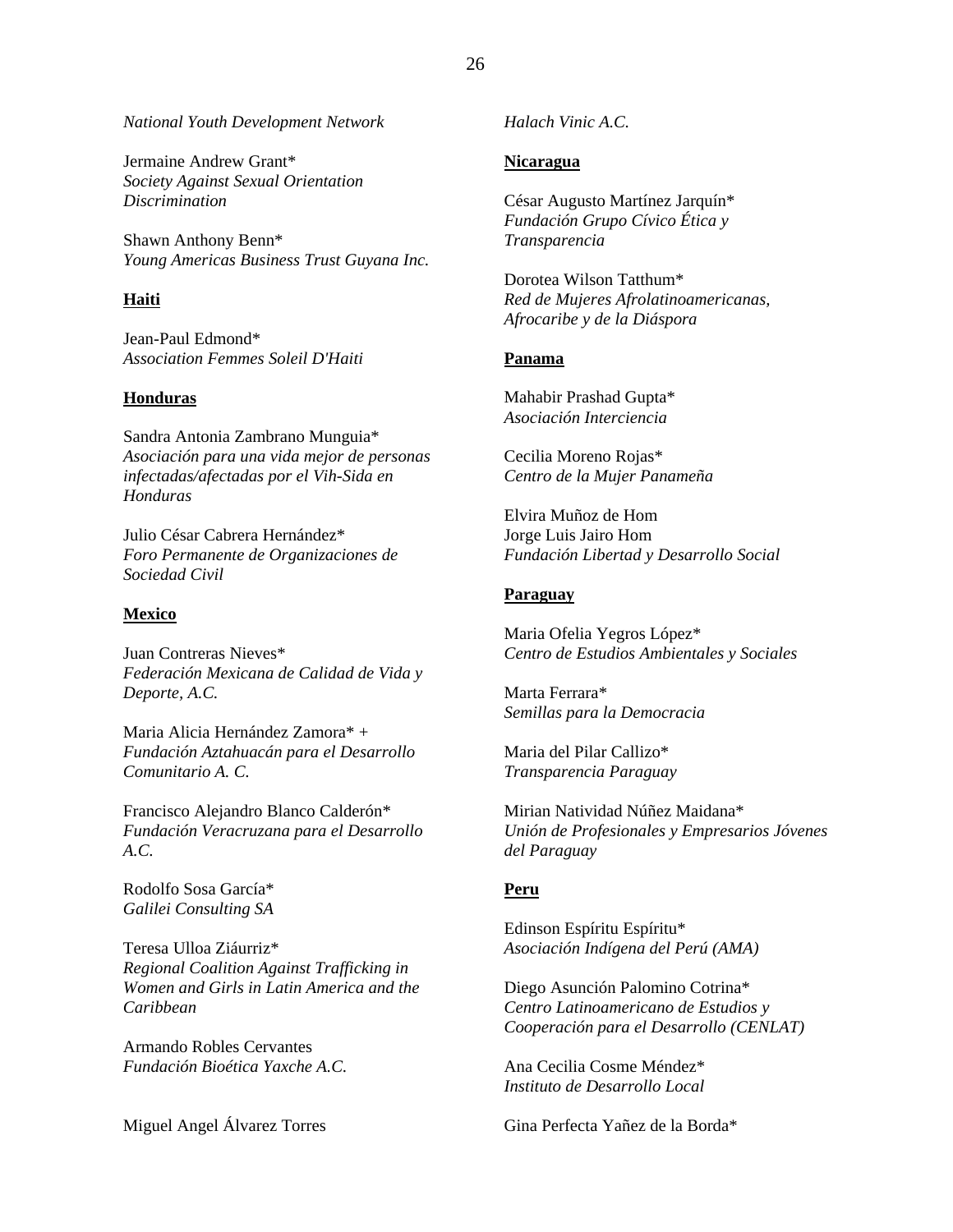#### *Movimiento Manuela Ramos*

Guillermo Cabanillas Holguín\* *Young Americas Business Trust* 

#### **Saint Kitts & Nevis**

Jean Grace Challenger-Bird\* *St. Christopher Heritage Society* 

#### **Saint Lucia**

Albert DeTerville\* *The Aldet Centre - Saint Lucia* 

### **Suriname**

Rorel J. Ritfeld *UNA-Suriname* 

#### **Trinidad & Tobago**

Sarah McIntosh\* *Caribbean Natural Resources Institute* 

Gia Virginia Gaspard Taylor\* *International Education and Resource Network* 

Hazel Brown\* *Network of NGOs of Trinidad and Tobago for the Advancement of Women* 

Leandra K. Sebastien\* *The Caribbean Network for Integrated Rural Development* 

George Simon Daniel\* John Daniel *Trinidad & Tobago Chapter of Disabled People´s International* 

Huey Cadette\* *Tobago Youth Council* 

Victor Archibald Hart\* *Trinidad and Tobago Transparency Institute* 

# **United States**

Enrique Chavez\* *Aid for Aids* 

Jadir Hernández\* *The Civil Rural Development Project, Inc.* 

Bianca Cappellini\* Anna Fingerit Steven Hibbard *Lawyers without Borders* 

Marcelo Varela\* *The Carter Center* 

Carlos Quesada\* Stefano Fabeni *Global Rights* 

Alex Easdale *Hispanics in Philanthropy* 

Heidi Jane Smith *Institute for Public Management and Community Service, FIU* 

Melissa Golladay *Partners of the Americas* 

Jean-Robert Lafortune Yves Morisseau *Haitian-American Grassroots Coalition* 

Laura Kimes *American Council on Renewable Energy and Latin American & Caribbean Council on Renewable Energy* 

Eric Fusfield *B'nai B'rith International* 

Criseida de Rios Omnis Bastos Acebo *Alliance of Pan American Round Tables* 

Anthony Bryan *CSIS – Univeristy of Miami* 

Alexandra Salazar *Fundación Latinoamericana de Mujeres Rurales (FLAMUR) – América*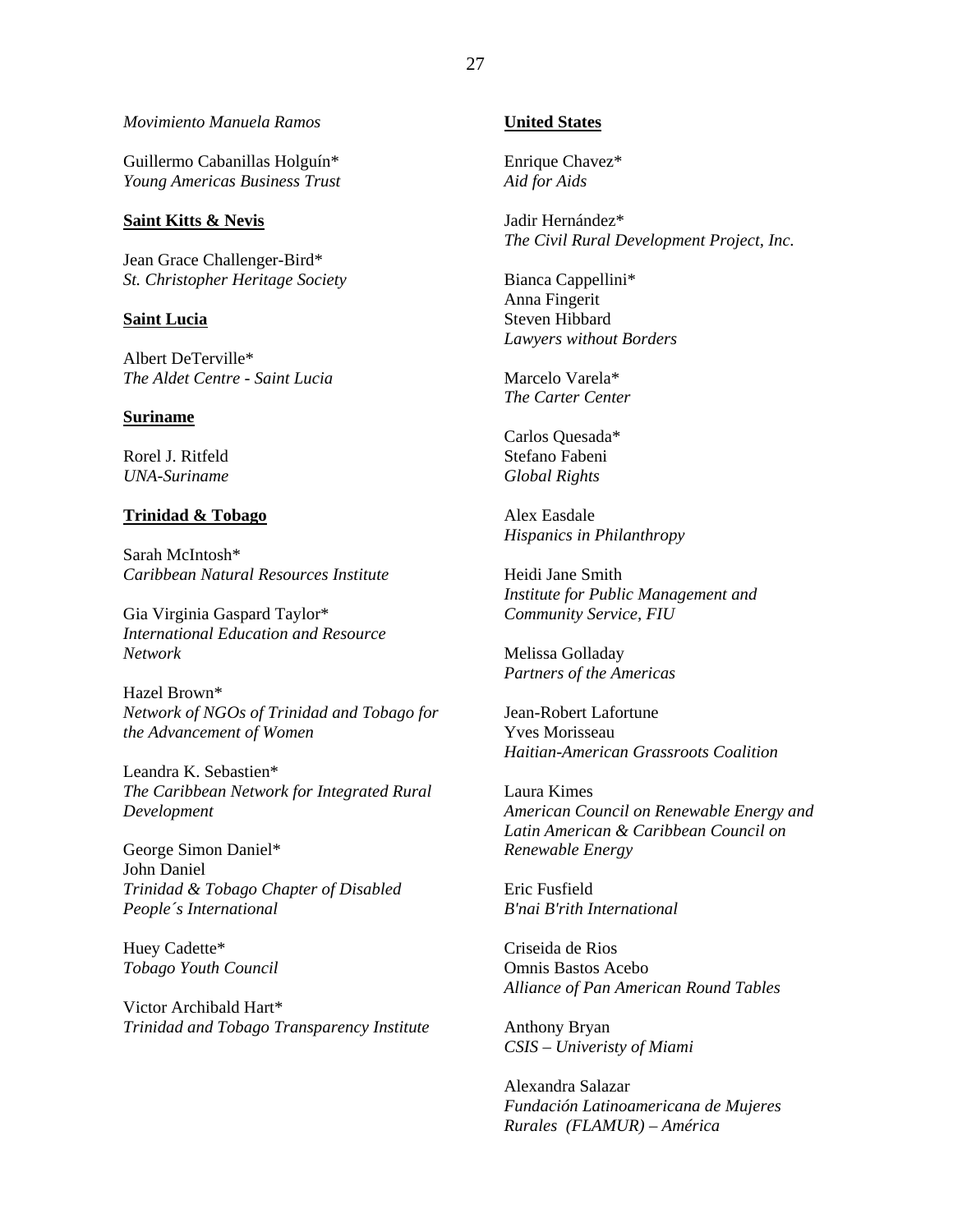Magdelivia Hidalgo Giannina Sopo *Fundación Latinoamericana de Mujeres Rurales (FLAMUR) – Cuba* 

Shirley Solomon *Everest University* 

Michael Díaz *Sunshine Cathedral* 

Rev. Elder Darlene Garner *Metropolitan Community Churches* 

Carl Cira *Summit of the Americas Center – FIU* 

# **Venezuela**

Carlos Eduardo Ponce\* *Asociación Civil Consorcio Justicia* 

Eliana Bigai Núñez\* *Asociación Venezolana de Mujeres* 

Diana Vegas Castro\* *Grupo Social Centro al Servicio de la Acción Popular* 

Aixa Armas Alejandro Armas *Asociación Civil Espacio Civil* 

\* Beneficiario de financiación de viaje / Beneficiary of travel award

+ Invitación declinada / Invitation declined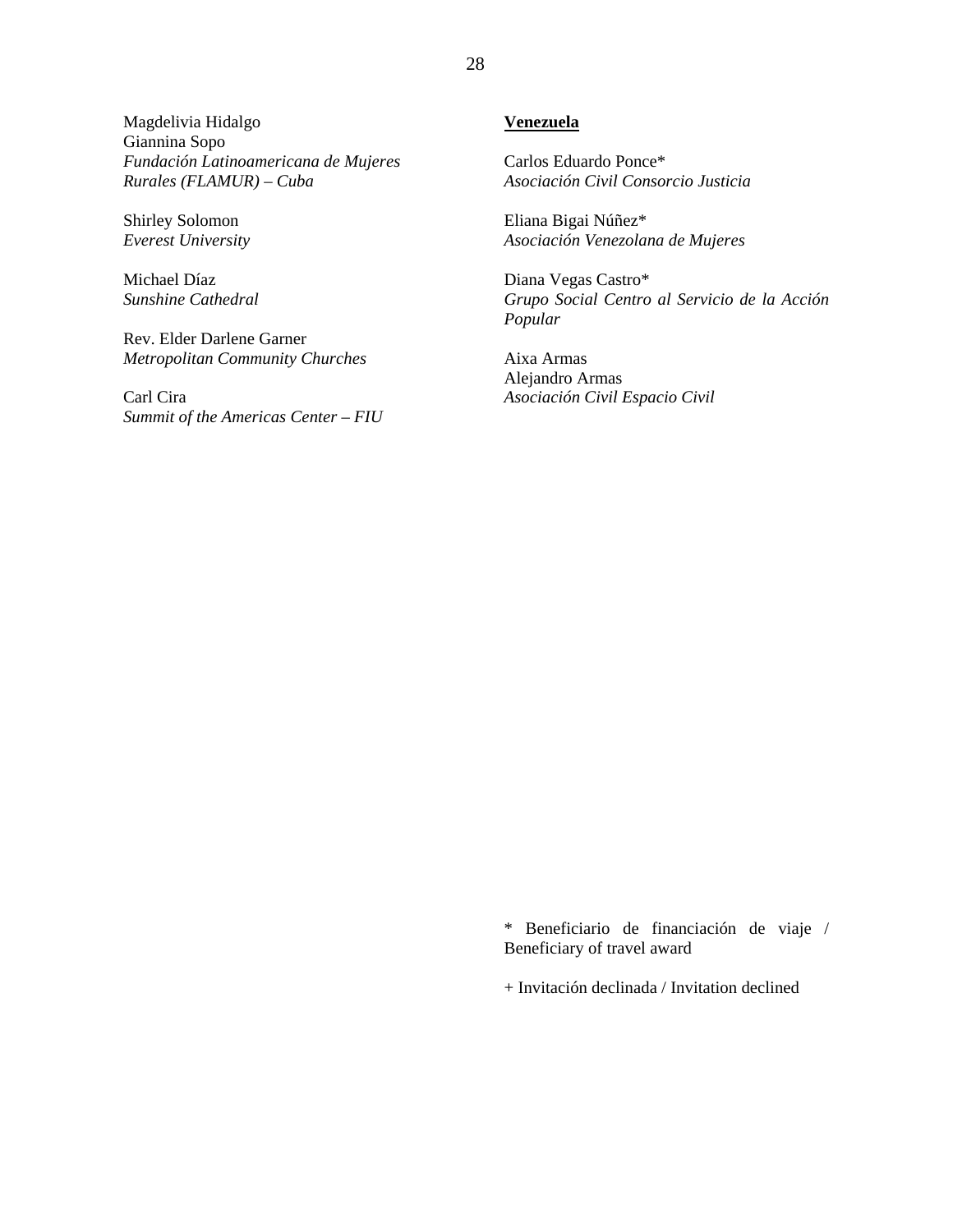<span id="page-27-0"></span>**ANNEX IV - REMARKS**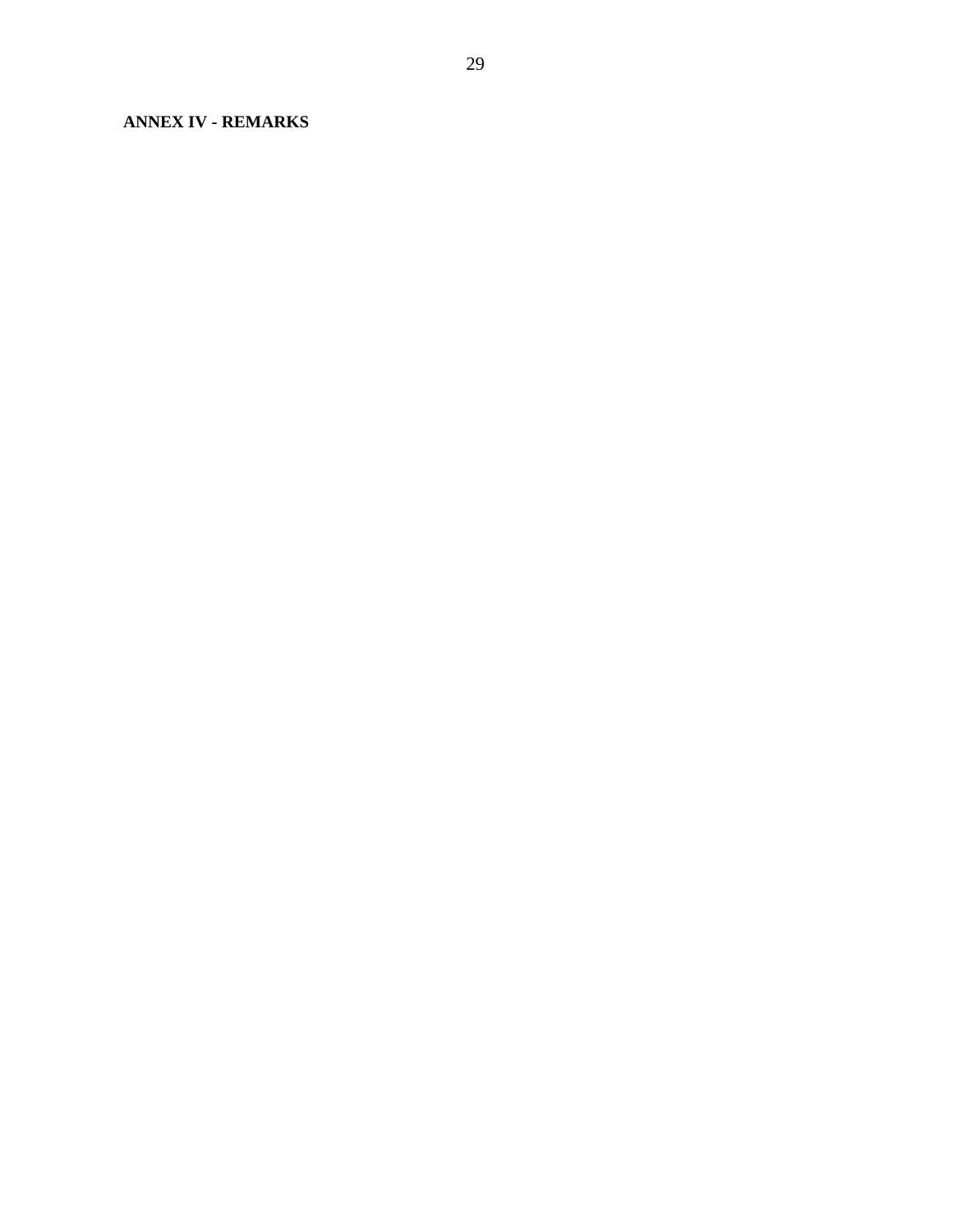





# AMBASSADOR HECTOR MORALES NATIONAL SUMMIT COORDINATOR OF THE UNITED STATES

<span id="page-28-0"></span>Thank you for the kind introduction. Let me begin by thanking Ambassador Luis Alberto Rodriguez and his staff; Assistant Secretary General of the OAS Albert Ramdin; David Morris, Director of the OAS Summit Secretariat, as well as his diligent staff for their efforts in organizing this forum. I also would like to acknowledge the constructive work which Ambassador Marina Valere, Trinidad and Tobago's former Ambassador to the U.S. and Permanent Representative to the OAS, accomplished as Chair of the OAS Committee on Inter-American Summits Management and Civil Society Participation in OAS Activities (CISC). Similarly, I extend a warm welcome to Trinidad and Tobago's new Ambassador to the U.S. and its Permanent Representative, Ambassador Glenda Morean Phillip. I look forward to working with you, Ambassador.

In fact, with the active participation of many of you here today, Ambassador Valere and David were able to organize a well-received Special OAS Permanent Council meeting last month addressing the role of civil society in strengthening democracy and promoting human rights. The United States was pleased to have sponsored the resolution mandating that meeting at last year's OAS General Assembly.

I believe these opportunities for discussion and dialogue are critically important as we look toward our OAS General Assembly next month in Medellin, Colombia, which will focus on the theme of "Youth and Democratic Values," and the 2009 Summit of the Americas, whose theme is "Securing Our Citizens' Future by Promoting Human Prosperity, Energy Security, and Environmental Sustainability."

With this in mind, I want to give credit where it is due by recognizing the work of Trinidad and Tobago's summit team in bringing civil society to Miami a full year in advance of the summit to discuss the draft declaration, led by my good friend and former colleague at the IDB Luis Alberto Rodriguez—it is great and I am honored to have the opportunity to work again on such an important endeavor. This is really unprecedented for civil society engagement on the Summits process. Convoking this gathering here today is a testament to Trinidad  $\&$  Tobago's understanding of the critical role of civil society as full stakeholders in this process.

The Summits of the Americas have become the hemisphere's premier multilateral forum to spur effective action in addressing shared social, economic, and political challenges facing our hemisphere. The 2009 Summit of the Americas will be an opportunity for the next U.S. Administration, working with its partners in the OAS, and with the strong leadership of Trinidad and Tobago to build upon this and previous Administration achievements. The task will be to build on Summit successes and develop bold initiatives that deliver concrete, measurable results in support of our common hemispheric agenda.

My brief comments today underscore the essential role which civil society organizations play in the defense of fundamental freedoms and the promotion of democracy and economic development in the Americas. As Secretary of State Rice has noted, "often at personal risk and against great odds, nongovernmental organizations ... advocate for human rights and expose abuses. They are building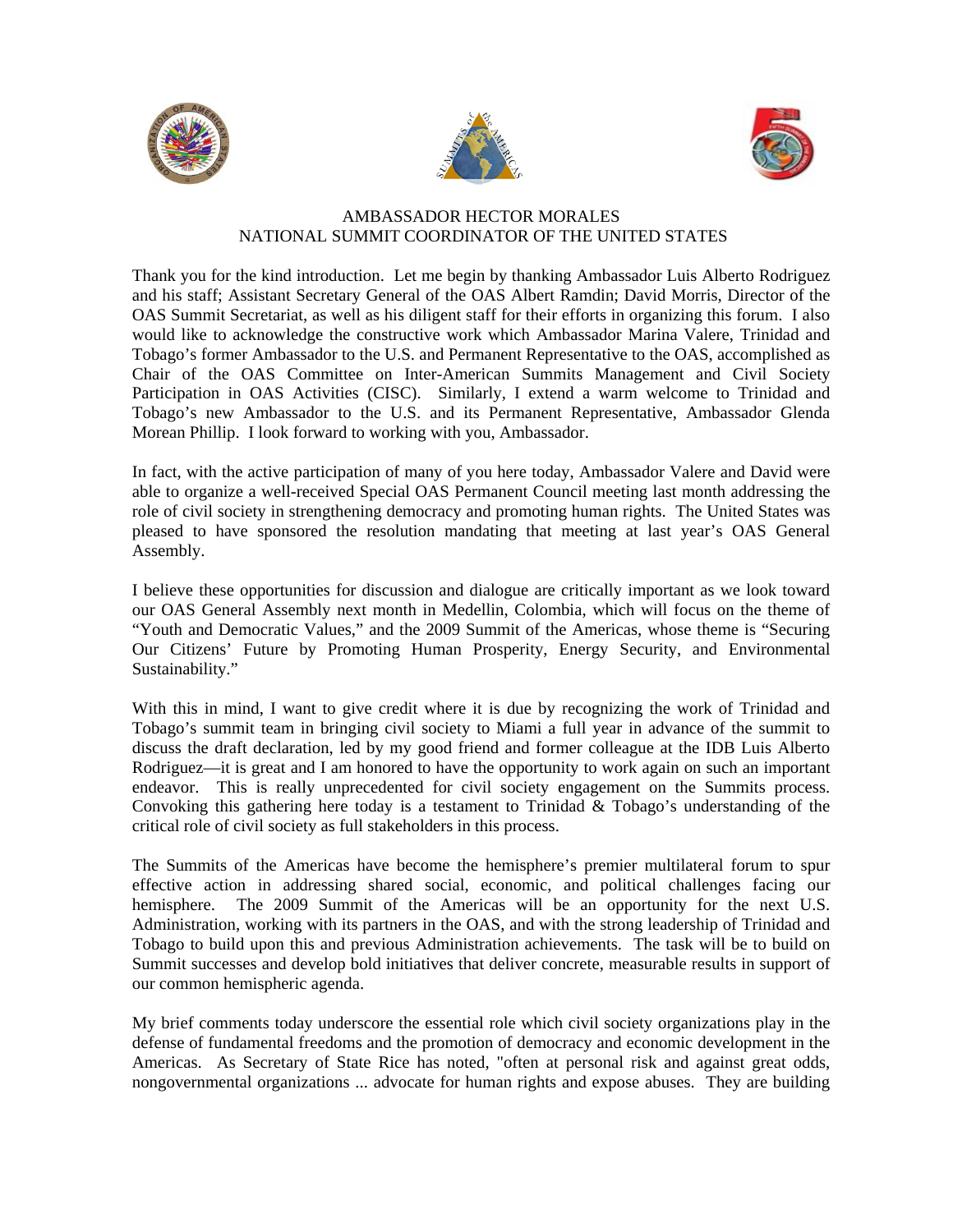vibrant civil societies, pressing for free and fair elections and establishing accountable, law-based democracies."

In our strong support for civil society, the United States is standing up for what President Bush has called "the non-negotiable demands of human dignity." This includes the exercise by individuals of their rights to freedom of expression, association and assembly through their membership in civil society organizations. In short, we are defending the defenders of human rights and fundamental freedoms and pushing back against those in power who do not welcome civil society and other agents of peaceful, democratic change.

As a key element in this effort, the United States is committed to a set of principles which Secretary Rice unveiled in December 2006 which define the way responsible governments should behave in relation to non-governmental organizations. One key principle worth underscoring here is that governmental "laws and administrative measures should protect--not impede--the peaceful operation of NGOs and be enforced in an apolitical, fair, transparent and consistent manner." A second principle is that "NGOs should be permitted to seek, receive, manage and administer for their peaceful activities financial support from domestic, foreign and international entities." These principles have gained traction in the Hemisphere and some governments have supported and endorsed them.

Your presence here today, as our region begins to prepare for the next Summit of our region's democratically-elected heads of government, sends a powerful message across our hemisphere of the determination of civil society to engage actively in the decisions that will shape the future course of the Americas. It is imperative that we, as governments, empower you to do so and to listen to your voice. During my time working in development at the Inter-American Development Bank (IDB) – and now as the U.S. Permanent Representative to the OAS and National Coordinator for the Summit of the Americas -- I have had the privilege of meeting with many civil society organizations, both here and abroad, and have greatly benefited from their information, their insights and their ideas.

I have learned that, together with the increasing worldwide demand for greater personal and political freedom often reflected in the work of civil society organizations, there is also a growing recognition that representative democracy truly is the form of government that can best meet the demands of citizens for dignity, liberty, and equality.

At the same time, we also know that citizens want to have confidence that their democracies are helping them to obtain benefits, in social as well as economic terms. This concern was reflected in the recent White House Conference on the Americas, hosted by President and Mrs. Bush last July. This event focused on the sharing of best practices in support of social justice and grassroots-level engagement, and included representatives of 150 regional-based organizations and 100 U.S. groups.

In reflecting upon President Bush's call at that conference for us "to discuss how we can work together to promote social justice and help people realize a better life," I see the real question before us in advance of the Summit – OAS member states and civil society alike – as not whether governments are from the left or the right, but are democratically elected governments governing democratically and engendering opportunities for its citizens' prosperity?

The role which you, civil society, can play in response to this question lies with your ability to hold governments accountable to "deliver the benefits of democracy" efficiently and effectively. After all,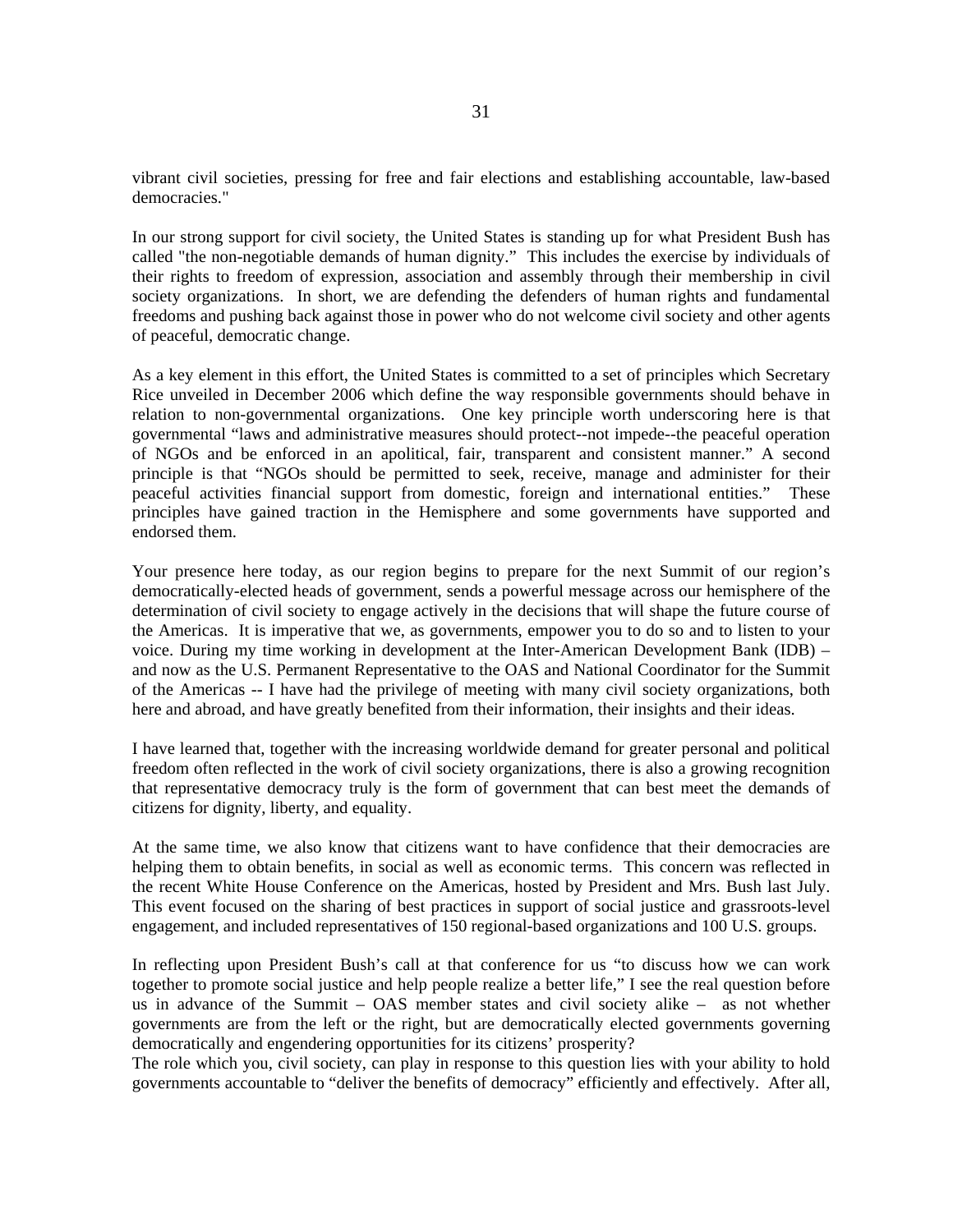the work of civil society varies widely, but what all of your organizations have in common is the enabling capacity to bring individuals together to create an independent voice distinct from, and at times in disagreement with, governmental views. And so, in this  $60<sup>th</sup>$  anniversary year of the adoption of the Universal Declaration on Human Rights, the OAS Charter and the American Declaration on the Rights and Duties of Man, it is important for us to recall that respect for fundamental freedoms and diversity of opinion is contingent upon our governments' continued pursuit of the ideals affirmed in these documents.

In today's world, the problems confronting states are too complex even for the most powerful states to tackle alone. In order to address these problems effectively, we need to be challenged as governments -- to spur change and to force us to consider new approaches—individually and collectively. This is because we share so many challenges throughout the Hemisphere. But challenges also represent opportunities. As governments look to the next Summit, we have the opportunity—and I would argue must-- must work together with your organizations to remain focused on finding concrete, tangible, and democratic solutions to improve our citizens' futures and meet the expectations and demands of our citizens.

President Bush has said that "Freedom, by its nature, must be chosen, and defended by citizens, and sustained by the rule of law and the protection of minorities. … America will not impose our own style of government on the unwilling. Our goal instead is to help others find their own voice, attain their own freedom, and make their own way." Through leadership of the United States in supporting and defending the work of civil society, that is exactly what we are doing -- helping men and women across the globe shape their own destinies in freedom, and by so doing, helping to build a safer, better and more just world for us all.

Thank you again to the hard work that Trinidad and Tobago and its terrific team has done—there is so much more to do and I thank you for giving me your attention. I look forward to engaging with you in the coming months as we come together to address shared issues so critical to us, our families, our communities, and our nations to make the Fifth Summit the success we all want it to be.

# <span id="page-30-0"></span>AMBASSADOR GLENDA MOREAN PHILLIP PERMANENT REPRESENTATIVE OF THE REPUBLIC OF TRINIDAD AND TOBAGO TO THE OAS AND CHAIR OF THE COMMITTEE ON INTER-AMERICAN SUMMITS MANAGEMENT AND CIVIL SOCIETY PARTICIPATION IN OAS ACTIVITIES

It is a distinct pleasure to be here today at the start of this very important hemispheric forum on the theme for the Fifth Summit of the Americas - "Securing Our Citizens' Future by Promoting Human Prosperity, Energy Security and Environmental Sustainability". As the Permanent Representative of Trinidad and Tobago to the OAS and as the new Chair of the Inter-American Committee on Summits Management and Civil Society Participation in OAS Activities, better known as the CISC, it is extremely gratifying to see so many civil society organizations representing citizens from every corner of this hemisphere but then I expect nothing less in a world where private public partnering is becoming the norm. The process towards the Fifth Summit in Port of Spain in April next year is that much richer as a result of your participation.

I know that Trinidad and Tobago's National Summit Coordinator will elaborate more on this area but, suffice it to say, that from the onset of our chairmanship of the Summits process, the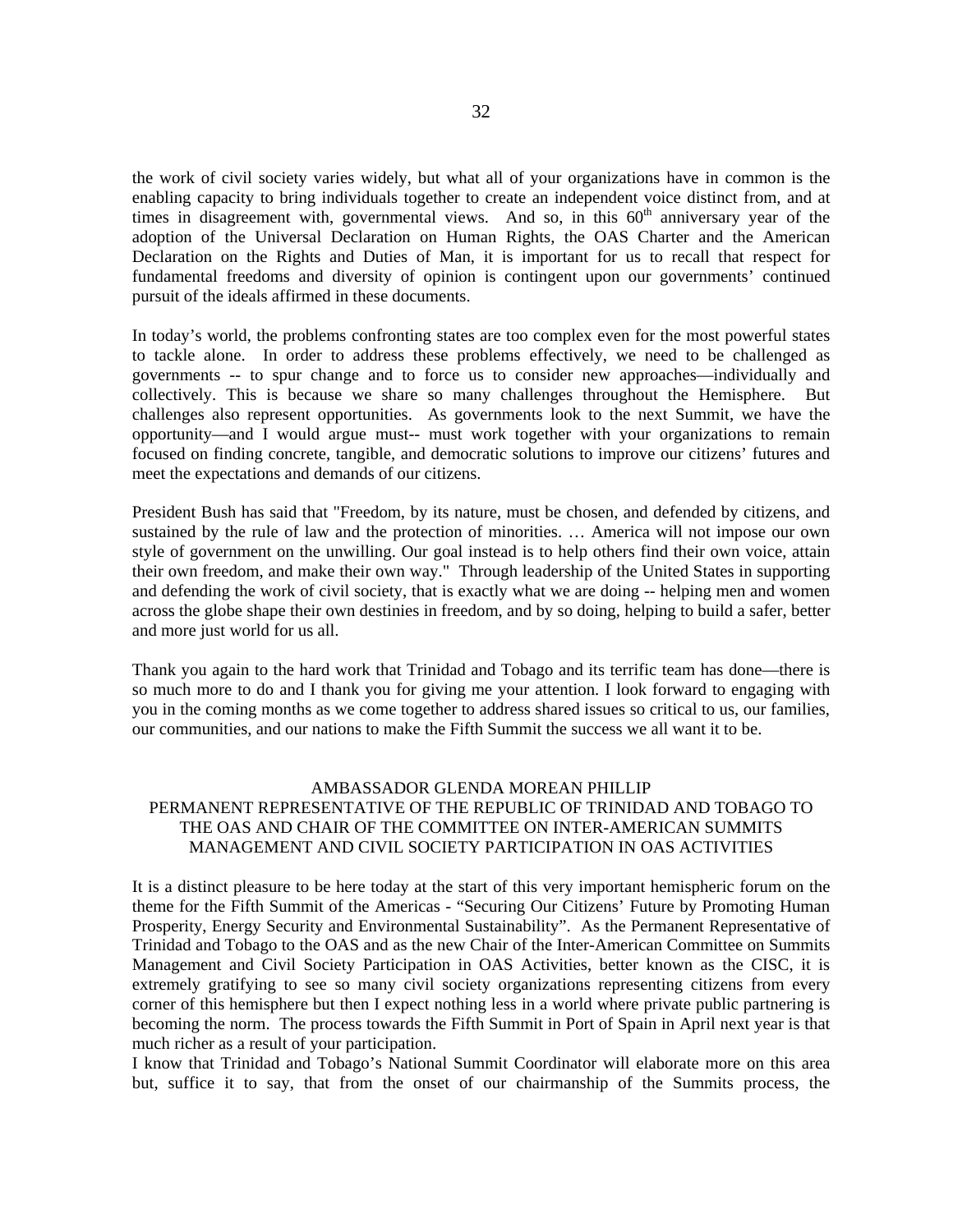Government of Trinidad and Tobago undertook to consult with all our hemispheric partners, and as such, was resolved to convene a forum with civil society exclusively to hear the views of the citizens of the hemisphere, through their representatives. The opportunity now presents itself over the next two days for the fears, concerns, hopes and aspirations of your organizations, your families, neighbors and compatriots to be channeled into this hemispheric process, a process that will culminate in the watershed meeting in my country of the thirty-four democratically elected leaders of the region.

The OAS, as the foremost political institution in the Americas, provides a natural space for our countries to interface with each other and with other key actors. As many of you are aware, the Organization of American States remains committed to engaging civil society on many of the issues under its remit – human rights, anti-corruption, sustainable development and culture to name but a few. Both the OAS Charter and the Inter-American Democratic Charter point to hemispheric cooperation as essential for the development of all countries and encourage the participation of citizens in matters related to their well-being. Additionally, the Democratic Charter clearly outlines the link between democracy and prosperity as recorded in article eleven (11) of that Charter "Democracy and social and economic development are interdependent and are mutually reinforcing."

In recognition of the importance of forging a spirit of cooperation with all hemispheric actors, the OAS continues to provide and/or facilitate the exchange of views and the sharing of best practices with civil society representatives. My predecessor, the former Chairperson of the CISC, was high in commendation for the valuable insights and recommendations which emanated from this year's Hemispheric Forum with Civil Society on "Youth and Democratic Values" the theme for the 38th OAS General Assembly to be held in Medellín, Colombia.

Civil society's unique perspective is a vital contribution to any hemispheric endeavor, and I dare say any endeavor, geared at our collective development, particularly as it is a reflection of the everyday experiences of the man/woman/child in the street, the obstacles they face and the projects, programs and policies that help to overcome these challenges and bring progress. This tangible, pragmatic element is surely what underscored the statement by the then Foreign Minister of Trinidad and Tobago at last year's General Assembly in Panama that "Civil society is increasingly being recognized as an integral pillar on which our democracies and development processes are built."

Distinguished ladies and gentlemen, I am certain that the presentation on the thematic underpinnings of the Fifth Summit as well as the Roundtable discussions and plenary sessions will be stimulating. I wish you fruitful discussions which will result in invaluable recommendations.

Before closing, I recognize that this forum would not have come to fruition in the timeframe envisaged were it not for the vision and hard work of Trinidad and Tobago's National Summit Secretariat, the ongoing support and contribution of resources of the Government of the United States, the equally hard-working OAS Summits Secretariat and the interest and commitment of the participants. I wish to commend you all for your efforts.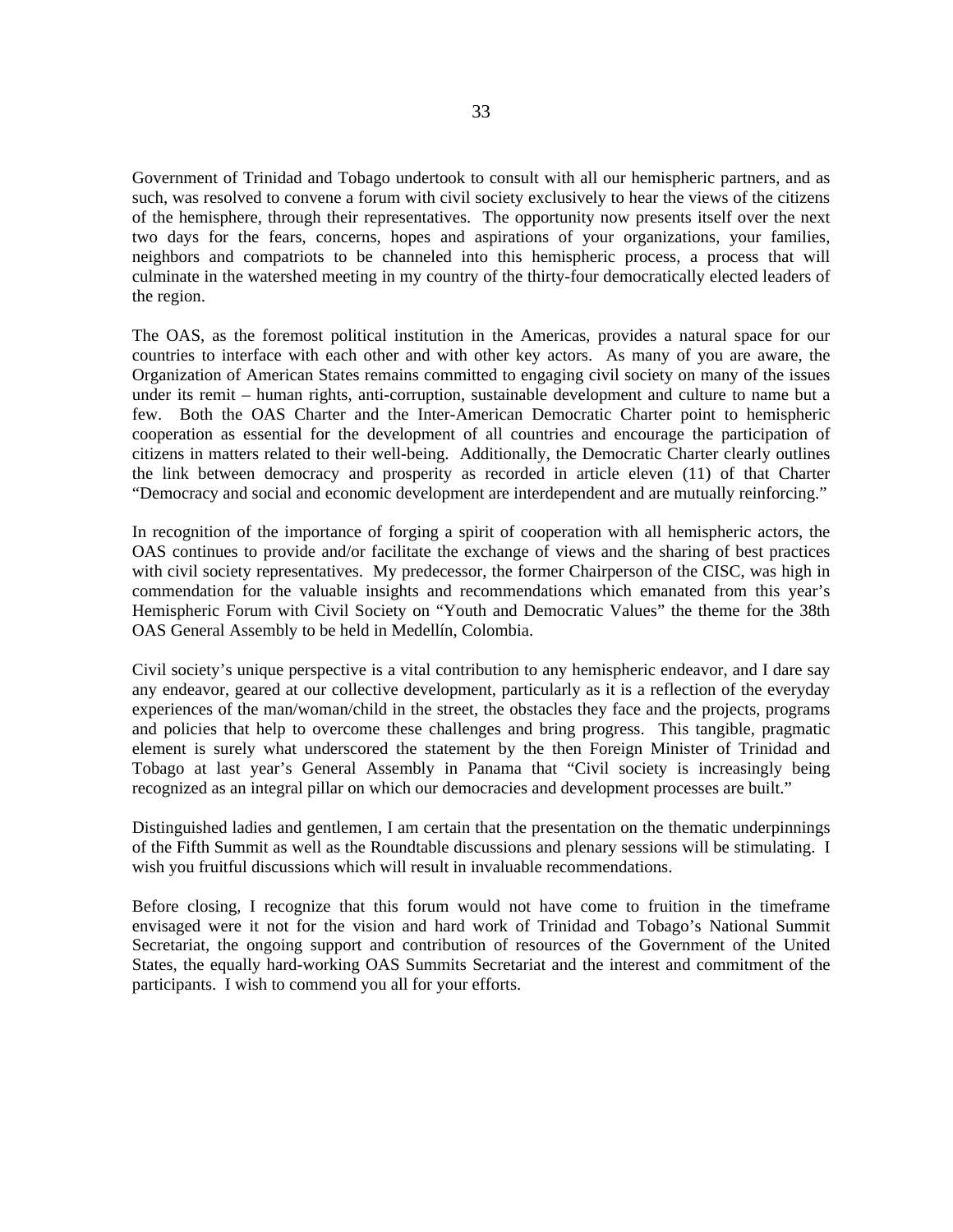# AMBASSADOR ALBERT RAMDIN ASSISTANT SECRETARY GENERAL OF THE ORGANIZATION OF AMERICAN STATES

It is indeed a pleasure to join you today at the inauguration of the Civil Society Hemispheric Forum and to extend to all participants a most sincere and warm welcome to this Forum. I am particularly delighted to welcome the representatives of civil society organizations, who have shown their keen interest in taking part in what I hope will be an open, frank, honest and transparent dialogue.

Allow me, at the outset, to recognize the collective efforts and collaboration of the National Secretariat of Trinidad and Tobago and the OAS Summits Secretariat, and in particular, the generous funding support received from USAID, the US State Department, the Open Society Institute, the Inter-American Foundation and the Canadian International Development Agency (CIDA), which has enabled the organization of this Forum. I have no doubt that it will provide a constructive platform for dialogue and inclusiveness. Needless to say that I look forward to the continued support and engagement of these institutions and countries in the process towards the V Summit of the Americas, less then a year from now to be held in Port of Spain, Trinidad and Tobago.

Indeed, it has been a great honour for the OAS to facilitate and provide support to the Government of Trinidad and Tobago in the convening of this Civil Society Hemispheric Forum to address the theme of the Fifth Summit of the Americas: "Securing our Citizens' Future by Promoting Human Prosperity, Energy Security and Environmental Sustainability". We believe, as does the Government of Trinidad and Tobago, that it is important to guarantee an adequate space for civil society to express their aspirations and perspectives, not only to Governments but to the public at large.

This Forum is rooted in the exercise of democracy in the public interest. As Article 6 of the Inter-American Democratic Charter states: *"It is the right and responsibility of all citizens to participate in decisions relating to their own development. This is also a necessary condition for the full and effective exercise of democracy. Promoting and fostering diverse forms of participation strengthens democracy."*

The OAS leadership firmly believes in a collective and inclusive approach in making and executing policy. That is why the OAS has institutionalized mechanisms for on-going dialogue and consultation with civil society organizations. We have indeed come a long way. That is why I am here today to demonstrate this commitment and that is why I participated in mid March on several occasions in the OAS "Partnering with civil society" program in Washington DC. We not only welcome these opportunities to engage with you, but more importantly like to hear from you, listen to your views, analyses, concerns and suggestions for change. In the end, we all are in some form or fashion members of civil society at large.

<span id="page-32-0"></span>We believe that this Forum is a clear example of the progress that has been made in institutionalizing the partnership between civil society and the Summits of the Americas process. I believe that this type of dialogue and the discussions and debates engendered, can only serve to enrich the work of our Governments, because governments alone cannot achieve peaceful societies, stable democracies and prosperous economies. There is a responsibility for all in society to contribute to these critical objectives. Development, peace and security issues concern all of us and therefore represent a shared and collective responsibility of all in our countries and in the Americas. In this respect, I fully expect that the presentation of diverse perspectives on the issues and challenges confronting our societies, as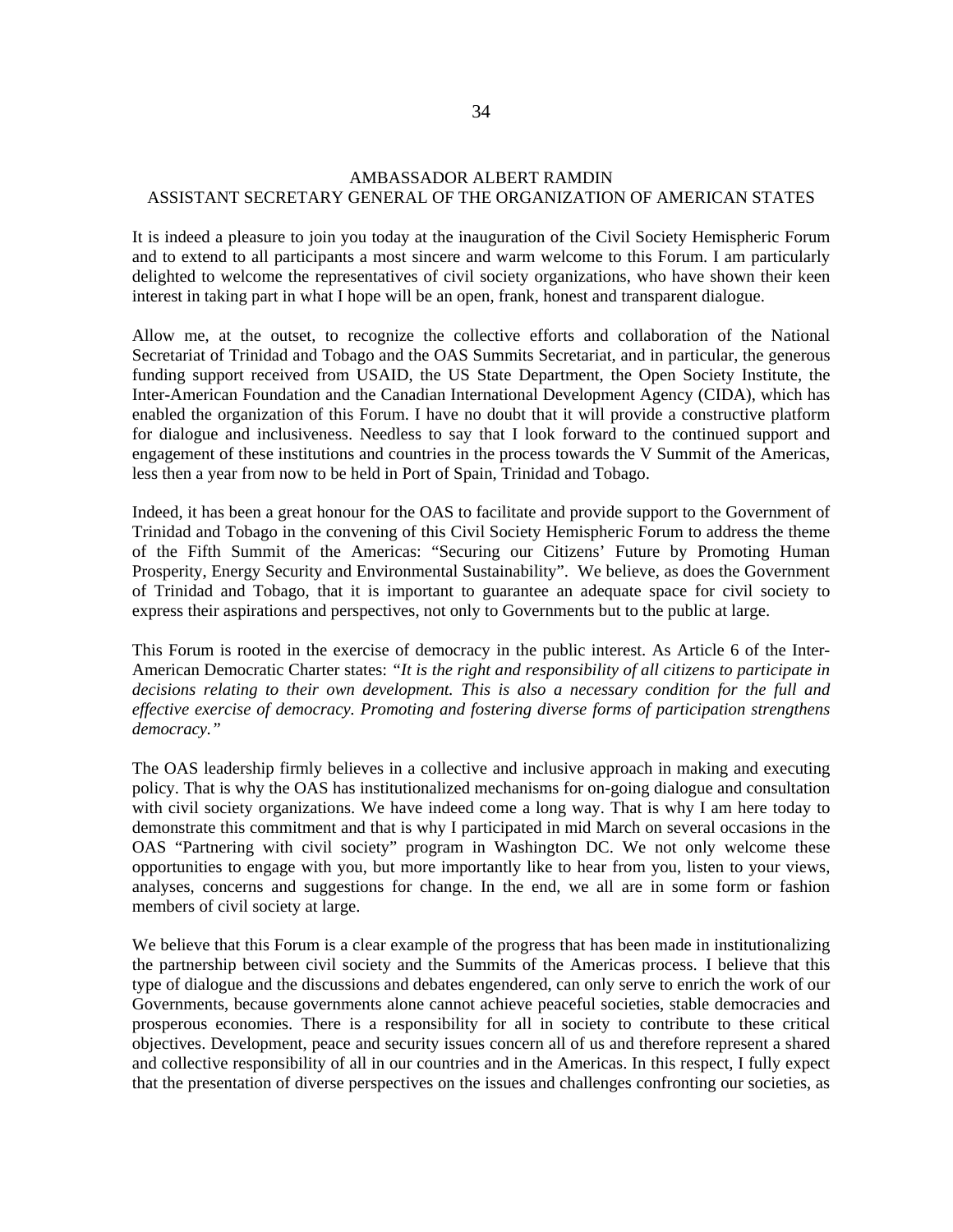we approach the Fifth Summit of the Americas in April 2009, will go a long way towards informing the preparations of the host country of the Summit and indeed, of all the participating nations of the Hemisphere.

A robust dialogue over the next two days will serve as a milestone in the hemispheric commitment to put people at the centre of our preoccupations. We therefore embark upon this dialogue with the firm conviction that we need to foster open and inclusive interaction with due respect for the opinions and views of all our partners.

The proposals and recommendations that will be put forth in the course of this Forum will undoubtedly reinforce our sense of community in the Americas. We believe this is a way of shaping, with concrete actions, a Summit process that will truly reflect the preoccupations and priorities of the peoples of the Americas.

In the framework of the Summits of the Americas, the Heads of States and Government, the institutions of the Inter-American System and Civil Society Organizations are working towards the coordination of efforts to build modern, democratic States in the global economy, in order to satisfy the needs and demands of all the citizens of the Americas. The Summit Process therefore reflects a collective approach to regional governance, through the setting of common goals and a quest for a harmonized and coordinated response to the problems and challenges facing the Hemisphere.

The challenges we face today are global in nature and they affect us all. The challenges we face are enormous and some are unprecedented. They demand a coherent, strategic response. Hemispheric security, migration, human rights, environmental sustainability, food security, energy security, poverty and inequity, and democratic governance, all call for a common approach in order to achieve constructive change and progress. The Fifth Summit of the Americas will not by any means solve all these problems. But the Summit and this preparatory, consultative process should ensure that the highest elected authorities of our countries will seize upon the urgency of these challenges and make a commitment to move forward together with concrete, results-driven and people-centred actions to make a real difference in the lives of the peoples of the Americas.

I therefore say to the representatives of Civil Society gathered here in Miami: we need your voice, your energy and your conviction in order to make this happen.

In closing, I wish to recognize and express my appreciation for the commitment of the Government of Trinidad and Tobago, especially the Hon. Patrick Manning for his vision for hosting the Fifth Summit of the Americas. I commend the National Secretariat of Trinidad and Tobago and in particular, its National Coordinator and Special Envoy to the Americas, Ambassador Luis Alberto Rodriguez, for their dedication to engaging in a consultative approach to framing the agenda and Declaration of Commitment of the Fifth Summit of the Americas.

This Forum is indicative of the host government's desire to give you, the representatives of civil society, the opportunity to share your perspectives and priorities pertaining to the Summit themes. While there can be no assurances that everything expressed by participants will find its way into the final Declaration, this Forum itself is a clear demonstration of the interest and commitment of the Government of Trinidad and Tobago, the Member States of the OAS and the OAS General Secretariat to engage with civil society in moving towards a successful Fifth Summit of the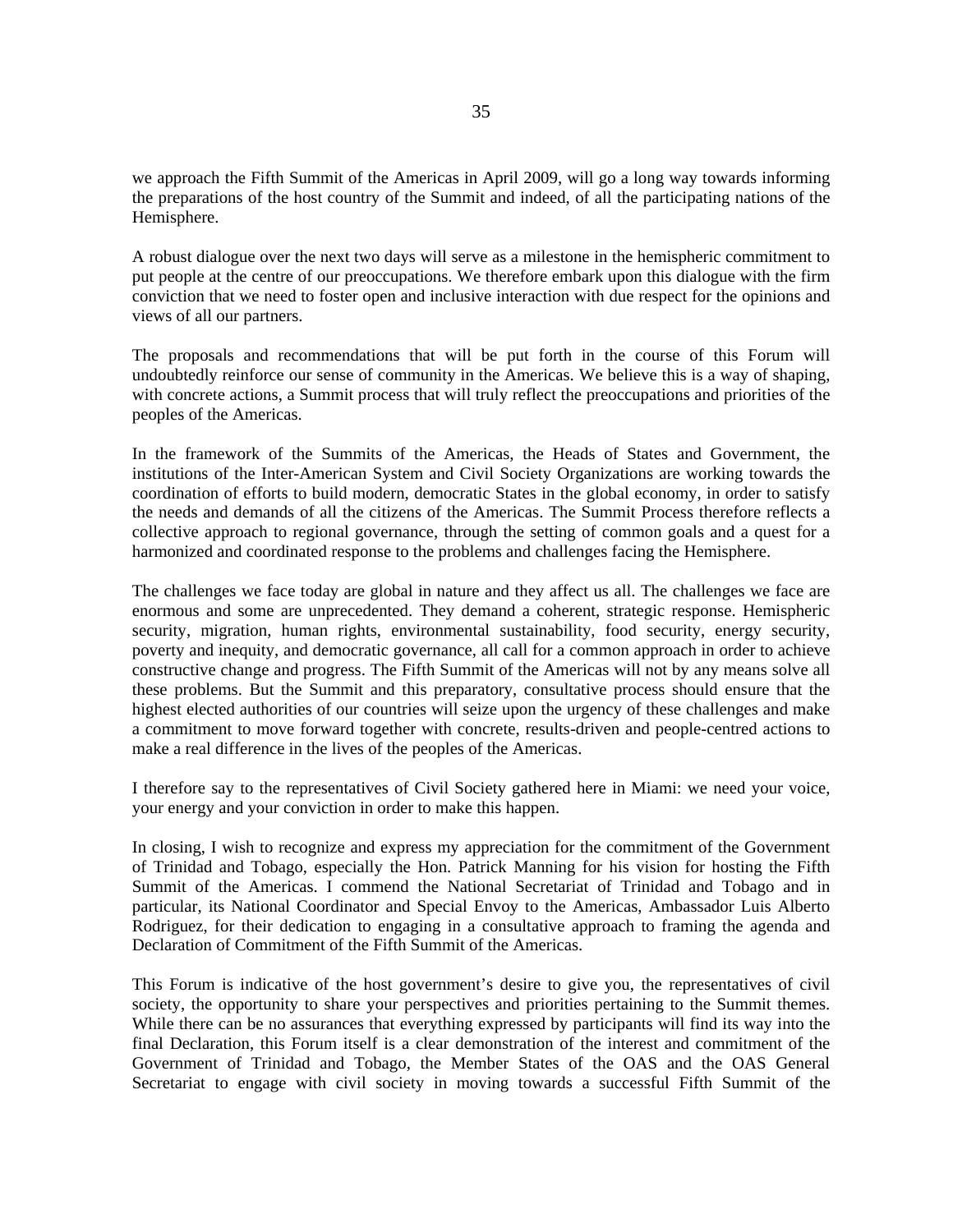<span id="page-34-0"></span>Americas. I am convinced that your views will be a valuable contribution to be considered in the drafting of the Declaration of Commitment of Port of Spain.

# AMBASSADOR LUIS ALBERTO RODRIGUEZ NATIONAL COORDINATOR AND SPECIAL ENVOY TO THE AMERICAS OF THE GOVERNMENT OF THE REPUBLIC OF TRINIDAD AND TOBAGO

It is extremely gratifying for me to address this distinguished gathering of civil society representatives who come from all parts of our Hemisphere and who, very importantly, are the voices of the many diverse groups of our citizens – the heart and soul of the Americas. This Civil Society Hemispheric Forum is a significant milestone in the preparations for the Fifth Summit of the Americas which will be held in the Republic of Trinidad and Tobago in April, 2009. From the very outset of assuming the chairmanship of the Summit Process, Trinidad and Tobago has repeatedly expressed its commitment to ensuring that the Fifth Summit is people focused and inclusive, with the widest possible participation of the citizens of our Hemisphere.

The theme that we have selected for the Fifth Summit – 'Securing Our Citizens' Future by Promoting Human Prosperity, Energy Security and Environmental Sustainability' is the strongest demonstration of our commitment. And, this Forum, which has been integral to our plans from the inception, is another important step towards the same end.

Our commitment is grounded in the belief that civil society organizations can contribute in a significant way to monitoring the implementation of mandates agreed to within the framework of the Summits of the Americas process, and to the design, implementation and evaluation of programmes at the national level. We are open to your ideas and your recommendations, as they will serve only to enrich the work that we do. We are very pleased to provide you with the opportunity, through this Forum, for the sharing of knowledge and experiences and for fostering a process of dialogue which will help to frame the Declaration of Commitment of Port of Spain.

At this point, I take the opportunity to express my most sincere appreciation to the Organisation of American States (OAS) – to Secretary-General Insulza and to you Assistant Secretary General Ramdin for the support you have given to Trinidad and Tobago. I especially want to thank David Morris and his team from the Summits of the Americas Secretariat for their contributions in organizing this Forum.

Allow me to also give recognition to the United States Department of State, the United States Agency for International Development (USAID), the Inter-American Foundation (IAF), the Canadian International Development Agency (CIDA) and the Open Society Institute for identifying with our vision and for so readily agreeing to support the efforts of Trinidad and Tobago in making this Forum a reality.

Distinguished Ladies and Gentlemen, thus far, preparations for the Fifth Summit have coalesced around a strategy of consensus-building. We have strived to incorporate the perspectives and experiences of the widest cross section of actors across the Hemisphere. In developing the theme of the Fifth Summit, and the Concept Paper, we consulted widely – with Member States, with members of the Joint Summit Working Group, and with Hemispheric Civil Society organizations. We listened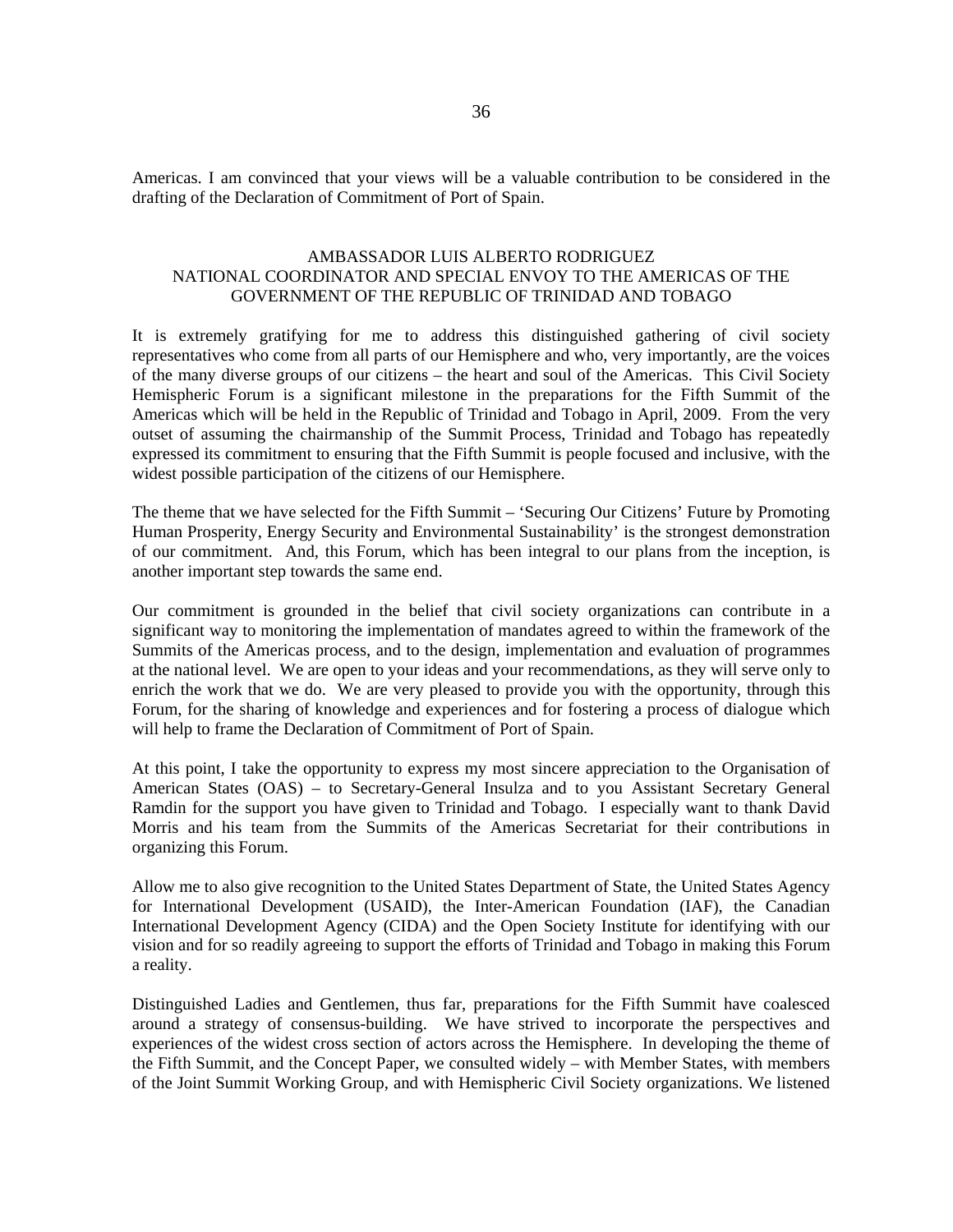carefully to your views, examined all of your contributions, and included your recommendations in the Concept Paper, which was presented to Member States of the Organisation of American States (OAS) by the Honourable Minister of Foreign Affairs of the Republic of Trinidad and Tobago at a Special Session of the Permanent Council of the OAS on April 9. I give you our full assurance today that Trinidad and Tobago will continue to engage all actors in a meaningful way, in every phase of the process leading up to April, 2009.

We have taken the responsibility of not only ensuring that all voices are represented, but that a collective vision for the Americas reaches out and connects with all the peoples of the hemisphere, especially the most vulnerable. We envision a future in which all our citizens have the opportunity to participate fully in society, to benefit from economic development and growth, and to enjoy peace, security and prosperity in their daily lives.

The First Summit of the Americas was held here, in Miami in 1994, and since then, we have been engaged in discussions to find solutions to the social and economic issues of concern to the Hemisphere. The Summits Process has produced a long list of themes and hundreds of mandates, all developed with the good intentions of improving the quality of life and the well being of the peoples of the Region. However, to date, we are still a long way from realizing our goal. While some progress has been made, the disturbing reality is that Latin America and the Caribbean has the highest level of inequality in the world.

For too many of our citizens, life in the Americas is unforgiving. Just under 100 million live in extreme poverty (defined as less than \$1.06/day, World Bank); 400 million say that they suffer some form of discrimination (Latinbarometro 2006), 22 million youth are neither studying nor working and therefore have limited prospects (ILO); 1.3 million of our children receive no education beyond primary level. (UNESCO); and 67% of Latin Americans report that they fear being out of work in the next 12 months (Latinbarometro 2006).

The situation has become even more tenuous in recent times. Rising food prices and food security are now a major issue for our Region, and indeed the world. Price increases have been particularly steep in the last 12 months, with the cost of corn, wheat, rice and oilseeds rising as much as 100% in some cases. ECLAC research indicates that since 2006, food consumer price indices have risen at an average annual rate of 15% in the region's economies. It is projected that this rise will have severe consequences causing another 15.7 million citizens to fall into destitution.

Another alarming trend is that non-Communicable diseases have become the leading cause of mortality in the Caribbean, causing 10 times more deaths than HIV/AIDS. In Latin America and the Caribbean we spend US\$65 billions a year to treat with diabetes.

We also cannot ignore the challenges of energy security, crime, violence, as well as the threats of natural disasters and climate change.

The task of overcoming these challenges is a collective one, for our Governments, for our institutions and for you civil society representatives. The important question for all of us is this, 'What can we do, collectively and individually, to ensure that the Summit process has a greater and more meaningful impact?'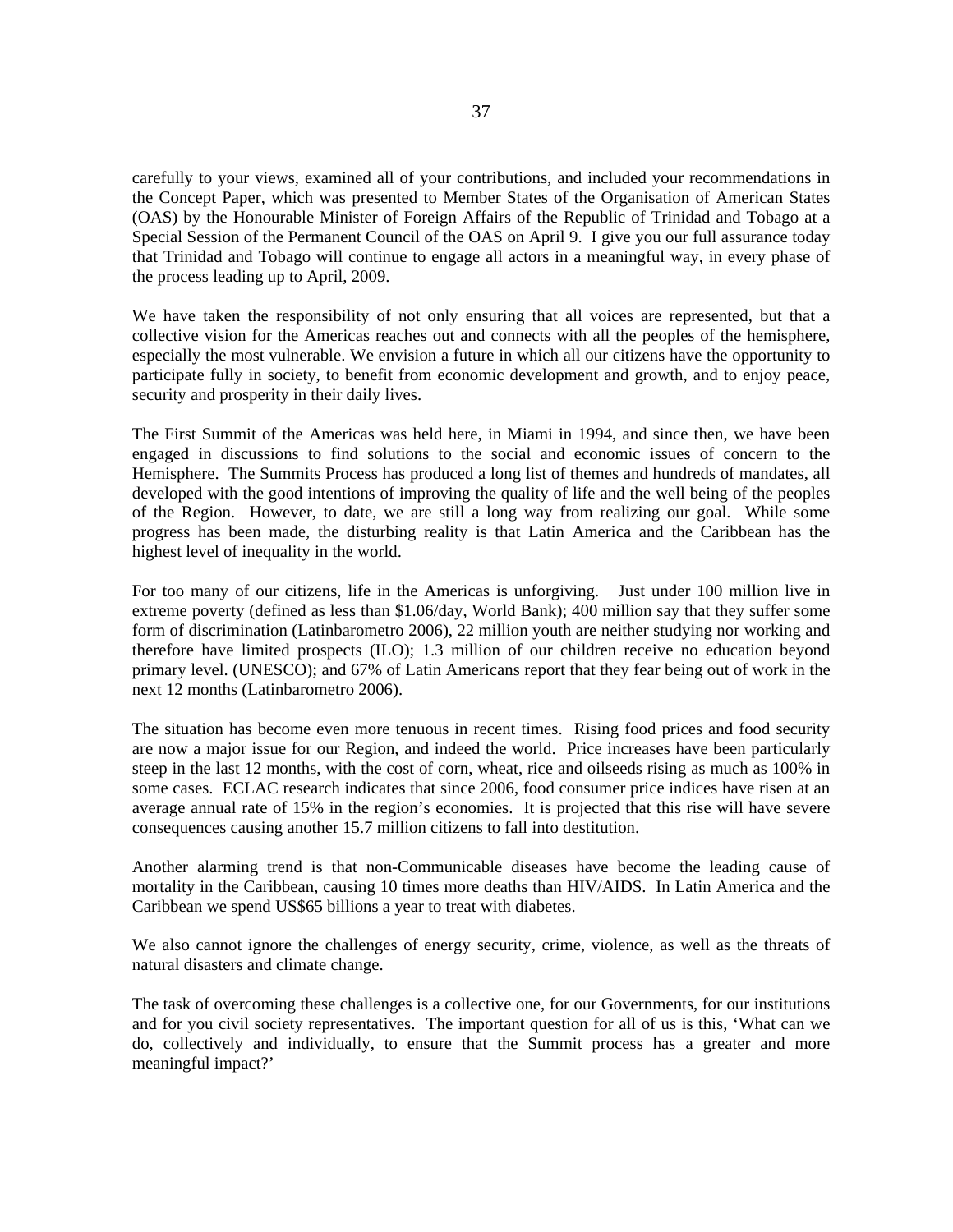We must not lose sight of the fact that people are at the heart of the development process. As host, Trinidad and Tobago welcomes the opportunity to serve the people of the Americas. Our foremost objective must therefore be to develop responses that are relevant to their needs and that will make a positive difference in their lives.

The Fifth Summit must also focus on implementation and on achieving the development outcomes envisioned during the deliberations of our Heads of State and Government. In order to achieve these objectives, the Fifth Summit must revive previous commitments to deepening integration and cooperation among member states and regional institutions.

We must view the Fifth Summit as an opportunity to learn from the experiences of the past consolidate the gains of the past Summits, and forge ahead with renewed hope to chart a course towards achieving the desired results. Despite the many pervasive problems of poverty and inequality, we must maintain a positive outlook for the future. Here in the region, we possess the human and natural resources, as well as the know-how and capability to successfully overcome many of the challenges we now face. Our Hemispheric institutions are endowed with a wealth of financial and technical resources. Our Member states, while sometimes stymied by resource constraints, have the political will to undertake initiatives that will bring tangible benefits to their citizens, and Civil Society Organisations, such as the ones represented by you here today, with their knowledge and expertise, serve to enrich the development process.

Within the framework of the OAS, civil society representatives have actively engaged in dialogue and contributed to the decision making process on a number of issues ranging from the promotion of democracy to indigenous rights. Representatives of Indigenous Groups across the Hemisphere have met regularly to advance work on the draft American Declaration on the Rights of Indigenous Peoples. In addition, the development of the Inter-American Democratic Charter incorporated the views offered by a number of non-governmental organizations and individuals. Most recently, the Special Meeting of the Committee on Inter-American Summits Management and Civil Society Participation in OAS Activities held on March 13, 2008, included active participation by Civil Society Organisations from across the Hemisphere on the theme, 'Youth and Democratic Values'.

Distinguished representatives of Civil Society Organisations, you are engaged in a range of activities – from advocacy to service delivery. You campaign for change and continue to fight to remove injustice. You play a central role in keeping people informed, and you provide mechanisms to solicit the opinions of the public and to promote broad participation. Your greatest strengths are your ability to engage, to empower and to build networks to extend your reach. Civil Society Organisations are not a homogenous group of actors – you range from small community groups, to large organizations, but across the Americas, your purpose is clear – you are seeking to change people's lives in a real and positive way. In the final analysis, you are their voice and you more than anyone understand their reality.

As I have said before, the objective of this Forum is provide an opportunity for you to generate feedback on the theme of the Fifth Summit, and to make recommendations that will ensure that the Summit has a greater and more meaningful impact. The experience of the past Summits has highlighted the importance of facilitating the active participation of civil society organizations in the Summits Process, instituting measures to enhance the quality of their participation, and strengthen the processes of monitoring and implementing Summit mandates. Trinidad and Tobago is committed to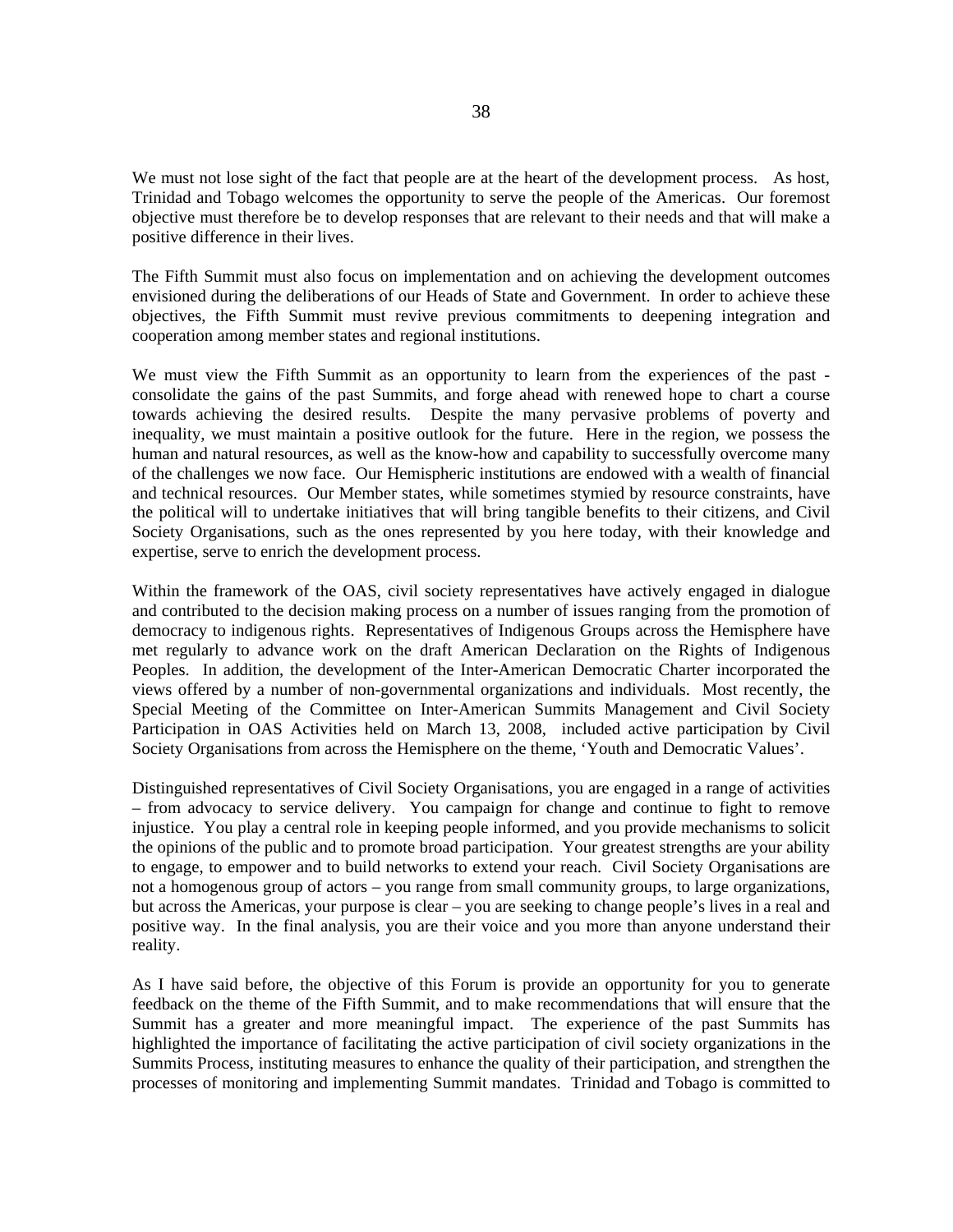encouraging, promoting and facilitating civil society participation in the preparatory activities for the Fifth Summit of the Americas and at the Summit itself. Other Member States must continue their efforts to expand opportunities for participation by civil society organisations at the national level, while increasing the capacity of their Governments to absorb and act on the recommendations put forward by Civil Society Organisations.

Let me therefore take this opportunity once again to reinforce the position that the Fifth Summit intends to place people at the forefront of the development dialogue. We look forward to continued collaboration with all Member States as well as with regional institutions, civil society organizations, and other partners to develop effective, practical and compassionate solutions for the challenges facing the Hemisphere.

Distinguished representatives of Civil Society, the organisations which you represent here today, play a crucial role in undertaking the activities needed for successful implementation of Summit mandates. As such, it is only fitting that you help define the development path that best serves all the peoples of the Americas. Our shared objective is to improve the lives of the citizens of our Hemisphere. It is my intent that your ideas and your vision will contribute significantly to the crafting of a Declaration of Commitment of Port of Spain, and I assure you that the National Secretariat will continue to work closely with you to facilitate such a process.

#### DAVID MORRIS DIRECTOR OF THE SUMMITS OF THE AMERICAS SECRETARIAT OF THE

# ORGANIZATION OF AMERICAN STATES

<span id="page-37-0"></span>I am honored to welcome you all this morning to the Civil Society Hemispheric Forum. It is with particular pleasure that I greet the many familiar faces among you, and I'm all gratified to see many new faces, which is evidence of the continued relevance and importance of the Summits of the Americas Process. Your participation in this Forum attests to the excitement and anticipation that is growing as we prepare for the Fifth Summit of the Americas, as well as the essential role that civil society plays in giving impetus and dynamism to the Summits. *Feliz día de trabajo a todas y todos*.

At this point I would like to provide a brief introduction regarding the program we have planned for the coming two days and the methodology we will follow.

The Civil Society Hemispheric Forum, one in a series of events and activities leading up to the Fifth Summit of the Americas, was organized jointly by the OAS Summits Secretariat and the Secretariat for the Fifth Summit of the Americas of the Government of the Republic of Trinidad and Tobago. This Forum provides an opportunity for civil society organizations to present their ideas on how to effectively address the theme of the Fifth Summit: "Securing Our Citizens' Future by Promoting Human Prosperity, Energy Security and Environmental Sustainability." The purpose of this Forum is to encourage increased discussions amongst civil society organizations actively supporting the implementation of Summits mandates and working in the priorities of the inter-American agenda.

The objective of this Forum is to provide this opportunity for civil society to gather, dialogue, debate, and discuss the theme of the Fifth Summit and make specific recommendations regarding the topics for consideration by the Host Country as it prepares a draft Declaration which will then be negotiated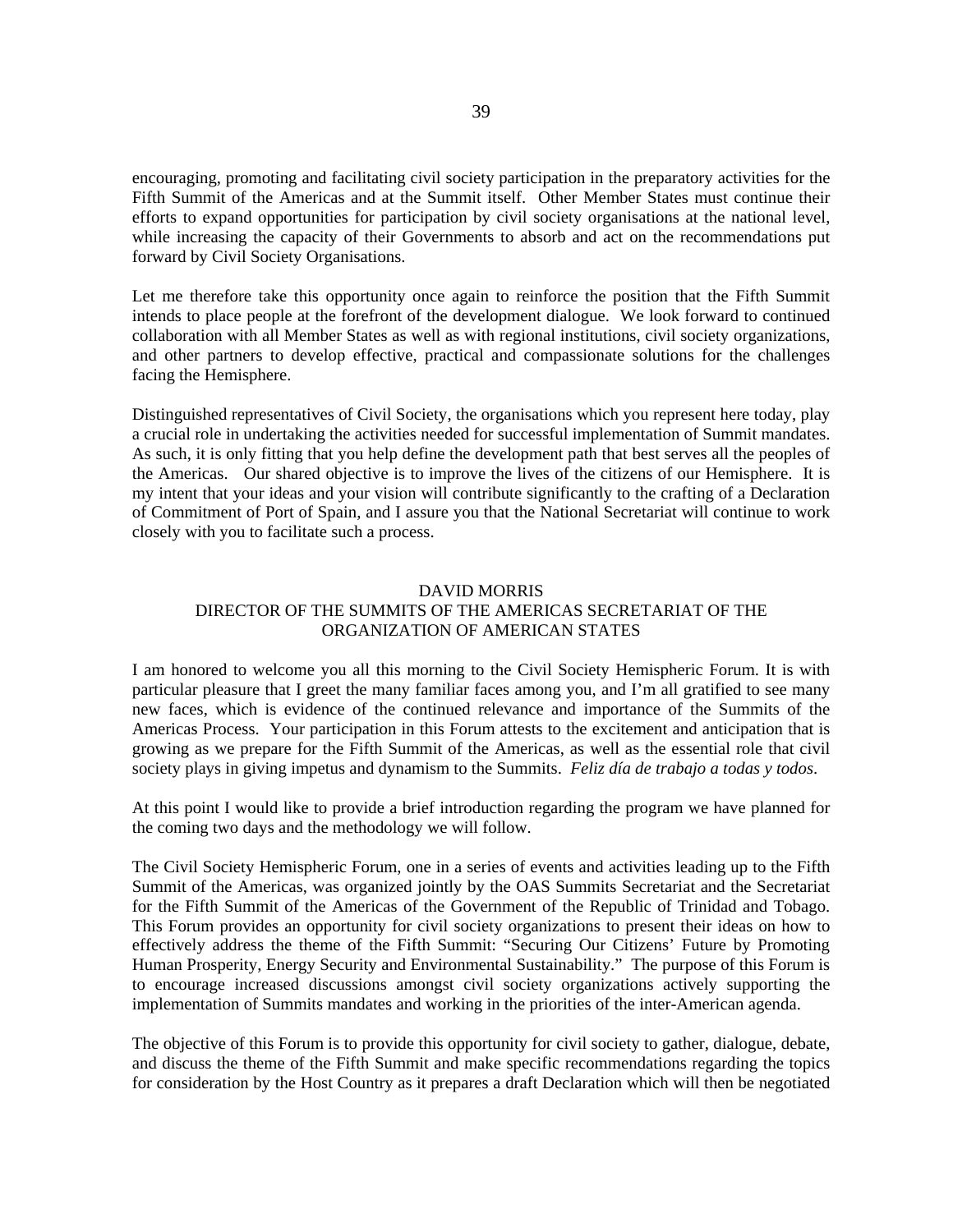among the OAS member countries in the framework of the Summit Implementation Review Group meetings.

After this introductory session, the remainder of today and tomorrow morning will be devoted to working in thematic roundtables in the interests of devoting time to more in-depth discussion on four areas that are included as part of Trinidad and Tobago's Summit theme. These topics are: human development and poverty reduction, including health, nutrition, education and violent crime; economic growth and competitiveness; energy security and sustainable development, including climate change and natural disasters; and democracy, good governance and the promotion of human rights.

The objective of the thematic roundtables is for participants to engage in discussion on the theme of the roundtables as it relates to the Fifth Summit Concept Paper and to formulate recommendations that can be incorporated into or addressed in mandates. The roundtable methodology is an exercise in consensus building, in which all participants are encouraged to contribute your points of view and reconcile your differences of opinion in order to draft recommendations reflecting the results of your discussions.

These recommendations and suggestions will serve as a valuable input toward the draft Declaration of Commitments of the Fifth Summit that the Host Country intends to present in June to the Ministers of Foreign Affairs of the Americas as they gather at the OAS General Assembly in Medellín, Colombia.

Each roundtable will count upon the participation of a guest expert, a civil society moderator, and at least one civil society rapporteur. Guest experts are members of the academic sector and international institutions and have been selected based upon their recognized expertise in the fields in question. Each guest expert will make a brief presentation on the theme of the roundtable which is intended to motivate and frame the discussions.

A civil society representative will then moderate each session; encouraging discussion among the participants, ensuring equitable use of time, and maintaining focus on the topics in question. Thematic roundtable moderators were selected based upon their previous participation in such events, and experience and background in the subject areas in question.

I would like to now briefly introduce the participants who will serve as guest experts and moderators for each roundtable:

### **Human development and poverty reduction, including health, nutrition, education and violent crime**

*Guest Expert*: Dr. Miguel Garcia, Director of Agribusiness Competitiveness and Head of the Inter-American Program for the Promotion of Trade Agribusiness and Food Safety at the Inter-American Institute for Cooperation on Agriculture (IICA)

*Moderator*: Mr. Rodney Grant, Chairman of the Barbados Association of Non-Governmental Organizations (BANGO) and CEO of the Pinelands Creative Workshop NGO in Barbados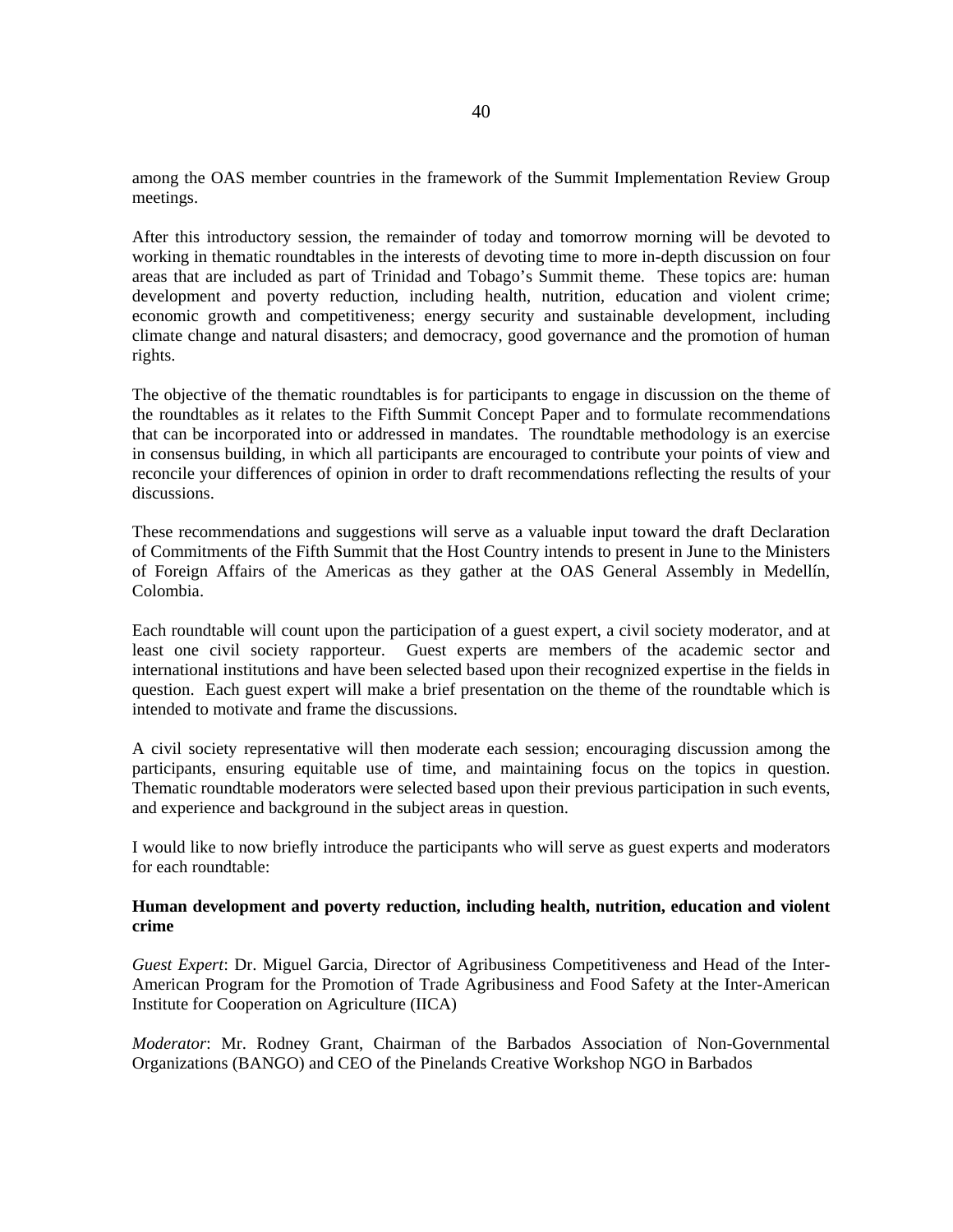### **Economic growth and competitiveness**

*Guest Expert*: Mr. Fernando Flores, Research Assistant, Economic Commission for Latin America and the Caribbean (ECLAC)

*Moderator*: Ms. Eliana Bigai, Member of the Board of Directors and Coordinator of Projects of the Asociación Venezolana de Mujeres

**Energy security and sustainable development, including climate change and natural disasters**  *Guest Experts*: Dr. Anthony Clayton, Professor, University of the West Indies Mona Campus in Jamaica and Dr. Anthony Bryan, Senior Associate, Americas Program, Center for Strategic and International Studies (CSIS) in Washington, DC and a Professor (Emeritus) at the University of Miami

*Moderator*: Dr. Mahabir Prashad Gupta, Executive Director, Interciencia Association based in Panama

### **Democracy, good governance and the promotion of human rights**

*Guest Expert*: Carl Cira, Director, Summit of the Americas Center (SOAC), Florida International University

*Moderator*: Ricardo Sol Arriaza, Director, Unit of Civil Society and Participation, Fundación para la Paz y la Democracia (FUNPADEM) of Costa Rica

Each thematic roundtable will also be responsible for electing one or two civil society representatives to act as the groups' rapporteurs to record the proceedings of the roundtable and take note of the recommendations proponed. Rapporteurs should be prepared to take note of the discussions and help formulate the final document of recommendations.

Additionally, each roundtable will include the presence of at least on representative from the Government of the Republic of Trinidad and Tobago, who is charged with facilitating the discussion, including opening the meeting and introducing guest experts and moderators.

The conclusions and recommendations of this Forum will be compiled by the Summits Secretariat and distributed to the OAS member states, through the Permanent Missions and the National Summit Coordinators, to form part of the institutional memory of the Summit process and the ongoing reference document of the recommendations and suggestions put forth by civil society.

The Summits of the Americas Process provided a stimulus to the recognition of civil society participation within the structure of the OAS and in the framework of the Summits Process. Since the first Summit of the Americas, held here in Miami, the Heads of State and Government have recognized the importance of including individuals, the private sector, labor and political parties, academia, and CSOs in establishing an accountable, transparent framework for a deep and durable democracy.